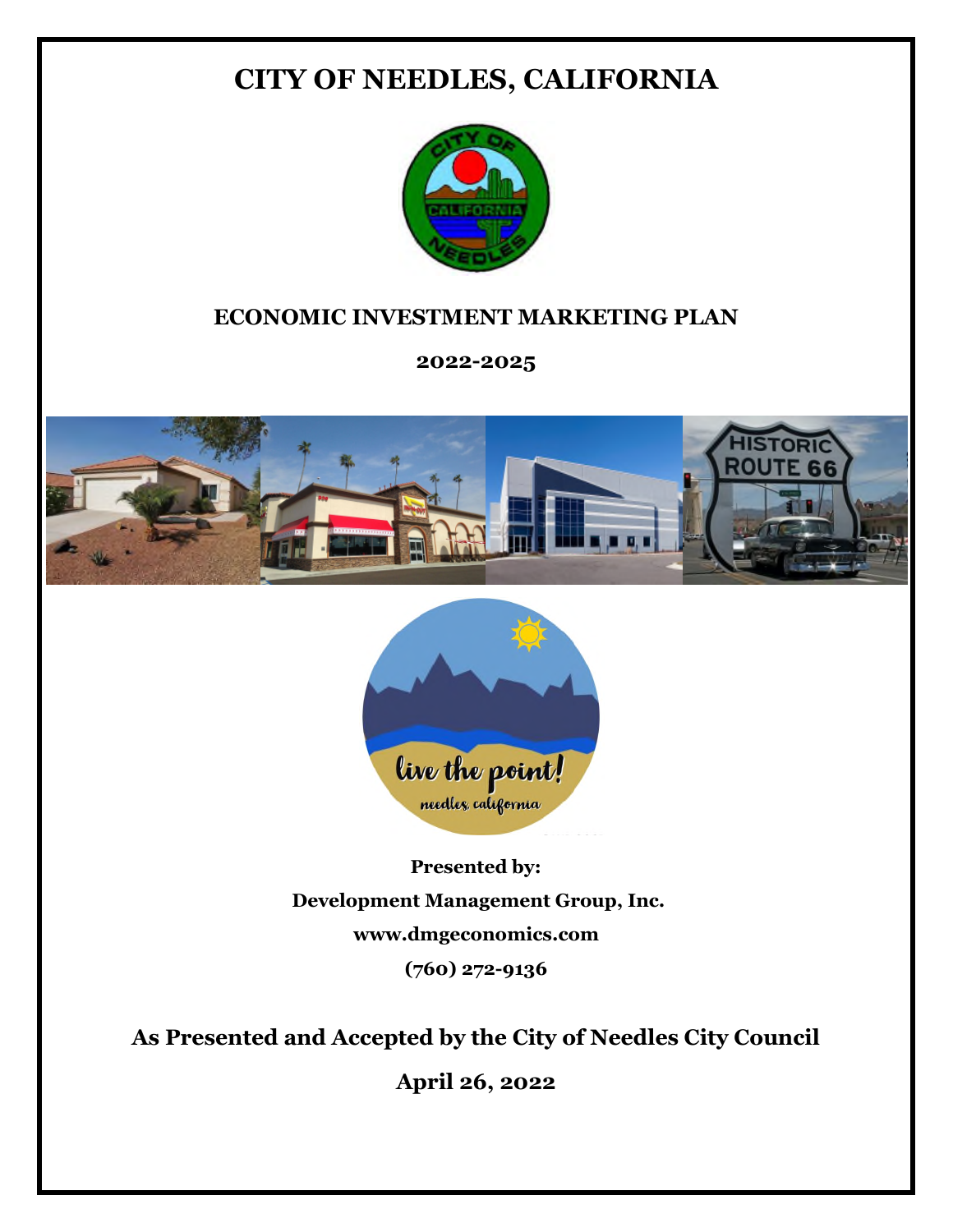#### **1. Prelude**

The purpose of the City of Needles Economic Development Marketing Plan is to provide the framework, action-oriented steps and effectiveness evaluation criteria with the goal of generating additional economic investment in the City.

The City of Needles desires to attract additional economic investment in four (4) core areas including:

- 1. Residential Development (Single Family, Multi-Family Housing and Custom/In-Fill)
- 2. Retail / Restaurants
- 3. Industrial Development
- 4. Hospitality and Tourism

This Plan relies on information from the following sources:

- A. Association of Corporate Real Estate Executives Southern California (ACRE)
- B. City of Needles
- C. Confidential Sources (Unnamed Developers)
- D. County of San Bernardino
- E. Development Management Group, Inc.
- F. Environics Analytics
- G. HdL
- H. Hunter Johnsen Marketing
- I. International Council of Shopping Centers (ICSC)
- J. LinkedIn
- K. National Association of Homebuilders (NAHB)
- L. Society of Industrial and Office Realtors (SIOR)
- M. State of California Department of Finance & Department of Tax and Fee Administration

#### **2. Introduction**

The City of Needles is located in eastern San Bernardino County and is immediately adjacent to the Colorado River along the border of California and Arizona. The Southern tip of Nevada is located within ten (10) miles of the Northern tip of the City limits of the City of Needles.

The current population of Needles is 5,353 (January 1, 2021). The City encompasses about 31 square miles and is part of what is commonly referred to as the Colorado River Region which includes the Arizona communities of Lake Havasu City, Bullhead City, Fort Mohave (unincorporated) and Laughlin, Nevada. The community has Interstate 40 running through it (west to east) and Interstate 95 (north to south).

The purpose of this plan is to provide specific actions to assist the City of Needles in generating additional economic investment. The plan will rely on both the City of Needles population and the population of the Colorado River Region for which to draw investment. This is because households and consumers cross communities, zip codes and in this case, state borders for employment, shopping, education and recreation.

This plan will provide an understanding of regional and local economic opportunities by examining current demographics and other statistical information. From that, each segment of the desired economic investment will be addressed to provide context. Finally, a three (3) year month by month action step is presented along with budget.

The plan overall relies on a combination of traditional marketing/advertising and relationship-based marketing. Traditional Marketing/advertising avenues will have response vehicles while relationship-based marketing will rely on a more time intensive method.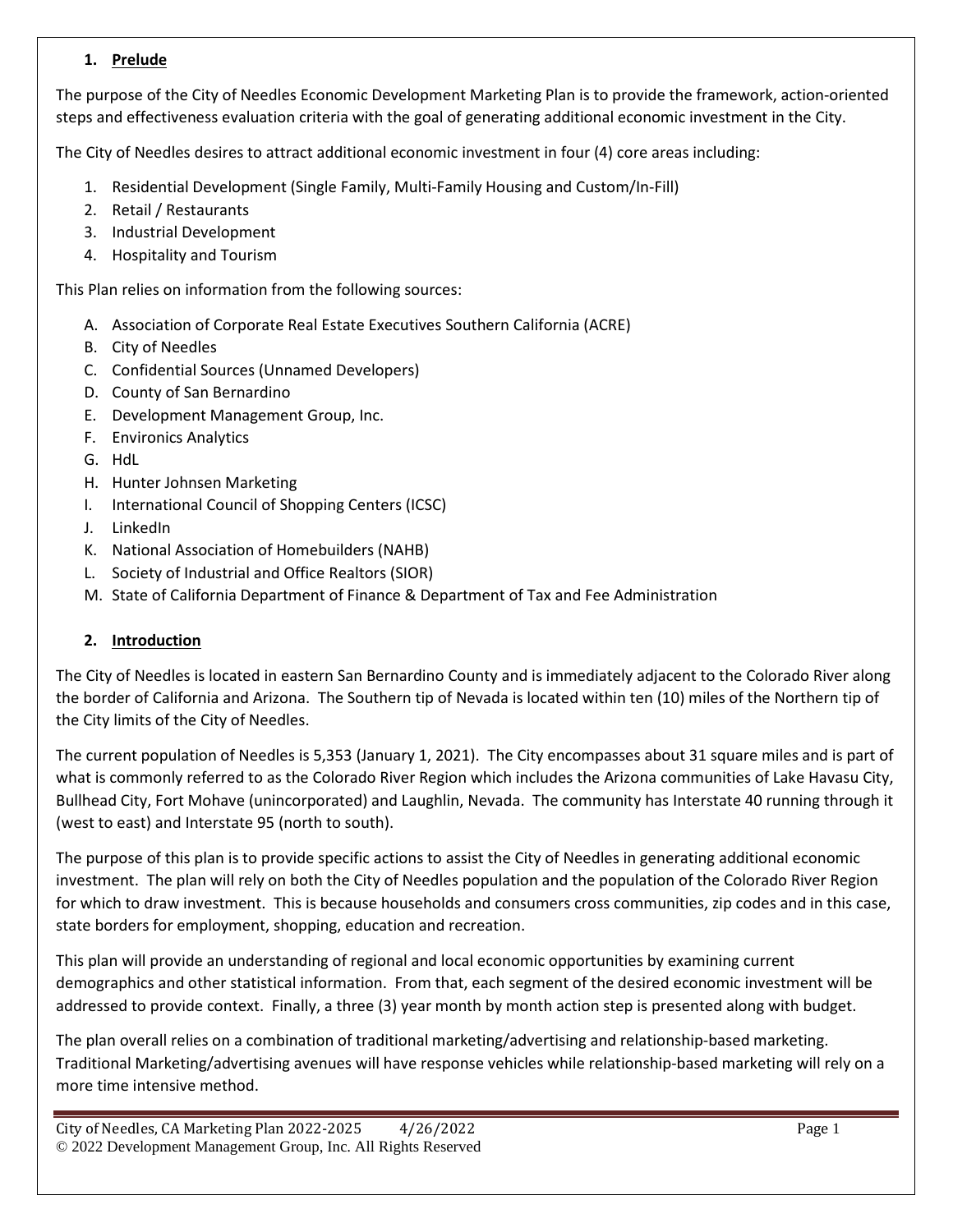#### **3. Acknowledgments**

An Economic Development Marketing Plan is put together as a community, for a community. The City of Needles (elected officials, residents, business community and staff) has come together to provide significant visioning as well as qualitative and quantitative information to formulate the plan that follows. The following are recognized for their contributions to the plan:

#### Mayor & City Council for the City of Needles

Mayor Jeff Williams Vice Mayor Edward Paget, MD Councilmember Tona Belt Councilmember Ellen Campbell Councilmember Wade Evans Councilmember Zachery Longacre Councilmember Kristen Merritt

#### Committee Commissioners for the City of Needles

Terry Campbell, Public Utility Commission Chair Linda Kidd, Planning Commission Chair

#### Community Members and Members of the Business Community

Kim Acosta, Best Western Colorado River Inn Tim Terral, Golden Valley Cable Susan Alexis, Wagon Wheel Billy Andrews, Developer/Landowner Kristen Baran, 19th Hole Palm Blake, Community Leader Eric Bryant, Needles Marina Todd Burleson, AZYP Michael Burger, CPA Lale Cilenti, Palo Verde College Mary Gonzales, Needles Chamber of Commerce Shawn Gudmundson, Community Leader Eileen Hartwick, Napa Auto Parts/Big O Tires Shatell Hazlewood, River Sisters Realty Jan Jernigan, Needles Downtown Business Association Vasu Jolly, Rio Del Sol Inn Joe Jones, Needles Shell, Subway & Dairy Queen Sharad Kadakia, Developer/Landowner/Hotel Owner-Operator Mathew Kaplan, Vertical Companies Cheryl Luell, The Healing Center Michael Lundin, LUKO Properties Dr. Mary McNeil, Superintendent of Schools Needles Unified School District (Ret.) Judge Patrick Morris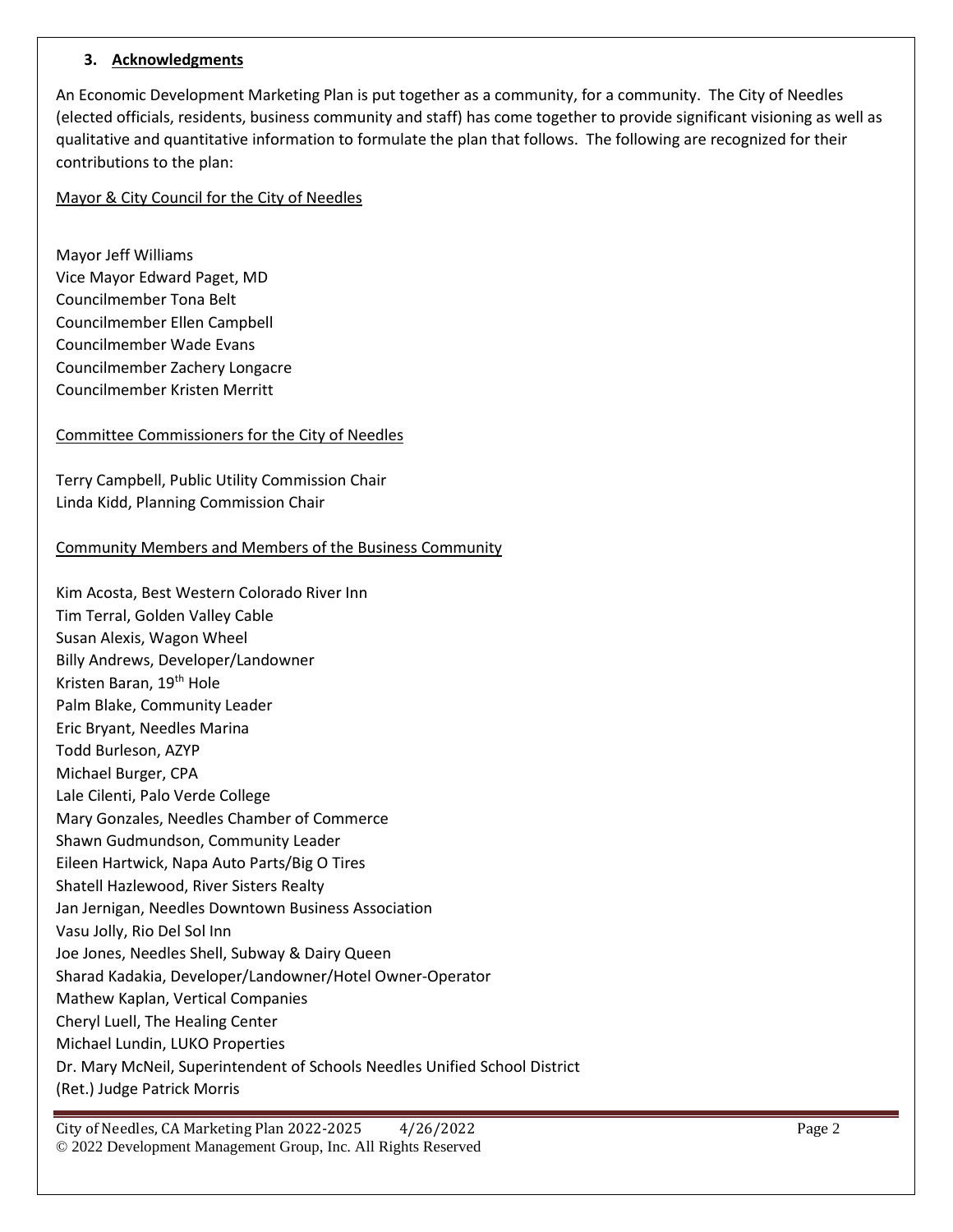Lyn Parker, Community Leader Joe Payson, Colorado River Plumbing Michael Phelps, Retro Pizza Jason Radwin, Atlas Properties Jim Rolls, Needles Unified School District Monna Sanner, Herbarium Kim Willis, River Sisters Realty Darin Woinarowicz, Arrowhead Credit Union

#### Staff Members for the City of Needles

Rick Daniels, City Manager Patrick Martinez, Assistant City Manager Sylvia Miledi, Finance Director Alberto Paiva City Engineer/Building Official Rainie Torrance Assistant Utility Manager Justin Scott Electric Supervisor Brian Hickstein Chief Water Operator Kim Mitchell Utility Business Office Supervisor Cindy Semione Associate Planner (Retired) Tammy Ellmore, Engineering Technician II Topaz Martinez Permit Tech

#### **4. Contents of Plan**

- 1. Prelude
- 2. Introduction
- 3. Acknowledgements
- 4. Contents of Plan
- 5. Marketing Slogan / Unification Vision Statement
- 6. Regional Demographics of Colorado River Region and Analysis
- 7. Local Community (City) Demographics of Needles and Analysis
- 8. Opportunities for Residential Development / Tasks & Marketing Program for Residential Development
- 9. Opportunities for Retail/Restaurant Development / Tasks & Marketing Program for Retail/Restaurant Development
- 10. Opportunities for Industrial Development / Tasks & Marketing Program for Industrial Development
- 11. Opportunities for Hospitality and Tourism / Tasks & Marketing Program for Hospitality and Tourism
- 12. Three (3) Year Quarterly Activity Matrix and Budget
	- a. Exhibit A: Marketing Matrix: Residential
	- b. Exhibit B: Marketing Matrix: Retail & Restaurants
	- c. Exhibit C: Marketing Matrix: Industrial
	- d. Exhibit D: Marketing Matrix: Travel & Tourism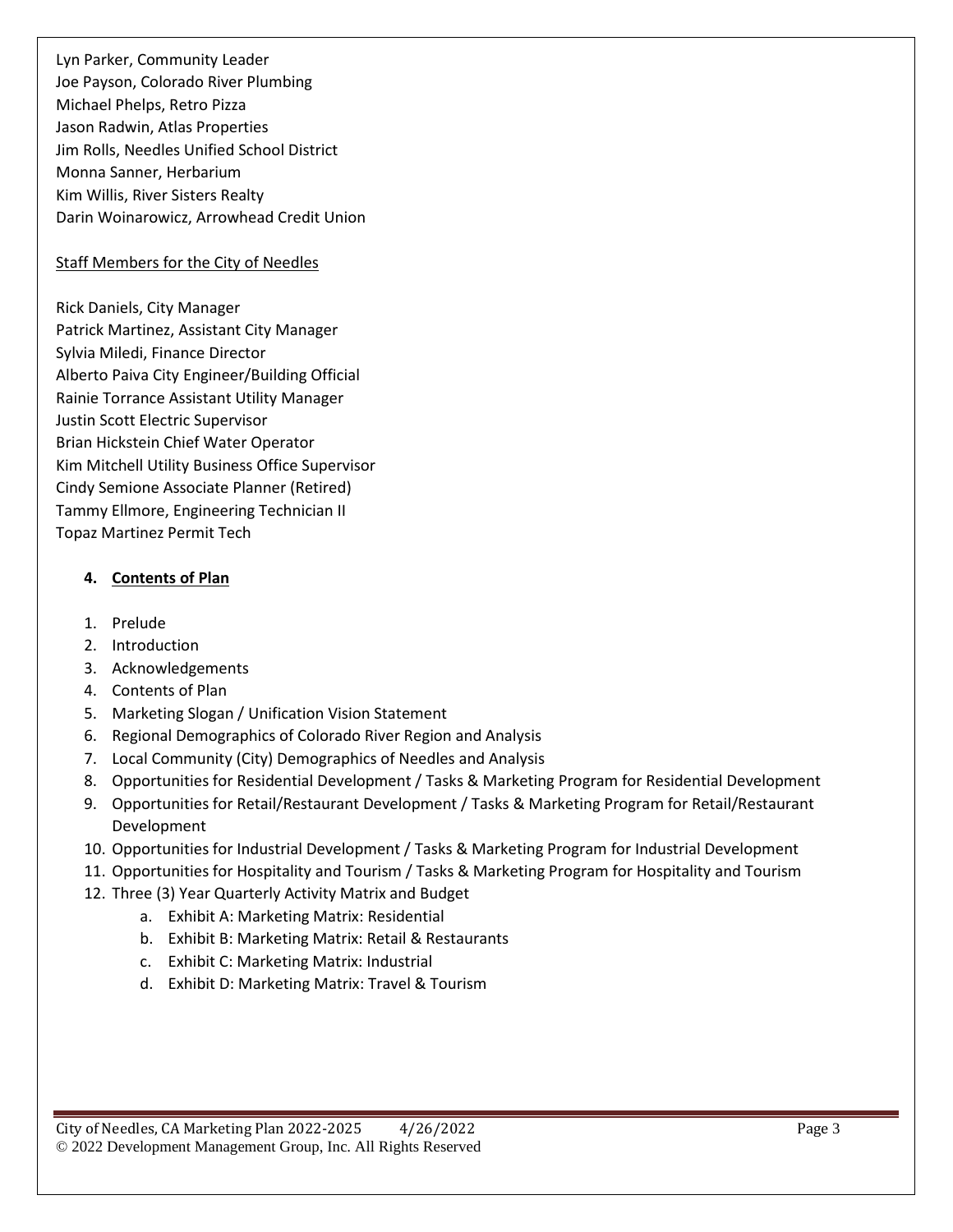#### **5. Marketing Slogan / Unification Vision Statement**

The City of Needles (the community) holds immense pride for who they are. A marketing slogan/vision statement that speaks to both their source and sense of pride will help unify the community further as well as serve as a brand to bring additional economic investment into the local economy. There are multiple ways to look at a slogan, this plan provides three with examples of the first concept.

*Concept 1: (Celebration of "Needles" … a logo for use with marketing that is a set of "Needles Mountains" with "Points" or Needles on them with one of the following (or some variation):*

#### 1. **Live the Point! (main theme)**

- 2. Shop the Point!
- 3. Grow the Point!
- 4. Dine the Point!
- 5. Play the Point!
- 6. Business at the Point!
- 7. Vacation the Point!
- 8. Family at the Point!
- 9. Move to the Point!
- 10. Home's at the Point
- 11. Visit the Point!

Essentially, the use is almost endless. The medallion shown is a mock-up example.

*Concept 2: (Cannabis Lean) While 5+ years ago, the attitude regarding a double meaning slogan would be different, today, the City and community should "lean into" its cannabis-related industry growth as that is now the prominent employer and is generating the greatest amount of new economic investment. Ideas for a slogan:*

- 1. Come Grow with Us!
- 2. Grow with Us!
- 3. Grow in Our Oasis!

*Concept 3: (Celebration of Needles as a River/Desert/Oasis Destination)*

- 1. Live on the River
- 2. An Oasis Paradise
- 3. Where the Desert Meets the River
- 4. California's East Coast

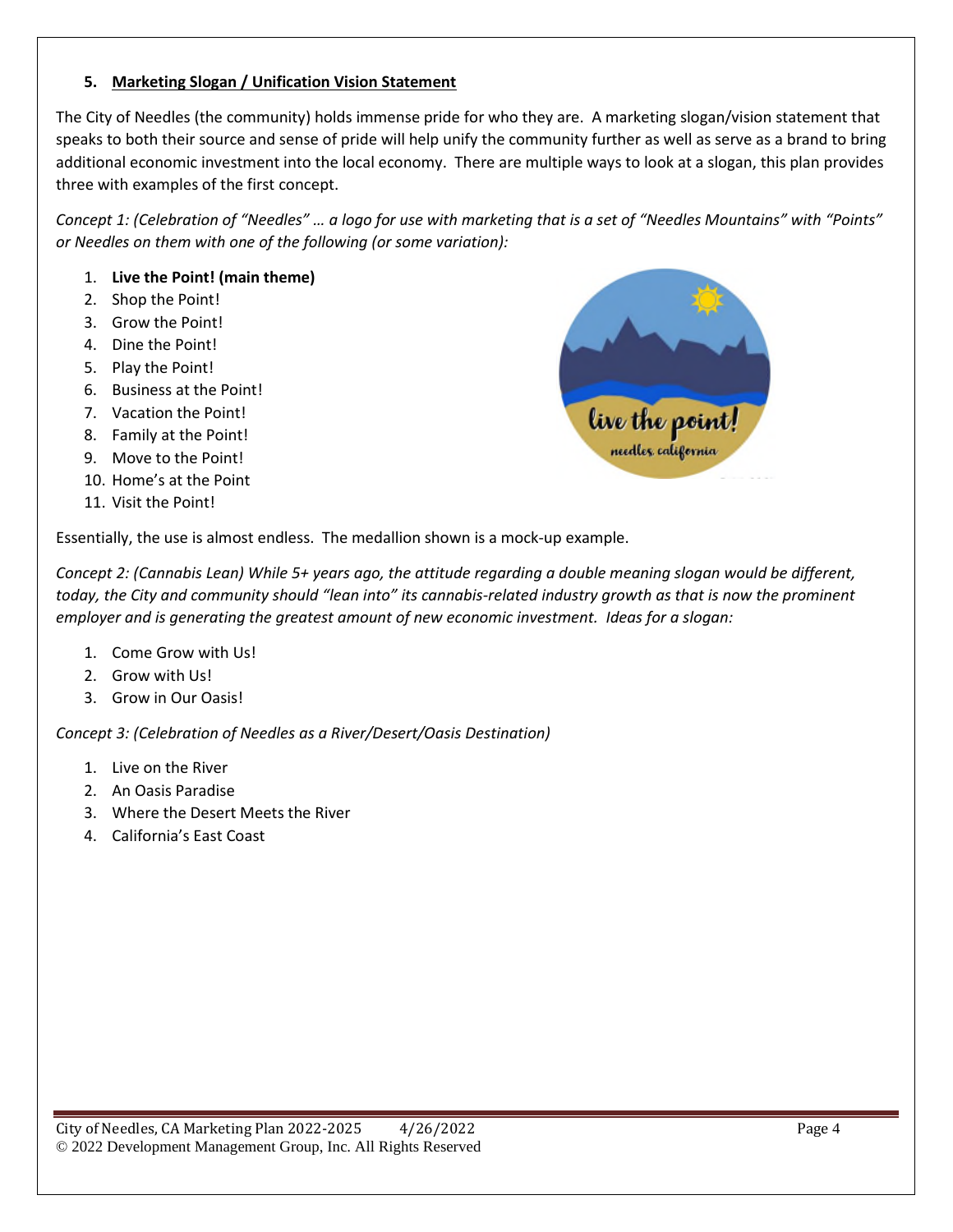#### **6. Regional Demographics (Colorado River Region)**

Needles economic opportunities will rely on their local market (within the City of Needles), regional market (the Colorado River Region) and visitors/flow-thru (a combination of persons visiting the region for recreation and those passing through the region (typically on the I-40 corridor)

The Colorado River Region is generally comprised of Lake Havasu City, Bullhead City, Fort Mohave (unincorporated) and Laughlin, Nevada. The region has a current population of about 136,197. The median age in the region is 55.44 years. By comparison, the median age in the United States is 38 while in California, it is 36. Certainly, this points to the Colorado River Region being one that attracts significant numbers of folks that are retired. In the pages that follow are demographic characteristics of the region:

#### **Ethnicity (Note that ethnicities do not equal 100% as some persons are considered of more than one classification):**

| White Alone:                                  | 82.91% |
|-----------------------------------------------|--------|
| <b>Black/African American Alone:</b>          | 1.35%  |
| American Indian:                              | 2.33%  |
| Asian Alone:                                  | 1.27%  |
| Native Hawaiian/Pacific Islander Alone: 0.19% |        |
| Other Race:                                   | 8.24%  |
| Hispanic or Latino:                           | 19.66% |

#### **Language Spoken at Home (Primary):**

| English                 | 88.12%  |
|-------------------------|---------|
| Asian/Pacific Islander: | .85%    |
| Indo-European:          | $.90\%$ |
| Spanish:                | 9.63%   |
| Other Language:         | 0.49%   |

#### **Population Age:**

The region has a population that is older than most across America. The median age is 54.5 years while over 1/3 of the population (33.68%) is over the age of 65. This also means that the region is popular as a retirement destination for persons looking for a lower cost of living and a warm climate.

| Median Age:                             | 55.44 Years |                 |
|-----------------------------------------|-------------|-----------------|
| Under 18:                               | 14.91%      |                 |
| 18-34                                   | 15.64%      |                 |
| 35-54                                   | 18.88%      |                 |
| 55-64                                   | 15.77%      |                 |
| 65+                                     | 34.80%      |                 |
| Households:                             |             |                 |
|                                         |             |                 |
| Family Households:                      |             | 39,105 (64.81%) |
| المطالح والمستنم البنا المورجي المرجلية |             | 24.220125.4001  |

| $. \, \ldots, \, \ldots, \, \ldots, \, \ldots, \, \ldots, \, \ldots, \, \ldots, \, \ldots, \, \ldots, \, \ldots, \, \ldots, \, \ldots, \, \ldots, \, \ldots, \, \ldots, \, \ldots, \, \ldots, \, \ldots, \, \ldots, \, \ldots, \, \ldots, \, \ldots, \, \ldots, \, \ldots, \, \ldots, \, \ldots, \, \ldots, \, \ldots, \, \ldots, \, \ldots, \, \ldots, \, \ldots, \, \ldots, \, \ldots, \, \ldots, \, \ldots, \, \$ | 55,000,000,000  |
|----------------------------------------------------------------------------------------------------------------------------------------------------------------------------------------------------------------------------------------------------------------------------------------------------------------------------------------------------------------------------------------------------------------------|-----------------|
| Non-Family Households:                                                                                                                                                                                                                                                                                                                                                                                               | 21,229 (35.19%) |
| <b>Estimated Household Size:</b>                                                                                                                                                                                                                                                                                                                                                                                     | 2.25 Persons    |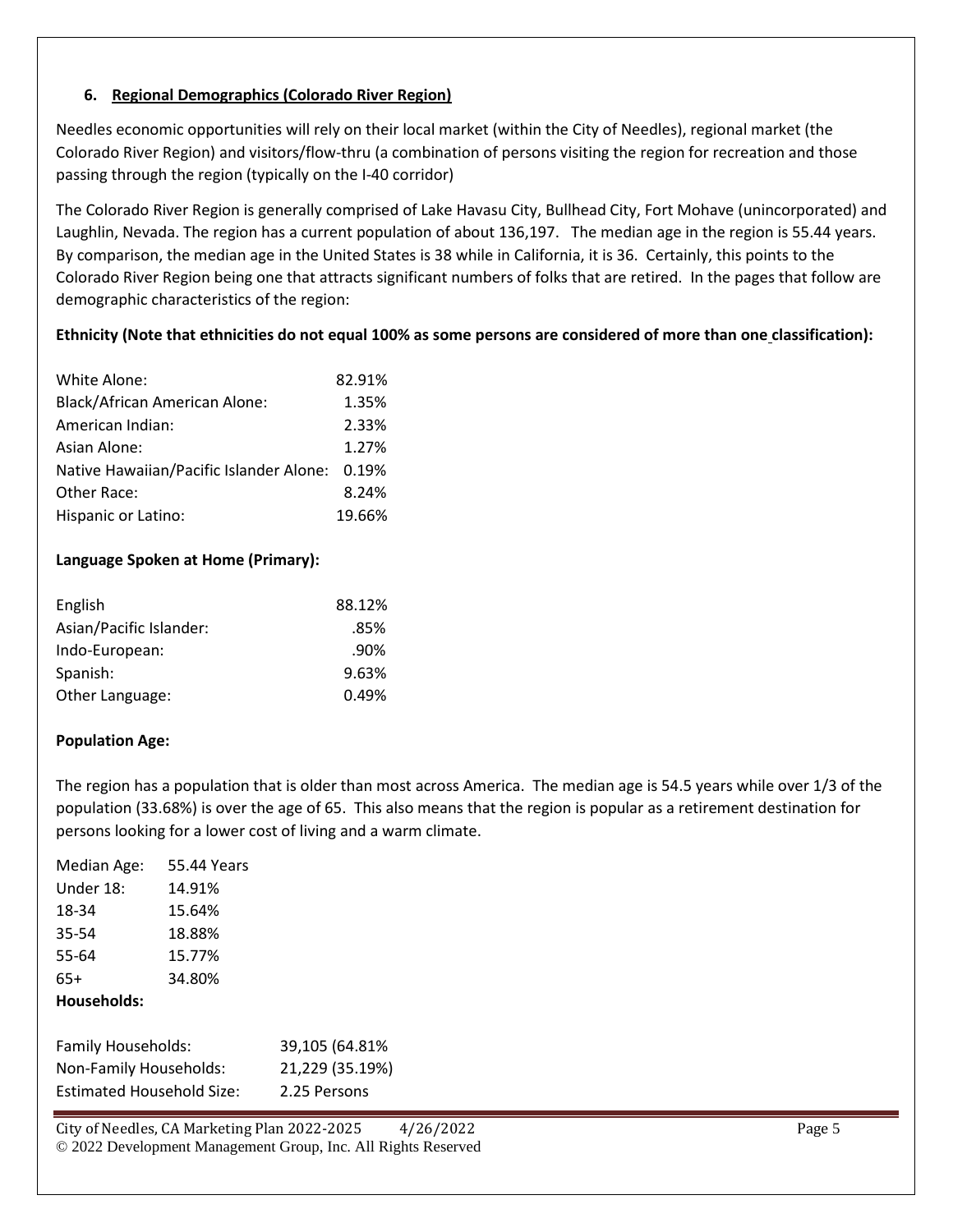#### **Personal Transportation (Percentage of Households):**

| No Vehicles:        | 5.66%  |
|---------------------|--------|
| 1 Vehicle:          | 35.30% |
| 2 Vehicles:         | 36.69% |
| 3 Vehicles:         | 15.14% |
| 4 or More Vehicles: | 7.21%  |

#### **Housing:**

| Housing Units (Owner-Occupied):  | 67.31% |
|----------------------------------|--------|
| Housing Units (Renter-Occupied): | 32.69% |

#### **Length of Use:**

| Owner-Occupied:  | 13.58 Years |
|------------------|-------------|
| Renter-Occupied: | 6.44 Years  |

#### **Estimated Median Value of All Owner-Occupied Housing Units:**

#### \$253,595

#### **Housing Unit Characteristics (Housing Units by Units in Structure):**

| 1-Unit Attached                     | 1,859 (2.21%)   |
|-------------------------------------|-----------------|
| 1-Unit Detached                     | 50,454 (60.04%) |
| 2 Units                             | 1,729 (2.06%)   |
| 3-4 Units                           | 2,971 (3.54%)   |
| 5-19 Units                          | 5,711 (6.80%)   |
| 20-49 Units                         | 1,156 (1.38%)   |
| 50+ Units                           | 1,813 (2.16%)   |
| <b>Mobile Home or Trailer Units</b> | 18,031 (21.46%) |
| Boat/RV/Van Units                   | 314 (.37%)      |

#### **Educational Attainment (Adults 25+ / Highest Level Attained) (Entire Population):**

| Less than High School Graduate/GED: | 12.66% |
|-------------------------------------|--------|
| High School Graduate or GED:        | 35.10% |
| Some College, No Degree:            | 29.98% |
| Associate's Degree:                 | 8.95%  |
| Bachelor's Degree:                  | 8.53%  |
| Master's Degree:                    | 3.08%  |
| Professional/Doctorate Degree:      | 1.70%  |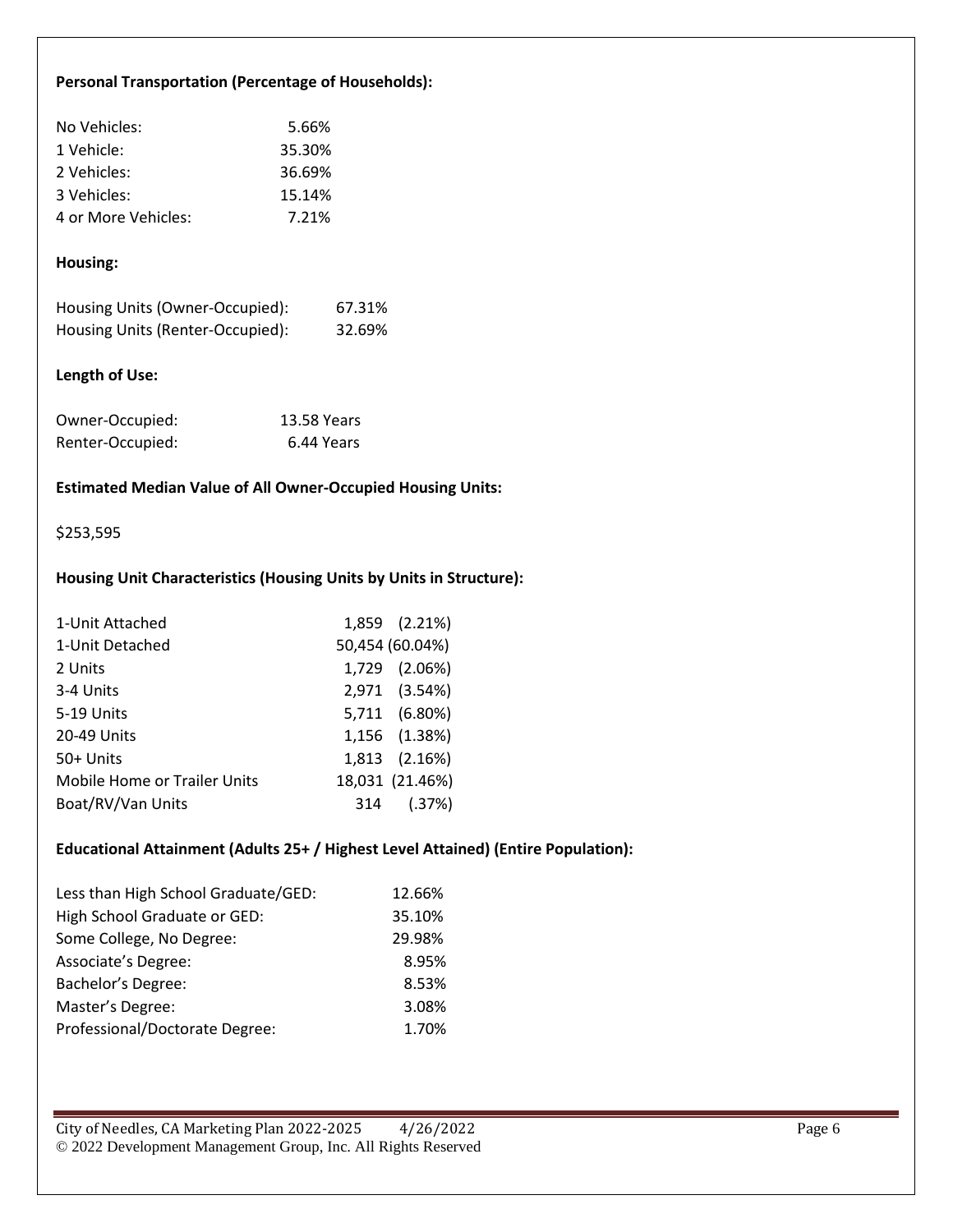#### **Educational Attainment (Hispanic/Latino):**

| High School Graduate or GED: | 35.33% |
|------------------------------|--------|
| Some College or Associates:  | 31.34% |
| Bachelor's Degree or Higher: | 6.42%  |

#### **Household Income:**

| $<$ \$35,000:        | 30.09% |
|----------------------|--------|
| \$35,000-\$49,999:   | 14.92% |
| \$50,000-\$74,999:   | 21.13% |
| \$75,000-\$99,999:   | 13.11% |
| \$100,000-\$149,999: | 13.48% |
| \$150,000+:          | 7.27%  |
|                      |        |

| Average Household Income: | \$71,611 |
|---------------------------|----------|
| Median Household Income:  | \$55,316 |
| Ratio Average to Median:  | 1.29x    |

*By comparison, the Median Household Income in the United States is about \$67,463 while it is \$75,200 in California and \$58,900 in Arizona and \$60,400 in Nevada.*

#### **Median Household Income by Ethnicity:**

| White Alone                                     | \$55,363   |
|-------------------------------------------------|------------|
| <b>Black or African American Alone</b>          | \$43,635   |
| American Indian Alone                           | \$58,049   |
| Asian Alone                                     | \$48,988   |
| Native Hawaiian or Other Pacific Islander Alone | \$195,916* |
| Some Other Race Alone                           | \$57,152   |
| Two or More Races                               | \$ 51,134  |
| Hispanic or Latino                              | \$54,882   |
| Not Hispanic or Latino                          | \$55,403   |

\*Note that the number of persons in this category is limited and likely skews the figures.

#### **Poverty Status (Example: Family of 4 Poverty Line is \$26,200):**

Poverty levels are essentially the same in 2021 as they were in 2013. Overall, the region has a poverty rate of 9.1% which is lower than both that of California (11.8%) and the United States (10.5%). lies at/above Poverty Line: 90.95% Families below Poverty Line: 9.05% Families with Children at/above Poverty 94.30% Families with Children below Poverty Line: 5.70%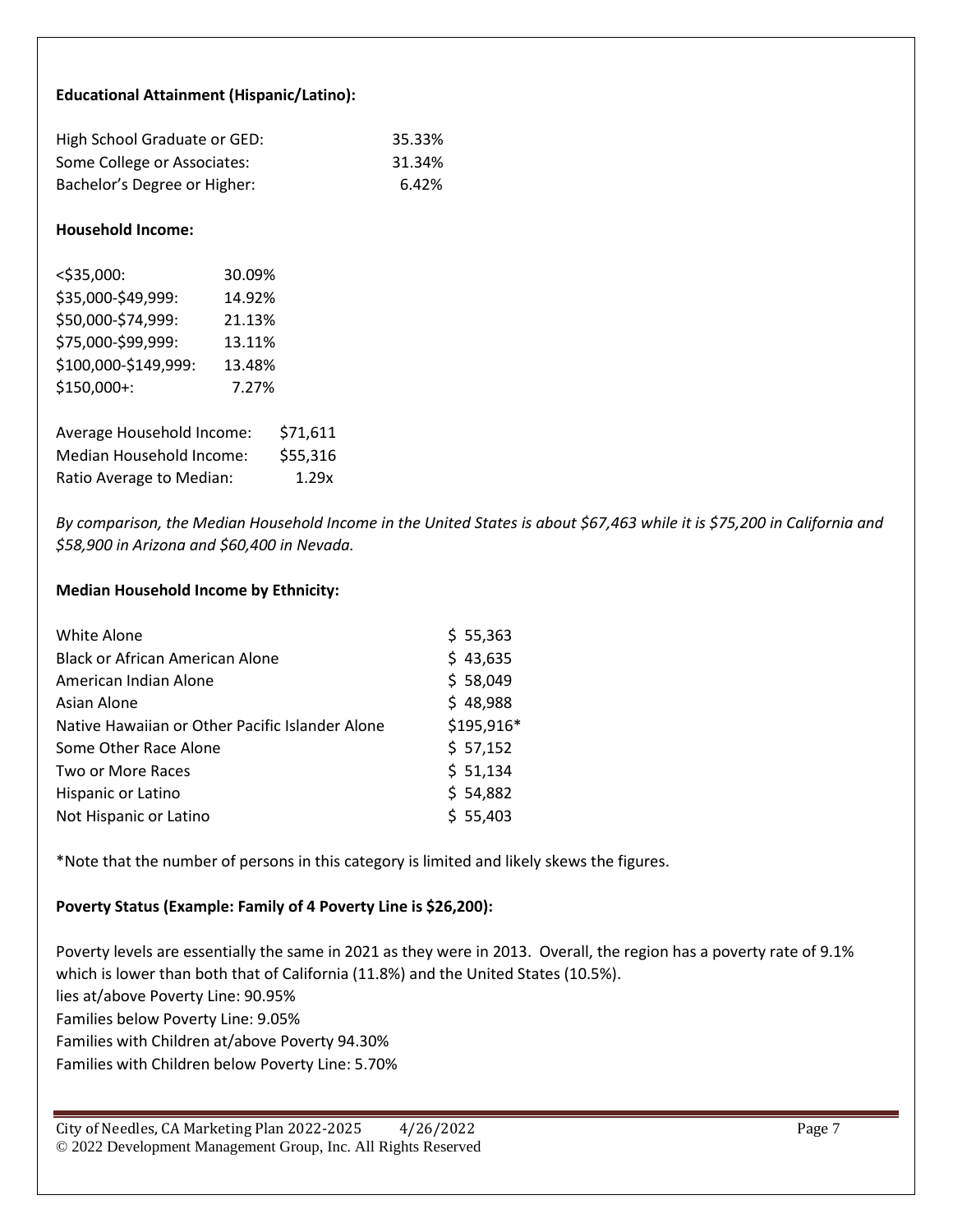#### **Employment:**

| White Collar:      | 46.94% |
|--------------------|--------|
| Blue Collar:       | 24.55% |
| Service & Farming: | 28.50% |

#### **Job Types (Large Scale) Total Employment:**

| Total:                       | 49,725 (100%)   |
|------------------------------|-----------------|
| For-Profit Private Employers | 36,163 (72.73%) |
| Non-Profit Private Employers | 2,749 (5.53%)   |
| <b>Local Government</b>      | 3,618 (7.28%)   |
| <b>State Government</b>      | 1,006 (2.02%)   |
| <b>Federal Government</b>    | 782 (1.57%)     |
| Self-Employed                | 5,366 (10.79%)  |
| <b>Unpaid Family Workers</b> | 42 (.09%)       |

#### **7. Local Community (City) Demographics (City of Needles, CA)**

#### **Population: 5,353**

#### **Ethnicity:**

Needles is a community that has seen additional diversification over the last eight (8) years. In 2013, "White Alone" accounted for about 74% of the population while "Hispanic/Latino" accounted for 23%. Below are the current demographic breakdown:

| White Alone:                                  | 68.47% |
|-----------------------------------------------|--------|
| <b>Black/African American Alone:</b>          | 2.46%  |
| American Indian:                              | 11.06% |
| Asian Alone:                                  | 0.85%  |
| Native Hawaiian/Pacific Islander Alone: 0.18% |        |
| Other Race:                                   | 8.86%  |
| Hispanic or Latino:                           | 26.35% |

\*Note that ethnicities do not equal 100% as some persons are considered of more than one classification.

#### **Language Spoken at Home (Primary):**

| English                 | 94.47% |
|-------------------------|--------|
| Asian/Pacific Islander: | 0.65%  |
| Indo-European:          | 0.24%  |
| Spanish:                | 2.57%  |
| Other Language:         | 2.07%  |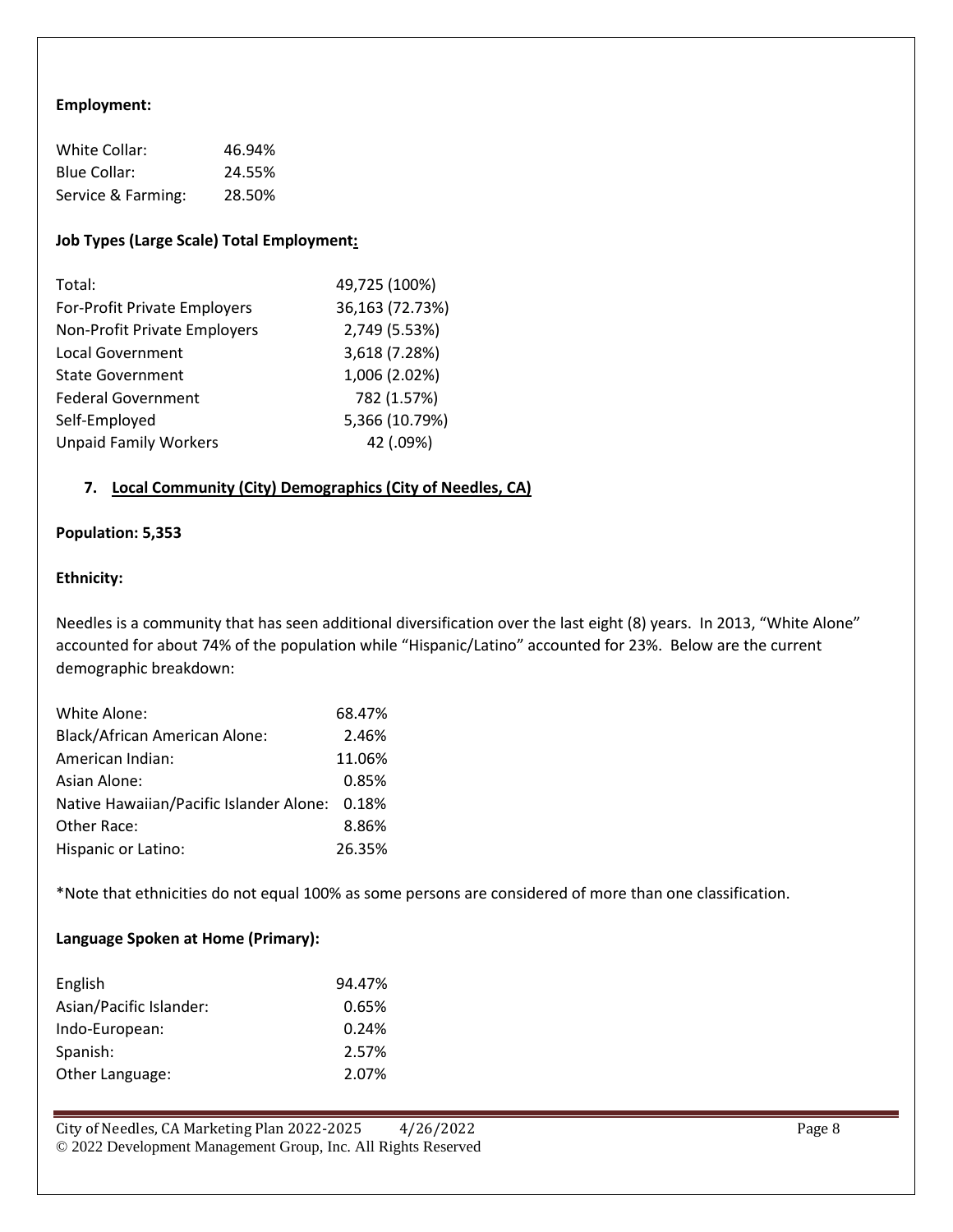#### **Population Age:**

The community is also younger today than it was eight (8) years ago when the median age was 38.6.

| Under 18: | 25.60% |
|-----------|--------|
| 18-34     | 21.39% |
| 35-54     | 20.61% |
| 55-64     | 12.45% |
| 65+       | 19.95% |
|           |        |

Median Age: 37.52 Years

#### **Households:**

| <b>Family Households:</b>        | 1,250 (63.10%) |
|----------------------------------|----------------|
| Non-Family Households:           | 731 (36.90%)   |
| <b>Estimated Household Size:</b> | 2.50 Persons   |

#### **Personal Transportation (Percentage of Households):**

| No Vehicles:        | 12.12% |
|---------------------|--------|
| 1 Vehicle:          | 44.22% |
| 2 Vehicles:         | 26.65% |
| 3 Vehicles:         | 12.47% |
| 4 or More Vehicles: | 4.54%  |

#### **Housing:**

| Housing Units (Owner-Occupied):  | 53.46% |
|----------------------------------|--------|
| Housing Units (Renter-Occupied): | 46.54% |

#### **Length of Use:**

| Owner-Occupied:  | <b>18.50 Years</b> |
|------------------|--------------------|
| Renter-Occupied: | 8.30 Years         |

Estimated Median Value of All Owner-Occupied Housing Units: \$99,270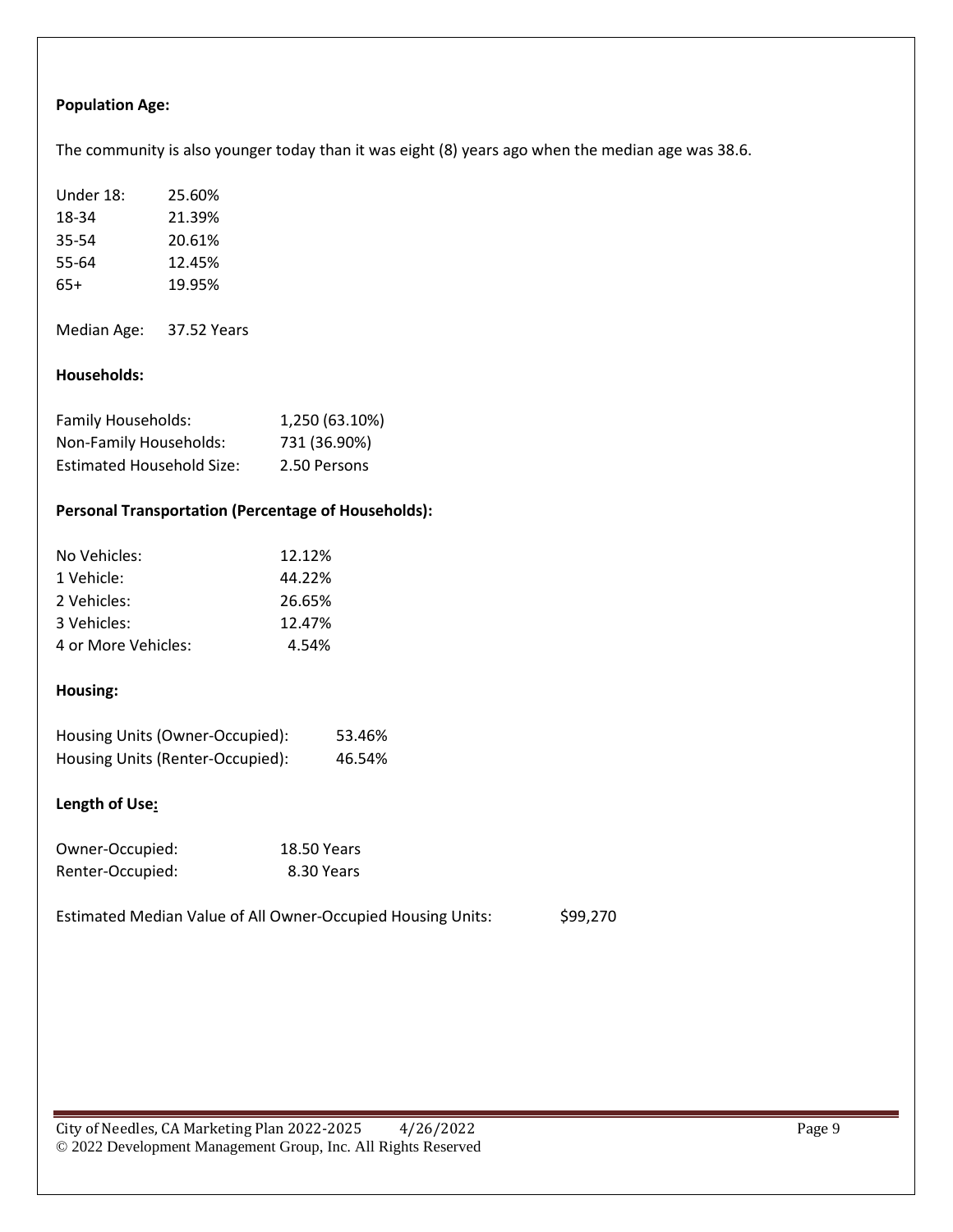#### **Housing Unit Characteristics (Housing Units by Units in Structure):**

| 1-Unit Attached                     | 125 (3.7%)     |
|-------------------------------------|----------------|
| 1-Unit Detached                     | 1,572 (46.49%) |
| 2 Units                             | 58 (1.72%)     |
| 3-4 Units                           | 242 (7.16%)    |
| 5-19 Units                          | 159 (4.70%)    |
| 20-49 Units                         | $7(0.21\%)$    |
| 50+ Units                           | 216 (6.39%)    |
| <b>Mobile Home or Trailer Units</b> | 967 (28.60%)   |
| Boat/RV/Van Units                   | 35 (1.03%)     |

#### **Educational Attainment (Adults 25+ / Highest Level Attained) (Entire Population):**

| Less than High School Graduate/GED: | 15.47% |
|-------------------------------------|--------|
| High School Graduate or GED:        | 40.16% |
| Some College, No Degree:            | 27.38% |
| Associate's Degree:                 | 4.52%  |
| Bachelor's Degree:                  | 7.61%  |
| Master's Degree:                    | 3.64%  |
| Professional/Doctorate Degree:      | 1.22%  |

#### **Educational Attainment (Hispanic/Latino):**

| High School Graduate or GED: | 46.44% |
|------------------------------|--------|
| Some College or Associates:  | 37.10% |
| Bachelor's Degree or Higher: | 10.74% |

#### **Household Income:**

Median Household Income in 2013 was \$29,852. Today, it is \$42,122 an increase of 41% in the last nine (9) years. Average Household Income has also increased from \$47,300 to \$58,448 (a 24% increase) over the same time period. Income disparity (a calculation which divides the average household income by median household income) has improved from 1.60x to 1.39x in the past nine (9) years. A contributing factor for increasing household incomes and improvement in disparity has been an increase in minimum wage in California.

| $<$ \$35,000:        | 43.26% |
|----------------------|--------|
| \$35,000-\$49,999:   | 13.86% |
| \$50,000-\$74,999:   | 18.63% |
| \$75,000-\$99,999:   | 7.92%  |
| \$100,000-\$149,999: | 9.84%  |
| \$150,000+:          | 6.67%  |
|                      |        |
|                      |        |

Average Household Income: \$58,448 Median Household Income: \$42,122 Ratio Average to Median: 1.39x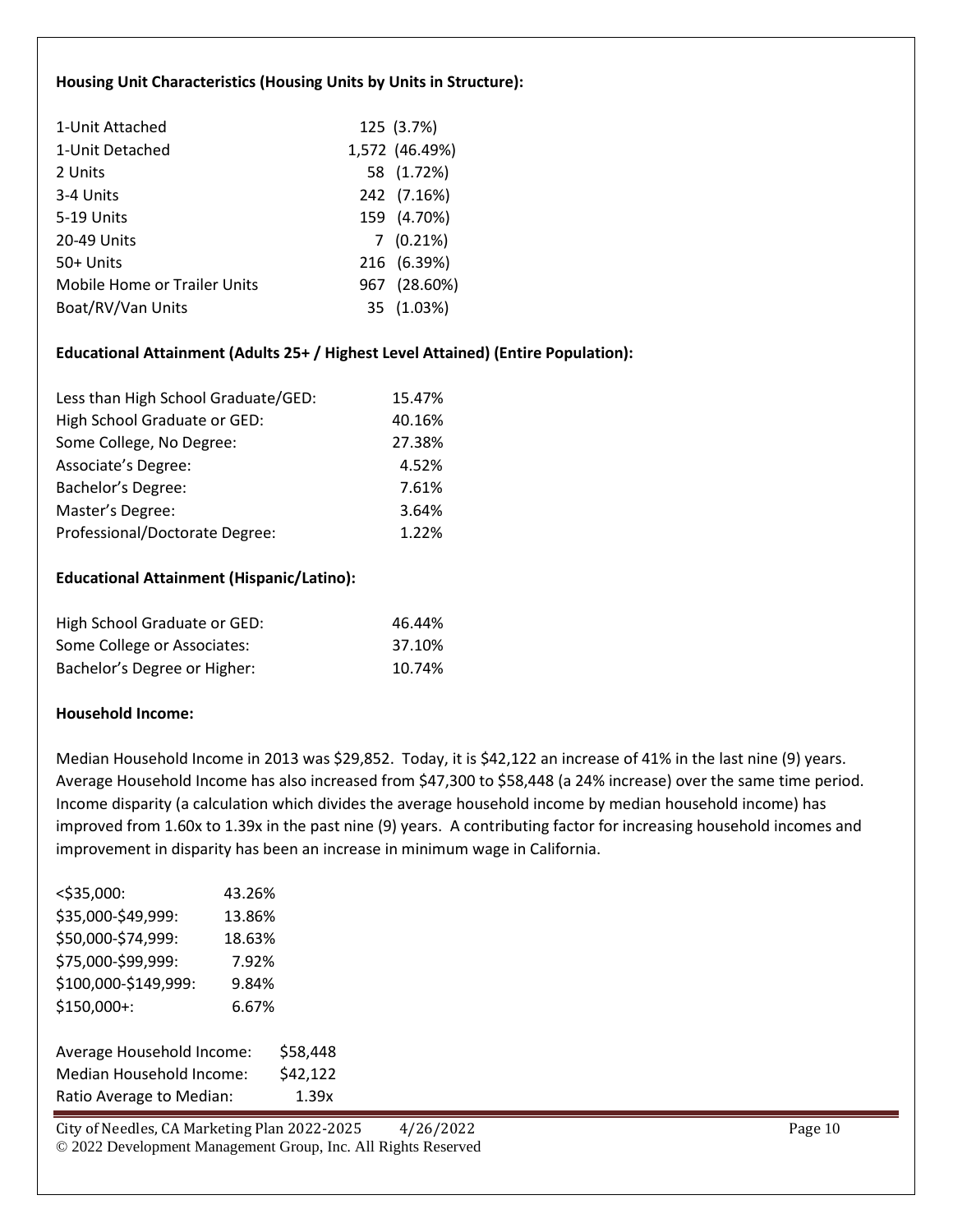#### **Median Household Income by Ethnicity:**

| White Alone                                     | \$43,179 |
|-------------------------------------------------|----------|
| <b>Black or African American Alone</b>          | \$75,000 |
| American Indian Alone                           | \$67,832 |
| Asian Alone*                                    | \$7,125  |
| Native Hawaiian or Other Pacific Islander Alone | \$82,264 |
| Some Other Race Alone                           | \$20,220 |
| Two or More Races                               | \$72,231 |
| Hispanic or Latino                              | \$44,701 |
| Not Hispanic or Latino                          | \$41,491 |

#### **Poverty Status (Example: Family of 4 Poverty Line is \$26,200):**

Poverty levels are essentially the same in 2021 as they were in 2013. Families at/above Poverty Line: 81.04% Families below Poverty Line: 18.96% Families with Children at/above Poverty 86.8% Families with Children below Poverty Line: 13.2%

#### **Employment Types:**

| White Collar:      | 38.22% |
|--------------------|--------|
| Blue Collar:       | 28.19% |
| Service & Farming: | 33.59% |

| Job Types (Large Scale) Total Employment: | 1,536        |
|-------------------------------------------|--------------|
| For-Profit Private Employers:             | 802 (52.21%) |
| Non-Profit Private Employers:             | 108 (7.03%)  |
| Local Government:                         | 326 (21.22%) |
| <b>State Government:</b>                  | 133 (8.66%)  |
| <b>Federal Government</b>                 | 65 (4.23%)   |
| Self-Employed                             | 96 (6.25%)   |
| <b>Unpaid Family Workers</b>              | $6($ .39%)   |
|                                           |              |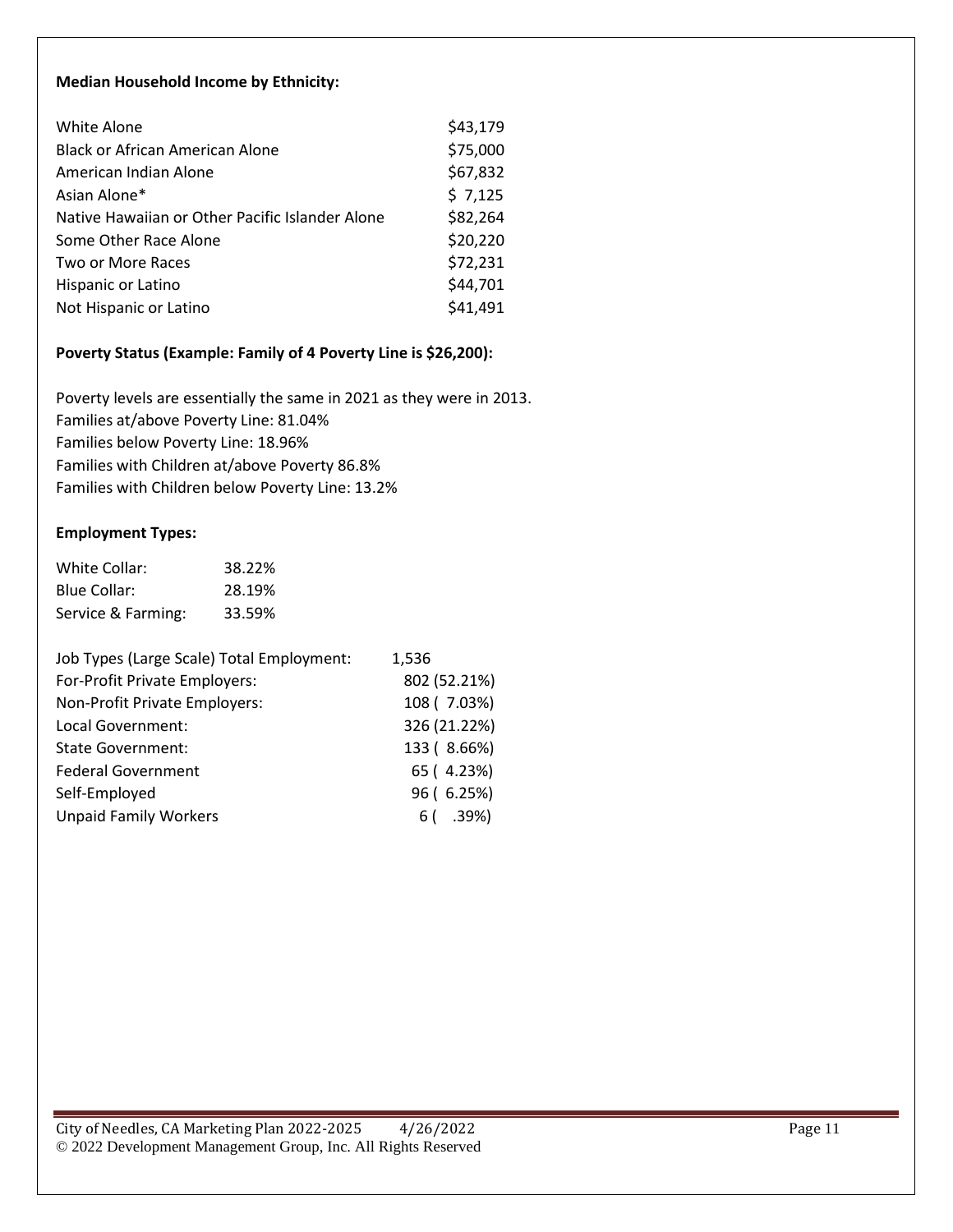#### **Employment**

Employment within the City of Needles robust. First, San Bernardino County has 2,181,654 residents. Employment within San Bernardino County is 992,100 with a labor force of 940,800 (5.2% unemployment rate). Needles has a population of 5,353 with 1,700 involved in the labor force. Currently 1,600 are employed for an unemployment rate of 6.7%. Currently, there are 2,804 jobs within the City of Needles (meaning employment within the City) or 1.65 jobs per person in the labor force. These figures do not include cannabis-related employment as there is a reporting lag for NAICS (North American Industrial Classification System) Codes. As of January 31, 2022, there were 509 persons actively employed in cannabis-related industries. Below is a list of industries and employment:

| <b>Industry</b>                            | <b>Number of Employers</b> | <b>Total Employment</b> |  |  |  |  |
|--------------------------------------------|----------------------------|-------------------------|--|--|--|--|
| Agriculture                                | $\overline{2}$             | 4                       |  |  |  |  |
| *Agriculture (Cannabis-Related)            | 22                         | 509                     |  |  |  |  |
| <b>Utilities</b>                           | $\overline{2}$             | 25                      |  |  |  |  |
| Construction                               | 12                         | 49                      |  |  |  |  |
| Manufacturing                              | $\mathcal{P}$              | 16                      |  |  |  |  |
| Retail                                     | 44                         | 219                     |  |  |  |  |
| Transportation & Warehousing               | 9                          | 60                      |  |  |  |  |
| Information                                | 8                          | 27                      |  |  |  |  |
| Finance & Insurance                        | 25                         | 32                      |  |  |  |  |
| Real Estate & Rental/Leasing               | 21                         | 64                      |  |  |  |  |
| Professional, Scientific, Technical        | 11                         | 40                      |  |  |  |  |
| Administrative/Support/Waste Management    | 4                          | 13                      |  |  |  |  |
| Education                                  | 9                          | 329                     |  |  |  |  |
| <b>Health Care &amp; Social Assistance</b> | 40                         | 359                     |  |  |  |  |
| Arts/Entertainment/Recreation              | 10                         | 40                      |  |  |  |  |
| <b>Accommodation &amp; Food Service</b>    | 37                         | 351                     |  |  |  |  |
| <b>Other Services</b>                      | 34                         | 131                     |  |  |  |  |
| <b>Public Administration</b>               | 48                         | 533                     |  |  |  |  |
| Unassigned                                 | 13                         | 3                       |  |  |  |  |
| Total                                      | 351                        | 2,804                   |  |  |  |  |
| Average Employees Per: 7.99                |                            |                         |  |  |  |  |

Note (\*) Cannabis-related employment does not show in NAICS code analysis. DMG, Inc. provides estimates based on past economic impact analysis. The total employment in cannabis-related companies is 509 as of January 31, 2022. It is estimated that there are about 35 cannabis-related businesses currently operating, within 22 different ownerships.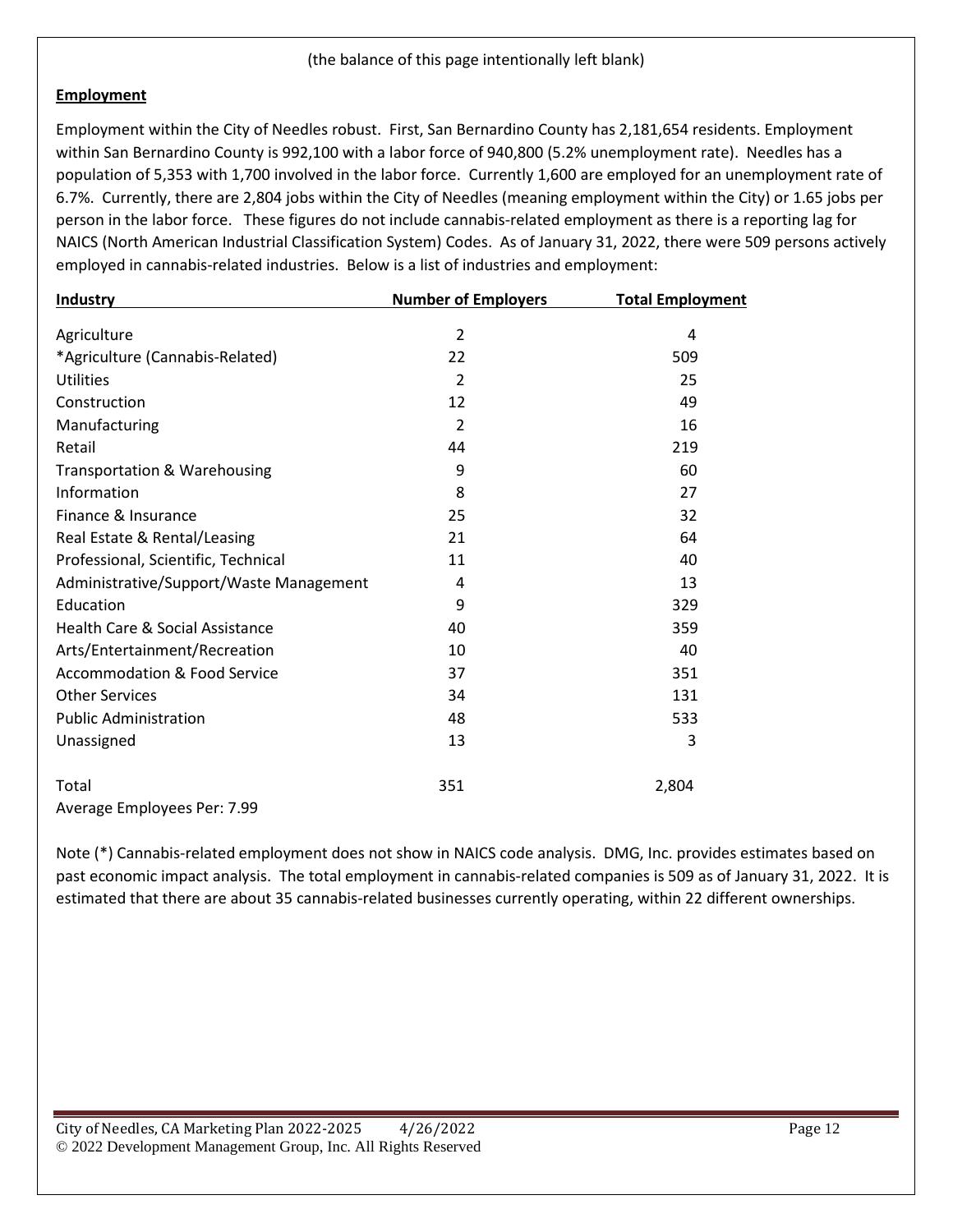## **CITY OF NEEDLES, CALIFORNIA**

## **ECONOMIC INVESTMENT MARKETING PLAN**

### **2022-2025**

## **RESIDENTIAL GROWTH & DEVELOPMENT OPPORTUNITIES**



## **\*Single Family Home Development (First-Time Homebuyers)**

## **\*Multi-Family Development**

## **\*Custom Home & Infill Development**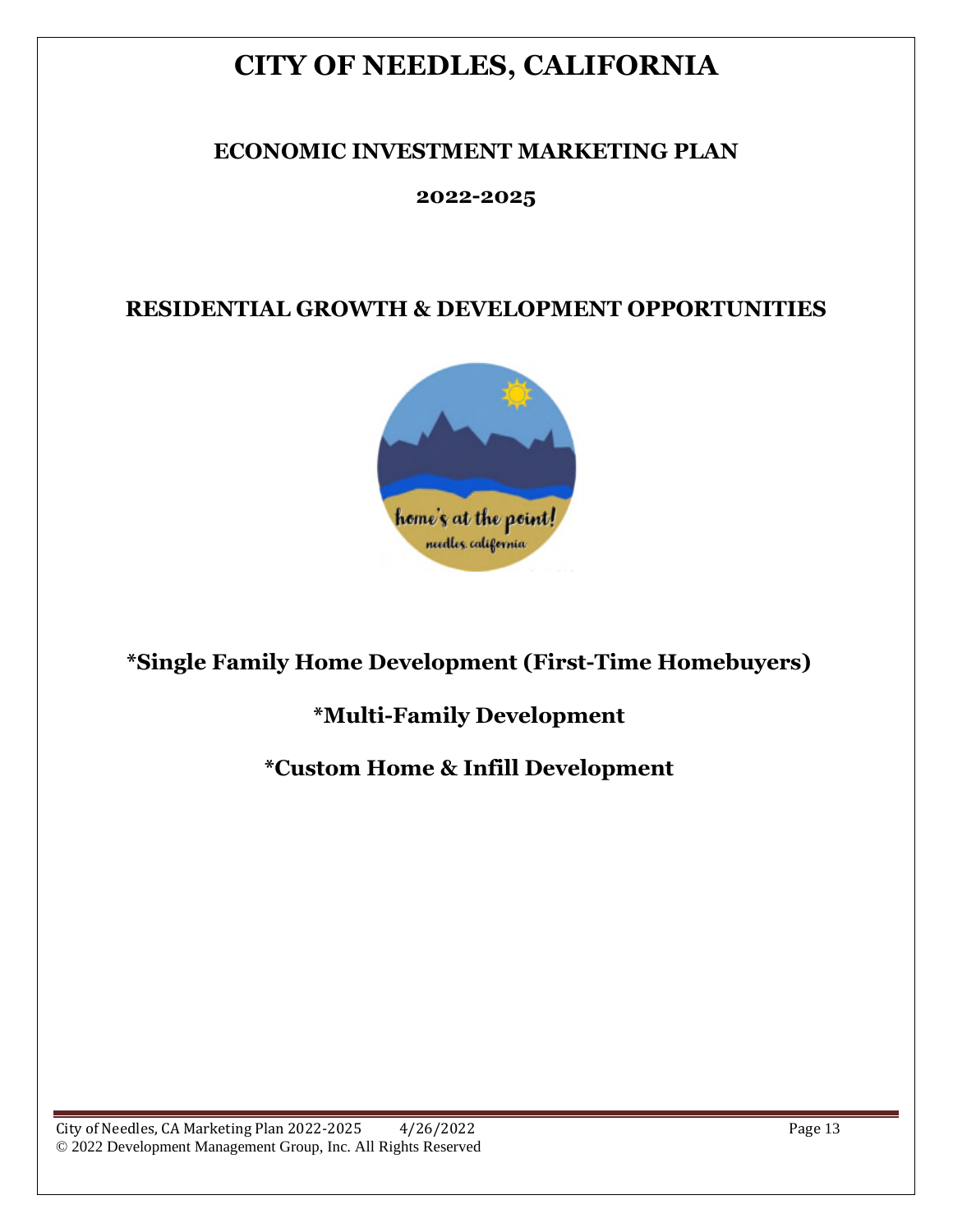#### **8. Residential Housing**

The current housing market is currently stable and there have been a fair number of transactions in recent years. The following housing market charts are presented to provide a better understanding of the Needles housing market in recent years:

Housing Affordability: Needles has one of the most affordable housing markets in the entire Nation. Consider that in California (as a whole) the median home price is 10.09 times the median household income. In San Bernardino County, it is 6.23 times. The United States as a whole has a median home price that is 5.59 times the median household income, while Needles is significantly more affordable at only 3.06 times.



Home Sales: Needles has ranged from about 52-139 over the past five (5) years while the median home price has ranged from a low of \$66,500 to \$95,000 over the past five (5) years.



#### Exhibit B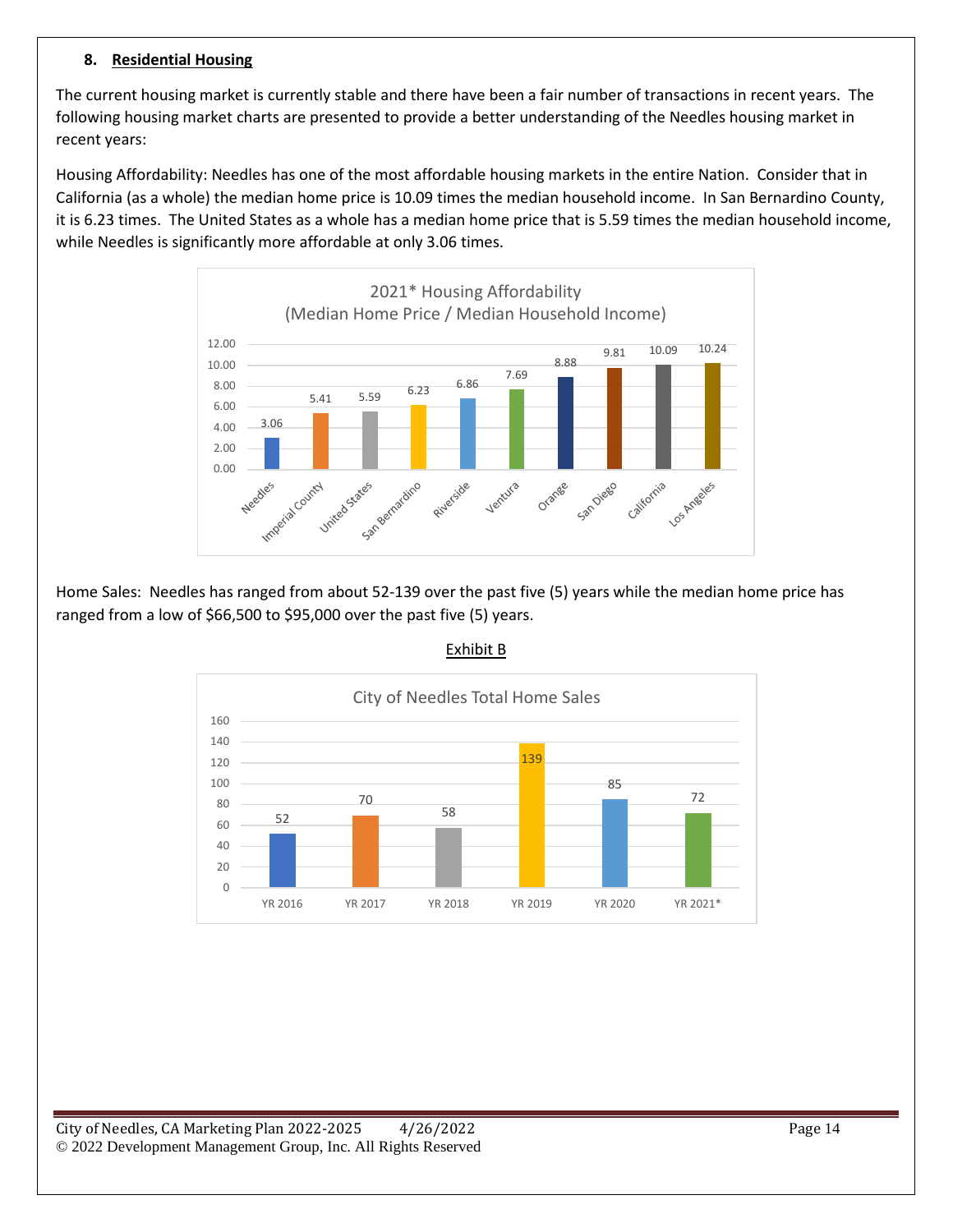





\*The median home size sold since 2016 has ranged from about 1,390 to 1,587 square feet.

In general, the housing market in Needles is stable. Distress in the housing market is seen through Real Estate Owned (REO)'s which generally means bank owned, short-sales (meaning a home sold for less than the loan amount with the consent of the lender), foreclosures and defaults (notices provided to homeowners that are behind in payments). Activity in each of these categories is at historic lows.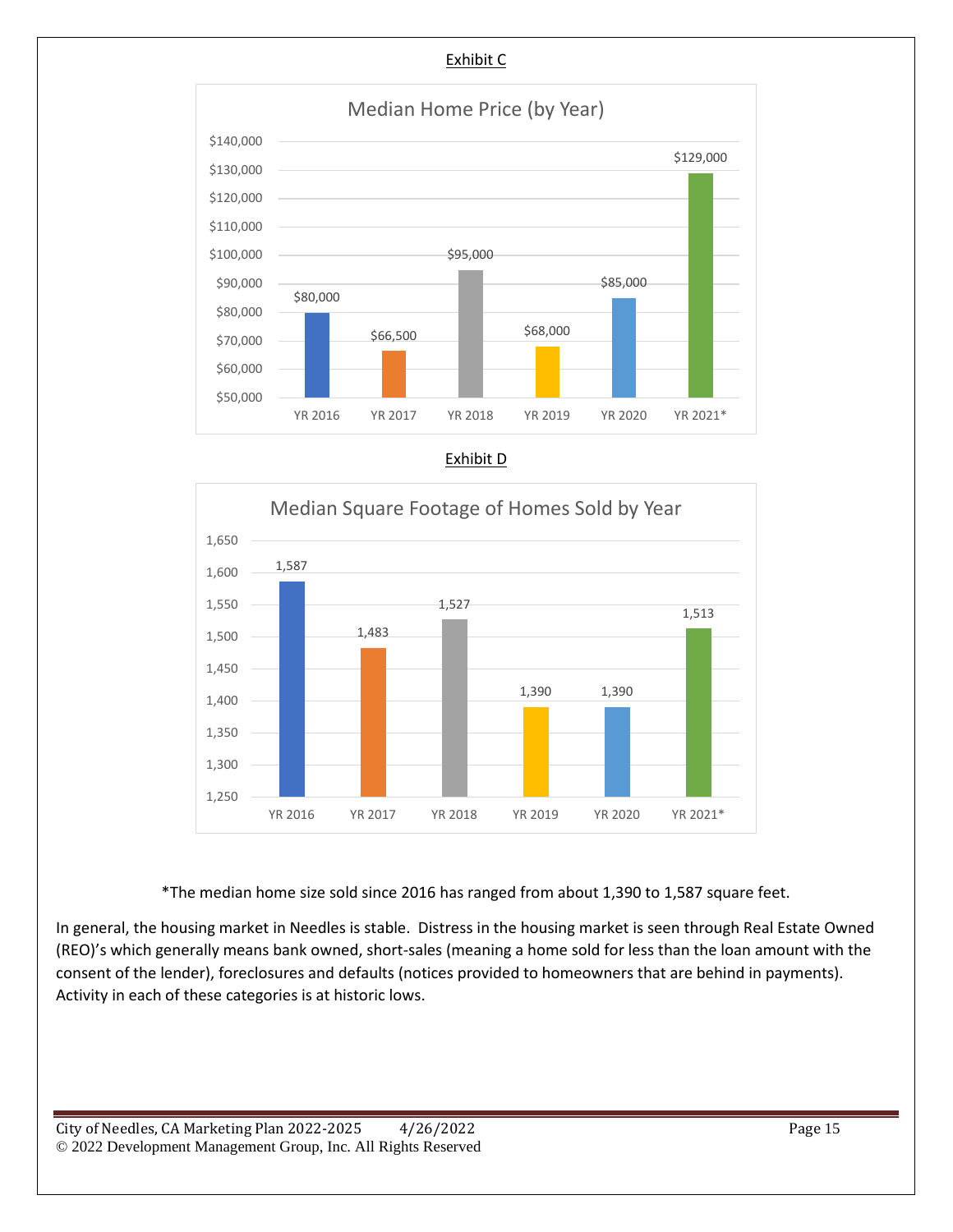#### Exhibit E





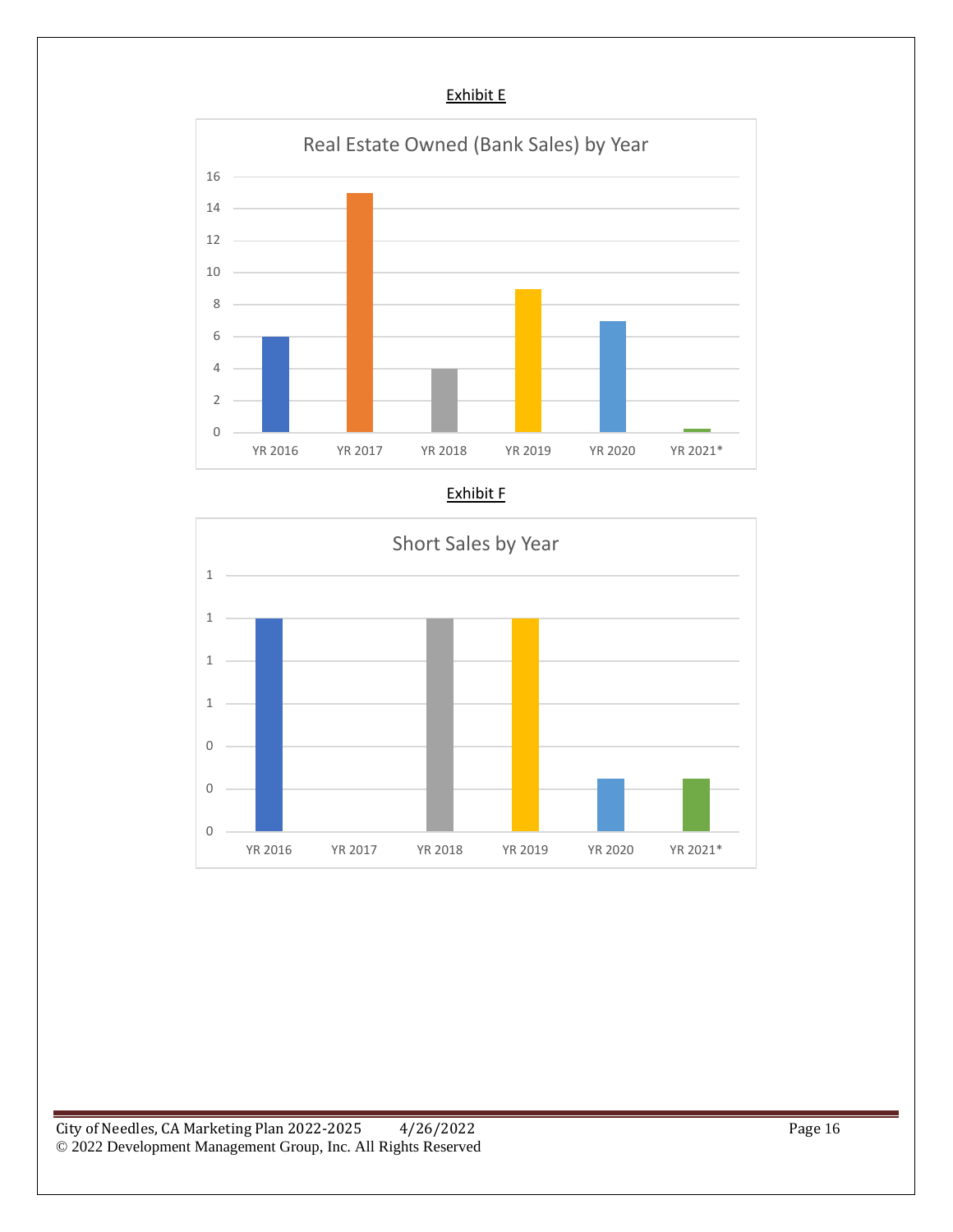#### Exhibit G



Exhibit H



Absentee/Investment Buyers: Finally, activity from absentee homebuyers continues to be strong. As the housing market in other areas of California continue strengthen, investors look to affordable markets like Needles for which to purchase homes. In San Bernardino County, an average of 25.5% of homes are purchased by absentee owners for investment purposes. In Needles, between 40% and 60% of homes over the past five years have been purchased as investment properties.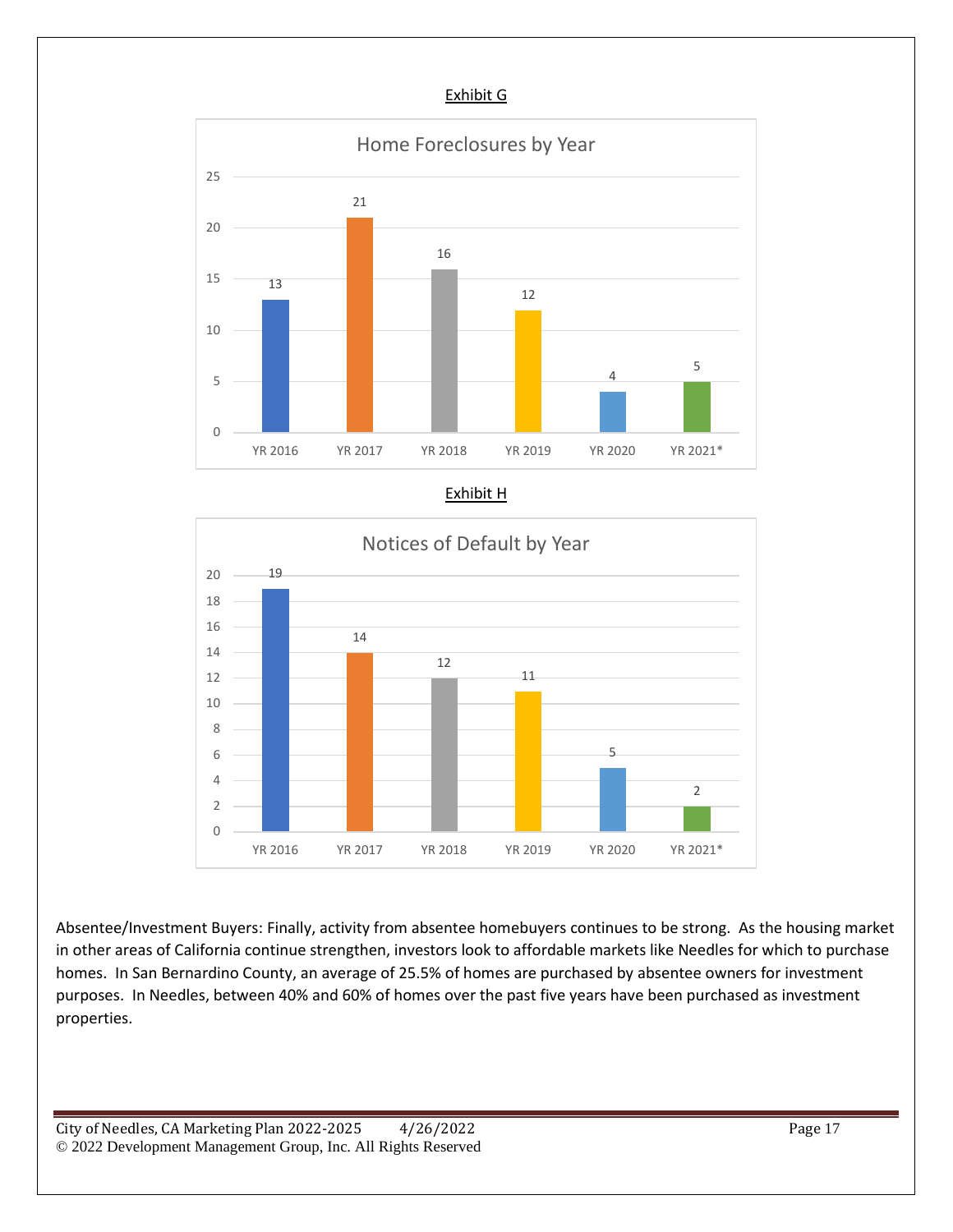



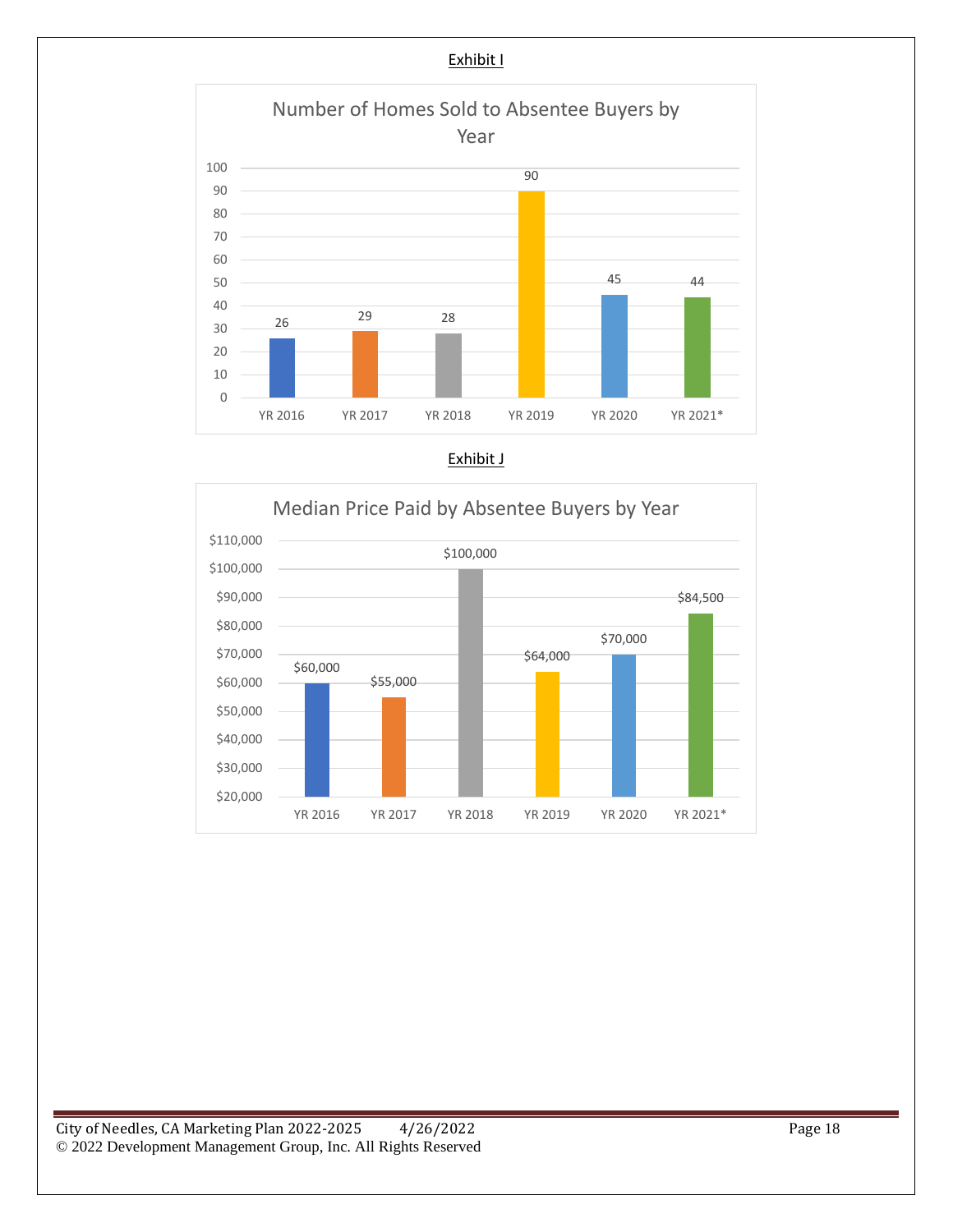

#### **Housing Deficit Calculation**

Needles is experiencing a housing deficit based on the number of persons employed in the community. Using national (United States) figures, there is a total population of about 329,000,000. There are 139,640,000 housing units in total or one housing unit per 2.36 persons. There were 152,234,000 persons employed in January 2020 (using Pre-Covid figures). This means that there are 1.09 housing units per employed person in the United States.

In Needles, there are currently 2,336 housing units for a population of 5,248 or one housing unit per 2.24 persons (similar to the United States as a whole). While the labor force currently living in the City of Needles totals 1,700 with 1,600 employed (unemployment rate of 6.4%), there are an estimated 2,854 jobs within the City limits. At current, there is .82 housing units per person employed within the City. To match the United States average of 1.09 housing units per employed person, Needles would need a total of 3,111 total housing units. This means the current housing deficit is about 775 units.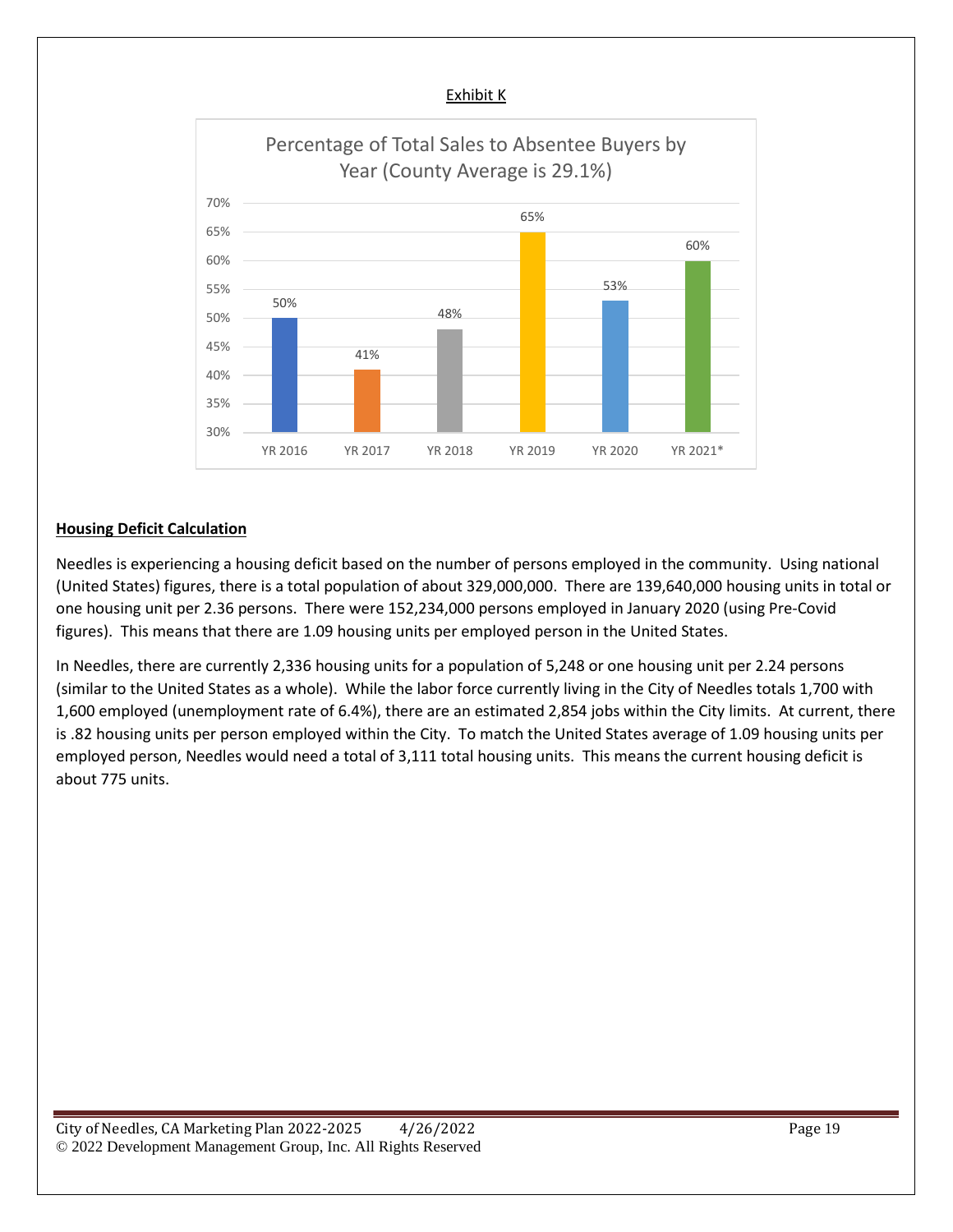#### **Table 1: Housing Deficit Calculations**

| Item                                                          | Number/Figure |  |  |  |  |  |
|---------------------------------------------------------------|---------------|--|--|--|--|--|
| Population                                                    | 5,353         |  |  |  |  |  |
| <b>Total Housing Units*</b>                                   | 2,379         |  |  |  |  |  |
| Labor Force                                                   | 1,700         |  |  |  |  |  |
| <b>Total Employed</b>                                         | 1,600         |  |  |  |  |  |
| <b>Total Currently Employed Within Jurisdiction</b>           | 2,804         |  |  |  |  |  |
| Job Growth Projection (2022-2025)**                           | 1,288         |  |  |  |  |  |
| Projected Total Employment                                    | 4,072         |  |  |  |  |  |
| Local Ratio Units to Jobs (Current)                           | .85           |  |  |  |  |  |
| Housing Units Needed by 2025 (Local Ratio)                    | 3,455         |  |  |  |  |  |
| Additional Units Needed by 2025                               | 1,076         |  |  |  |  |  |
| National Ratio Units/Jobs                                     | .92           |  |  |  |  |  |
| Housing Units Needed by 2025 (National Ratio)                 | 3,746         |  |  |  |  |  |
| Additional Units Needed by 2025 (National Ratio)              | 1,367         |  |  |  |  |  |
| Total Additional Housing Units Needed by 2025: 1,076 to 1,367 |               |  |  |  |  |  |

\*Housing Units defined as fixed structures

\*\* Job Growth factors ONLY Cannabis-Related businesses (Under Construction/Approved)

#### **Current & Future Demand for Housing:**

For the first time in decades, the City of Needles is growing and there is an industry that is driving the growth. In recent years, new construction has generally been limited to custom home construction, typically along the shoreline of the Colorado River. That said, in the last three (3) years, the community has added over 500 new jobs mostly as a result of cannabis-related businesses. Currently, there are 509 persons working in 240,500 square feet of cannabis-related business space. This is about 1 person for every 473 square feet of space. There is an additional 184,337 under active construction. This will result in about 390 additional jobs. Finally, there is another 424,409 square feet of space that has been entitled and is estimated to be constructed over the next three (3) years, creating an additional 898 jobs.

The growth of this industry is creating a housing shortage in the community. Based on both local and national housing to jobs ratios, the City of Needles needs an additional 1,076 and 1,367 housing units over the next three to five years to meet current and future demand.

Before housing developers (for sale or rental) begin, they will desire to understand market affordability and costs. Below are three (3) scenarios for which to consider: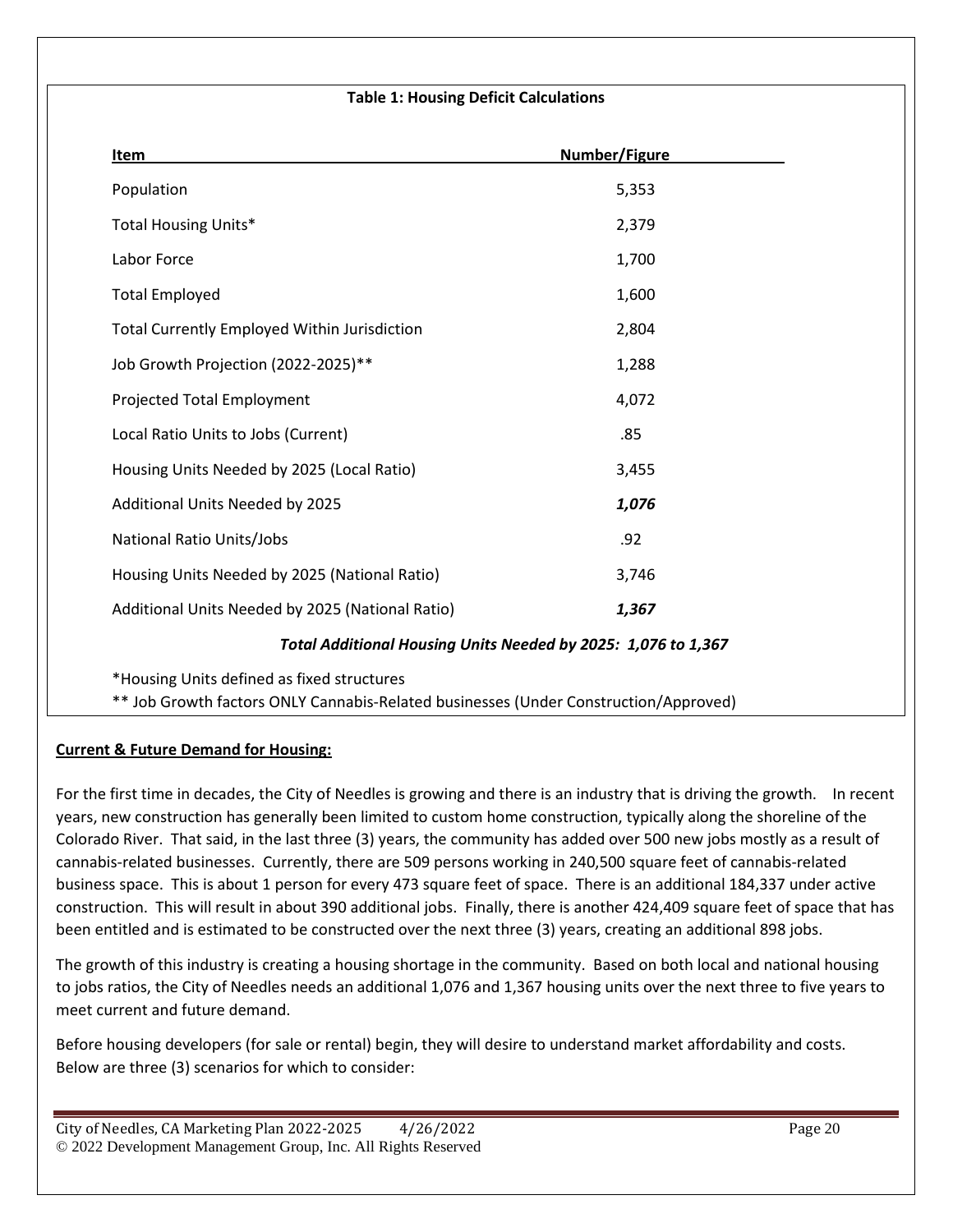#### **Housing Affordability**

#### **Scenario #1**

A household with one (1) income. Full-time Cannabis-Related Business Employee makes \$18 per hour.

Income #1: \$37,444 Total Household Income: \$37,444 Monthly Income: \$3,120 Amount Available for Housing (30%): \$936.00 per month Housing options would be limited to either a rental (one-bedroom) or a two-bedroom with roommate(s) or a purchase whereby there are multiple people purchasing together. The maximum amount this person could afford on their own is about \$150,000. Below is a sample purchase: Home Purchase: \$150,000 (Loan Amount) Interest Rate (30-Year Fixed): 4% Payment (Principal & Interest): \$716/month Property Taxes (1.125%): \$141/month Homeowners Insurance: \$80/month *Total Payment: \$937/month or 30% of income*

#### **Scenario #2**

A household with two (2) incomes. First full-time making \$18 per hour, second working part-time (50%) at \$16 per hour (current minimum wage)

Income #1: \$37,440 / Income #2: \$16,640 Total Household Income: \$54,080 Monthly Income: \$4,507 Home Purchase: \$225,000 (Loan Amount) Interest Rate (30-Year Fixed): 4% Payment (Principal & Interest): \$1,074/month Property Taxes (1.125%): \$211/month Homeowners Insurance: \$125/month *Total Payment: \$1,410/month or 31% of income*

#### **Scenario #3**

A household with two (2) incomes. Both full-time making \$18 per hour:

Income #1: \$37,440 / Income #2: \$37,440 Total Household Income: \$74,880 Monthly Income: \$6,240 Home Purchase: \$275,000 (Loan Amount) Interest Rate (30-Year Fixed): 4% Payment (Principal & Interest): \$1,709/month Property Taxes (1.125%): \$258/month Homeowners Insurance: \$150/month *Total Payment: \$2,117/month or 34% of income*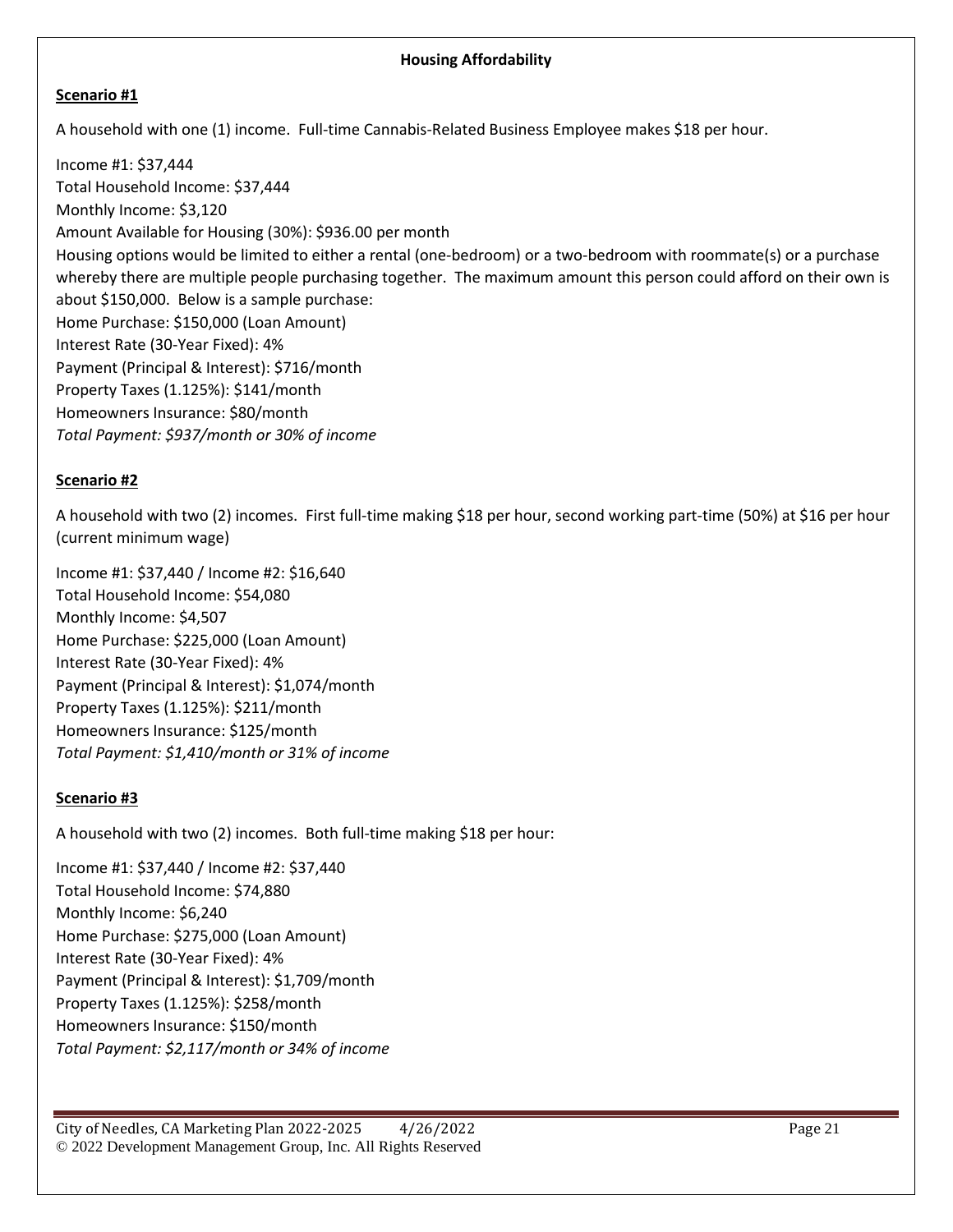City could consider using a portion of the cannabis-tax money to assist first-time or low-moderate income homebuyers purchase older homes in community and have funds to "rehab or fix-up". There would be owner occupancy requirement (covenant) and use funds as a silent second mortgage (no payments, no interest) but paid back at time they sell home.

Additionally, the City could consider using a portion of the cannabis-tax money to assist first-time homebuyers with new homes through a down payment assistance of up to 3% of the purchase price (\$6,000) There would be owner occupancy requirement (covenant) and use funds as a silent second mortgage (no payments, no interest) but paid back at time they sell home.

#### Housing Opportunities for Needles, CA

- 1. New construction rental housing (multi-family) to host those largely in cannabis-related industries.
- 2. New construction tract housing for those largely employed in cannabis-related industries.
- 3. Continued expansion of custom homes along the Colorado River
- 4. Retirement housing (single family) for those desiring to leave larger markets (and use their equity to fund retirement)
- 5. Institutional retirement housing (staged care, senior care apartments)
- 6. Housing for State or County Employees (like CHP, Caltrans, Sheriff or Fire) whereas State/County works with private developer to build housing (2-3 bedroom) that is used by State/County employees when rotating through Needles, CA as the community's lack of housing is a barrier to attract professionals to provide public services.

#### Proof of Concept

Obviously, single-family new home construction is what would bring the greatest long-term growth potential and family stability to the community. This is because families are putting down "roots" and will generally become active in the community and local school system.

Needles offers one of the most affordable housing opportunities in California. That said, there has been little new housing built in recent years. Since 2016 only a handful of new homes have been built. These are generally limited to custom homes built on parcels with direct access to the Colorado River. The community has generally been ignored by homebuilders as the population was not increasing. Since 2018, this dynamic has begun to change with the welcoming of cannabis-related businesses to the community. Below are figures regarding the housing market over the last five (5) years:

#### **Home Construction (Based on 1,350 Square Foot 3-Bedroom 2-Bathroom Home)**

| Calle Hernandez Lots | Stromberg Lots |
|----------------------|----------------|
| \$250,000            | \$250,000      |
| \$12,000             | \$4,000        |
| \$0                  | \$24,000       |
| \$8,464              | \$8,464        |
| \$5,700              | \$5,700        |
| \$5,508              | \$5,508        |
| \$168,750            | \$168,750      |
| \$17,500             | \$17,500       |
| \$32,078             | \$16,078       |
|                      |                |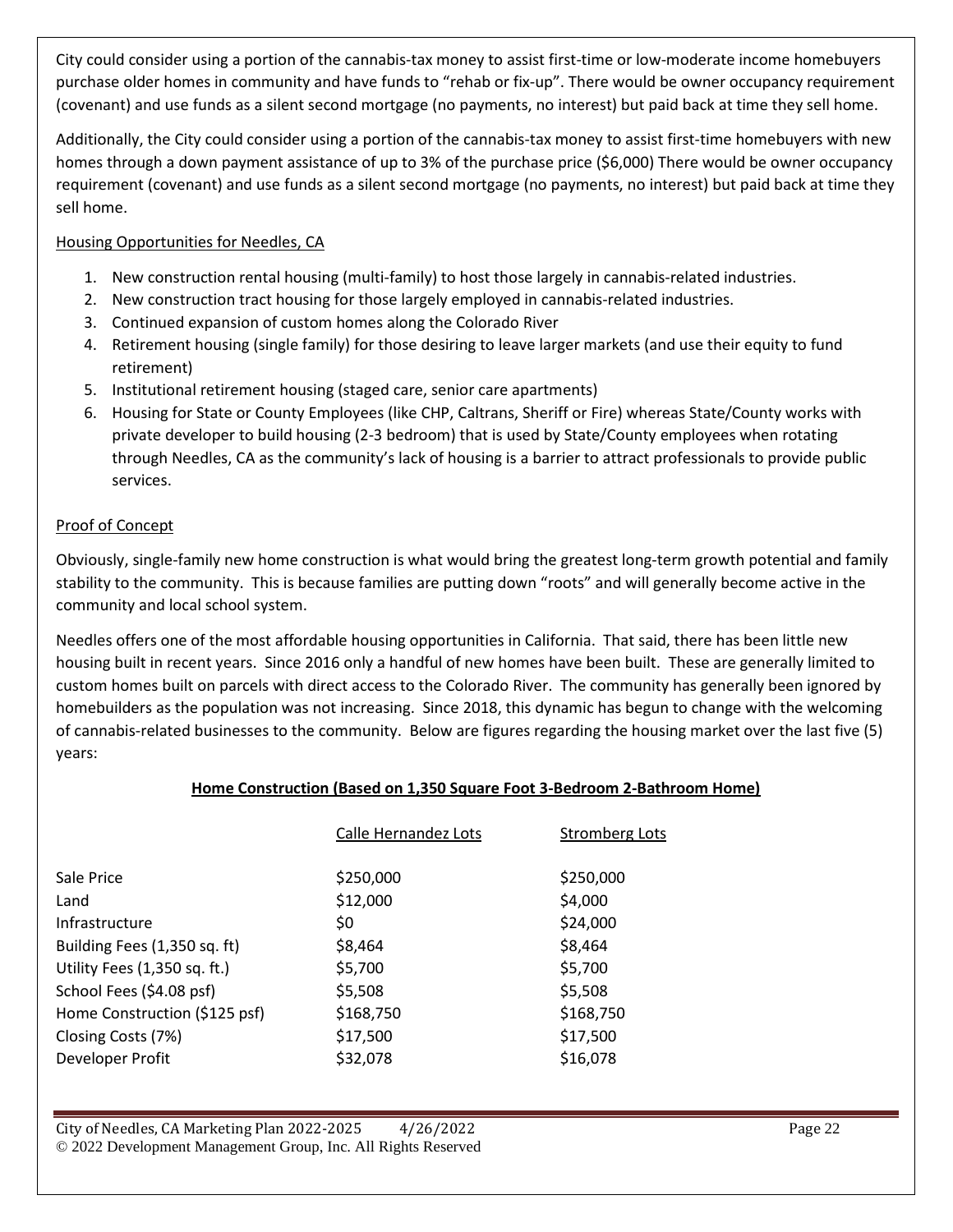#### **Tasks and Marketing Program for Residential Development:**

- A. Consider a down-payment assistance program for owner-occupied housing units.
- B. Consider a residential rehabilitation program for owner-occupied housing units.
- C. Consider state legislation that allow for "halo" of real estate professionals and construction professionals (general and sub-contractors) to have reciprocity of licenses between AZ, NV and Needles. This would recognize their outof-state licenses so long as they register for license in California and carry proper insurance (but waives separate testing requirements).
- D. Acquire database of all active homebuilders in Southern California, Western Arizona and Southern Nevada.
- E. Develop Map of City that shows all existing approved tract maps.
- F. Develop Map of City that shows all existing approved residential lots (custom & infill homes).
- G. Develop Map of City showing large parcel(s) that could accommodate master-planned retirement community development.
- H. Develop "Asset Map" of Needles and Region to "recruit" new homeowners showing shopping, dining, healthcare, community services and recreational opportunities. Asset map would also show availability of utilities (such as internet connection/download speeds).
- I. Develop sample fee schedule for:
	- a. Single-family home development (20-units)
	- b. Multi-family home development (48-units)
	- c. Custom Home / infill development (1-unit)
- J. Develop a Postcard for Direct Mail use to homebuilders (2)
- K. Become Active Member of Building Industry Association(s) in Inland Empire (Baldy View/Riverside), Western Arizona and Southern Nevada
- L. Attend Annual Homebuilders Convention (typically in January): Year 1 as "Invader", Years 2-3 as Exhibitor
- M. Use Postcards as Direct Mail to Homebuilders Twice Per Year
- N. Use Email Campaign (aka Constant Contact) to target homebuilders from database on quarterly basis.
- O. Use LinkedIn (individual or City campaign) to target those that work in homebuilding in the target areas (Southern California, Western Arizona and Southern Nevada)
- P. Over first 12 months, work to generate 25-50 "ongoing relationships" that for quarterly "check-in or sales call."
- Q. Schedule Annual State of the City or similar for residential builders and real estate professionals.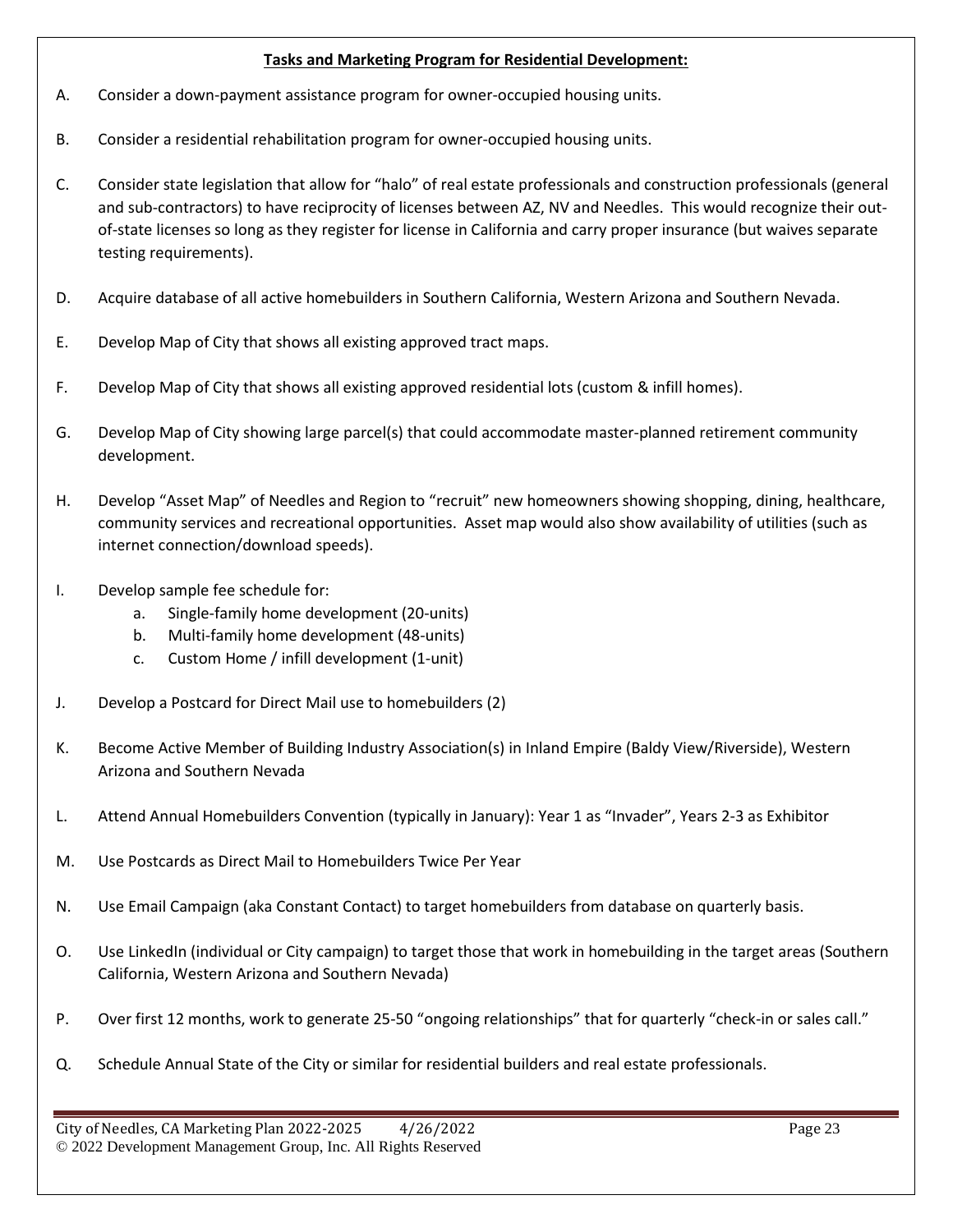## **CITY OF NEEDLES, CALIFORNIA**

## **ECONOMIC INVESTMENT MARKETING PLAN**

### **2021-2024**

## **RETAIL GROWTH AND OPPORTUNITIES**



**\*Retail to Serve Local Community \*Retail to Serve I-40 / I-95 Travelers \*Retail to Serve Daytime Workforce \*Retail to Serve Colorado River Region**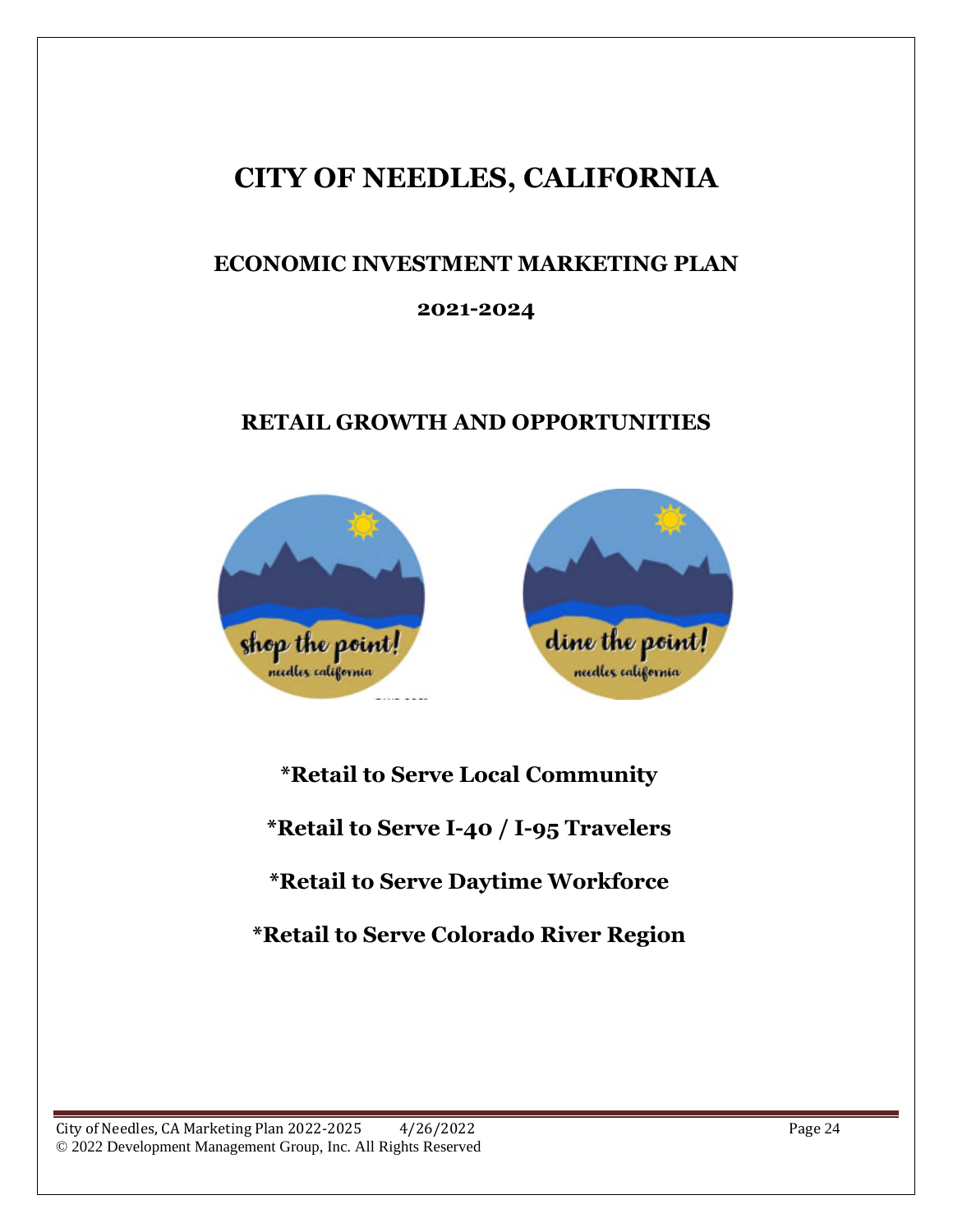#### **9. Retail Growth/Opportunities**

The City of Needles is experiencing both population and job growth for the first time in decades. The cannabis industry is bringing new people to the community either for work or to both work and live. This is creating new interest by retailers to serve the community. Overall, the community is targeted by retailers seeking to serve:

- A. Permanent Population (5,353 persons)
- B. Daytime Population (combination of permanent population and those that work in Needles) that includes over 2,800 persons working in Needles daily.
- C. Flow-through traffic on Interstate 40 (x cars a day)
	- a. I-40 @ I-95 North (17,500 AADT)
	- b. I-40 @ I-95 South (14,400 AADT)
	- c. I-95 North @ E/B I-40 (4,200 AADT)
- D. Visitors to the Colorado River and Desert Region for recreational activities

Retail distribution is a driver in what retail opportunities exist in the region. It is important to know what retailers (regional and national) have stores in the Colorado River Region (including Lake Havasu City, Fort Mohave, Bullhead City and Laughlin). Additionally, retailers and restaurants that are franchise driven are more likely to have interest from franchisees that are already invested in the general area. Before proceeding with the retail marketing strategy, the pages that follow show the total retail demand (sales) for both the Colorado River Region and the City of Needles.

#### **Colorado River Region Retail Demand**

Demand for retail products and services is driven by a combination of the resident population, part-time (generally winter) residents, visitors (to the Colorado River or surrounding Desert areas for tourism purposes), vacationers to the gaming/resort destinations including Avi and Laughlin-based hotels/casinos and travelers coming through the region. Retail sales per capita (residents) is \$21,0720 which is slightly higher than the estimated national figure of \$16,970. This is attributed to tourism (river, desert and gaming/resorts).

| <b>Total Retail Demand</b>               | Ś<br>2.87 billion |
|------------------------------------------|-------------------|
| Motor Vehicles & Parts                   | \$519.33 million  |
| Furniture & Home Furnishings             | $$44.95$ million  |
| Electronics & Appliances                 | $$31.90$ million  |
| <b>Building Materials</b>                | \$200.65 million  |
| Food & Beverage                          | \$370.49 million  |
| <b>Health &amp; Personal Care</b>        | \$158.78 million  |
| <b>Gasoline Stations</b>                 | \$190.49 million  |
| Clothing                                 | $$35.30$ million  |
| <b>Sporting Goods</b>                    | $$32.06$ million  |
| <b>General Merchandise</b>               | \$313.21 million  |
| Miscellaneous                            | $$51.45$ million  |
| <b>Non-Store Retailers</b>               | \$424.10 million  |
| <b>Food Services and Drinking Places</b> | $$264.21$ million |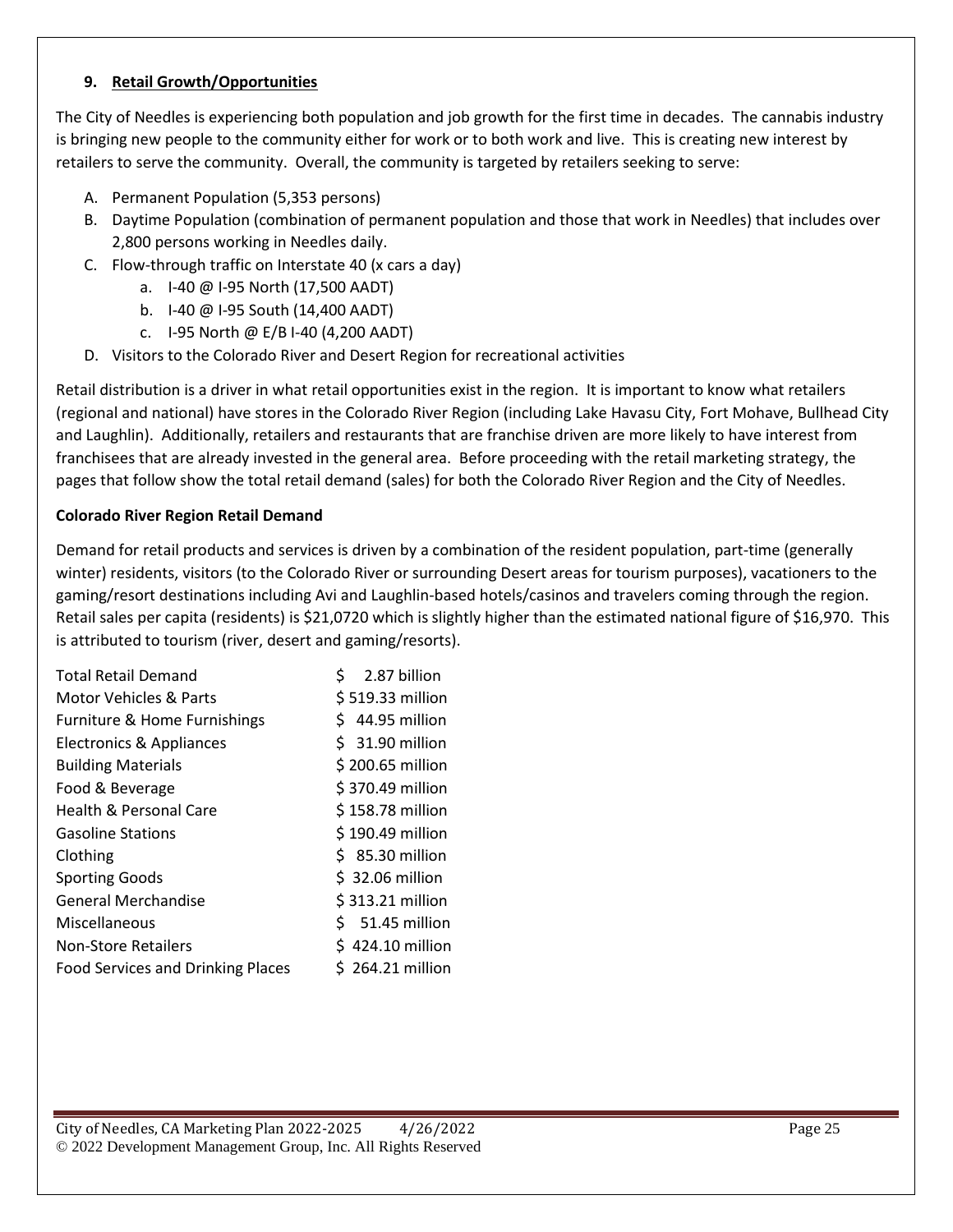Retail Demand is a calculation of how much retail products and services are needed to support a region based on its local population, demographically adjusted. Demand is usually provided in current (2022) and future (2026) dollars to show growth potential. Demand does not adjust for visitors, highway flow-thru or other non-local demand considerations.

The overall five-year compounded annual growth rate (per Environics Analytics) is expected to be about 1.84%. Certain categories are expected to grow at a faster rate including Health and Personal Care (2.31%), Gasoline Stations (2.46%) and Food/Drinking Establishments (2.72%).

The third-party analytics does not reflect recent growth in Needles as a result of the cannabis industry. There is typically a data-lag of at least 2-3 years for most industries. The cannabis industry has not shown up in most statistical categories as County, State and Federal Government Agencies struggle to categorize it correctly.

Retail Demand in the City of Needles is approximately \$13,688 per person, which is 19.3% lower than the national average of \$16,970. Keep in mind that this figure is not necessarily the average true spend per person but also includes visitors (tourism and flow-thru) and a workforce that comes to Needles for employment.

| <b>Total Retail Demand</b>               | \$73.27 million    |
|------------------------------------------|--------------------|
| <b>Motor Vehicles &amp; Parts</b>        | \$14.03 million    |
| Furniture & Home Furnishings             | $$1.18$ million    |
| <b>Electronics &amp; Appliances</b>      | \$.<br>.87 million |
| <b>Building Materials</b>                | $$4.88$ million    |
| Food & Beverage                          | \$10.38 million    |
| <b>Health &amp; Personal Care</b>        | $$4.17$ million    |
| <b>Gasoline Stations</b>                 | $$5.63$ million    |
| Clothing                                 | $$2.40$ million    |
| <b>Sporting Goods</b>                    | $$.91$ million     |
| <b>General Merchandise</b>               | $$3.74$ million    |
| Miscellaneous                            | \$1.41 million     |
| <b>NonOStore Retailers</b>               | $$11.41$ million   |
| <b>Food Services and Drinking Places</b> | $$7.26$ million    |

#### **Regional/National Retailers with Presence in Needles, CA (Est. Population 5,353)**

| America's Best Value Inn | Hampton Inn & Suites* |
|--------------------------|-----------------------|
| Auto Zone                | Jack in the Box       |
| <b>Best Western</b>      | <b>McDonalds</b>      |
| Big O Tires              | Mobile                |
| Carl's Jr                | Napa Auto Parts       |
| Chevron                  | <b>Quality Inn</b>    |
| Circle K                 | Red Roof              |
| Dairy Queen              | Rite-Aid              |
| Days Inn                 | Rodeway Inn           |
| <b>Dollar General</b>    | Shell                 |
| Domino's Pizza           | Subway                |

\*Hampton Inn & Suites under construction as of 3/16/22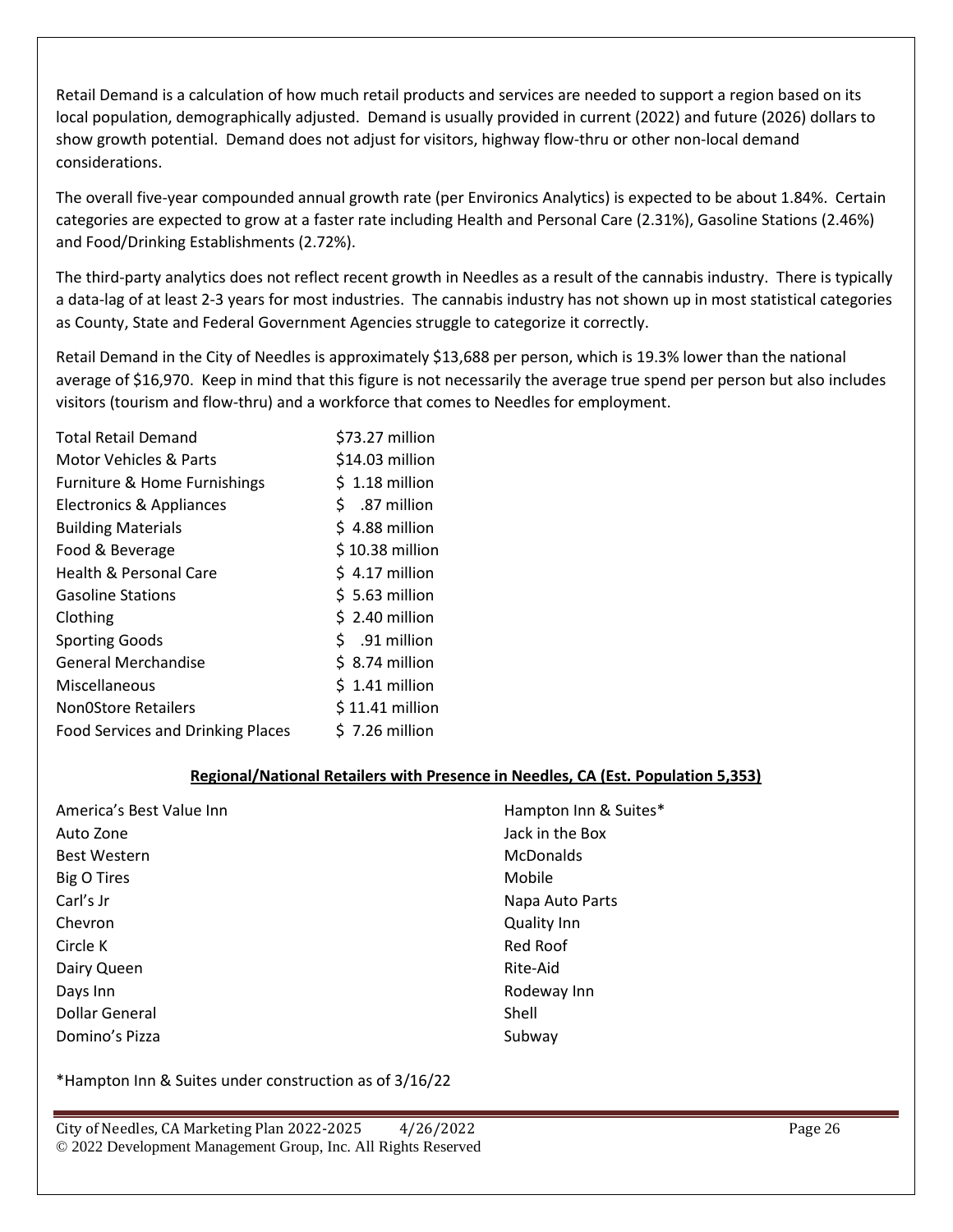#### **Regional/National Retailers with Presence in Colorado River Region Lake Havasu City (Est. Population 55,800)**

Ace Hardware Arbys Bashas Big 5 Big Lots Big O Tire Burger King Caliber Collision Carl's Jr. Carquest Chase Bank Chilis Chipotle Circle K CVS Pharmacy Del Taco Dillard's Discount Tire Dollar General Dunkin El Pollo Loco Enterprise Rent a Car Federal Express Food City Great Clips Habit Burger Harbor Freight Tools Hobby Lobby Holiday Inn Home Depot Human Bean IHOP

In-N-Out Burger Jersey Mikes KFC Little Caesars Lowes **McDonalds** Mobil Motel 6 O'Reillys Auto Parts Panda Express Pet Smart Pizza hut Planet Fitness Quality Inn Red Robin Rosati's Ross Safeway Shell Sportclips Staples **Starbucks** Super 8 Motel Terrible Herbst (Gas/Convenience) Tractor Supply Co. U-Haul UPS Store Verizon Walgreens Walmart Wells Fargo Wienerschnitzel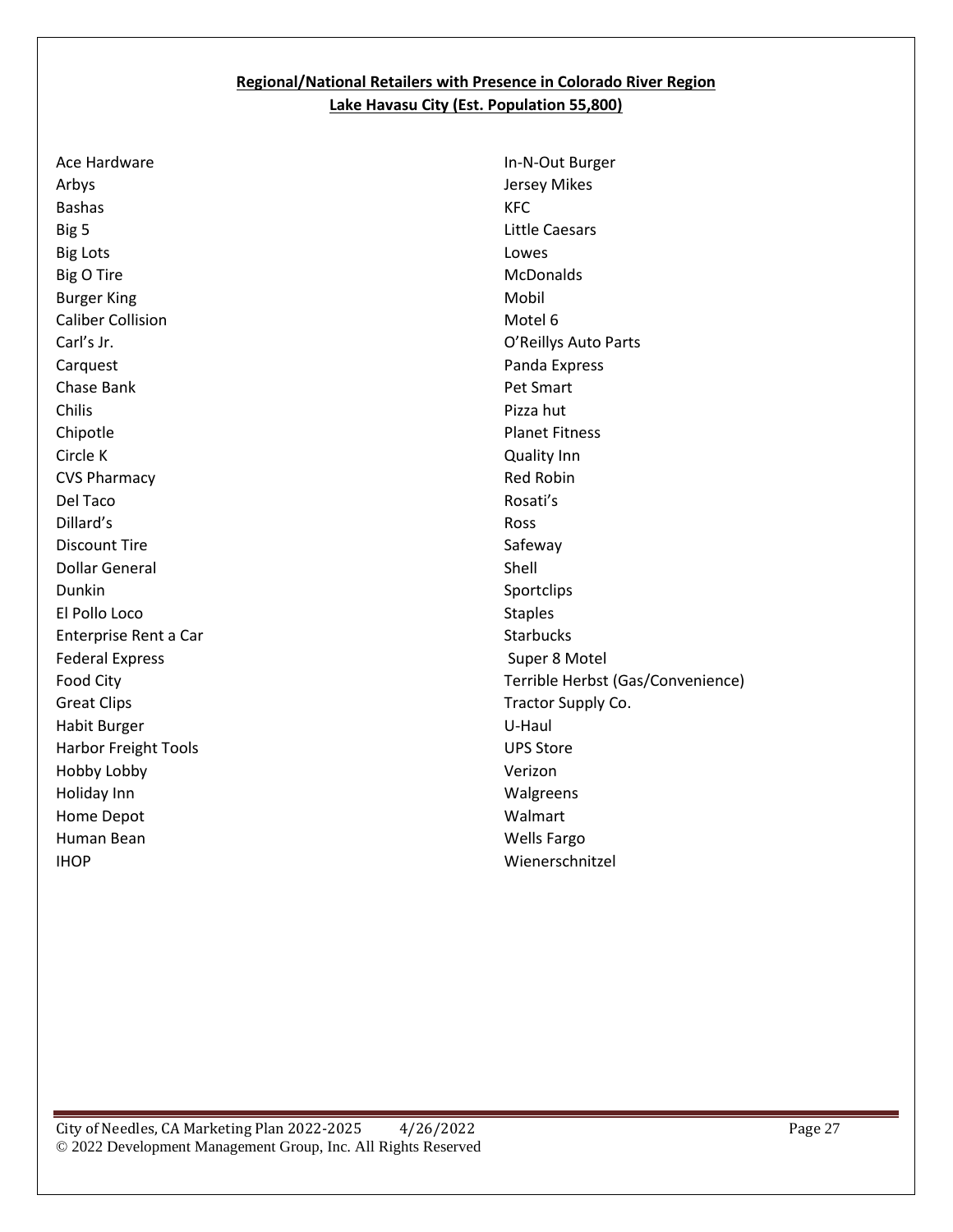#### **Bullhead City (Est. Population 40,900)**

99 Only Stores Aarons Rent a Center Ace Hardware Arby's ATT Mobile AutoZone Bank of America Baskin Robbins Big 5 Sporting Goods Black Bear Diner Boost Mobile Buffalo Wild Wings Burger King Carl's Jr. Chase Bank Chevron Circle K Cold Stone Creamery Cost Cutters CVS Del Taco Denny's Discount Tire Dollar General Dollar Tree Dominos Dutch Brothers Enterprise Rent a Car Famous Footwear Great Clips Goodwill Stores Hobby Lobby Human Bean

IHOP Joann's KFC H&R Block Harbor Freight Home Depot Little Caesars Pizza Lowes Mattress Firm **McDonalds** O'Reilly's Panda Express Papa Johns Planet Fitness Safeway Sears Hometown Smart & Final Smith's Sonic **Starbucks** Subway T-Mobil Taco Bell Texaco U-Haul UPS US Bank Verizon Walgreens Wendy's Walmart Wienerschnitzel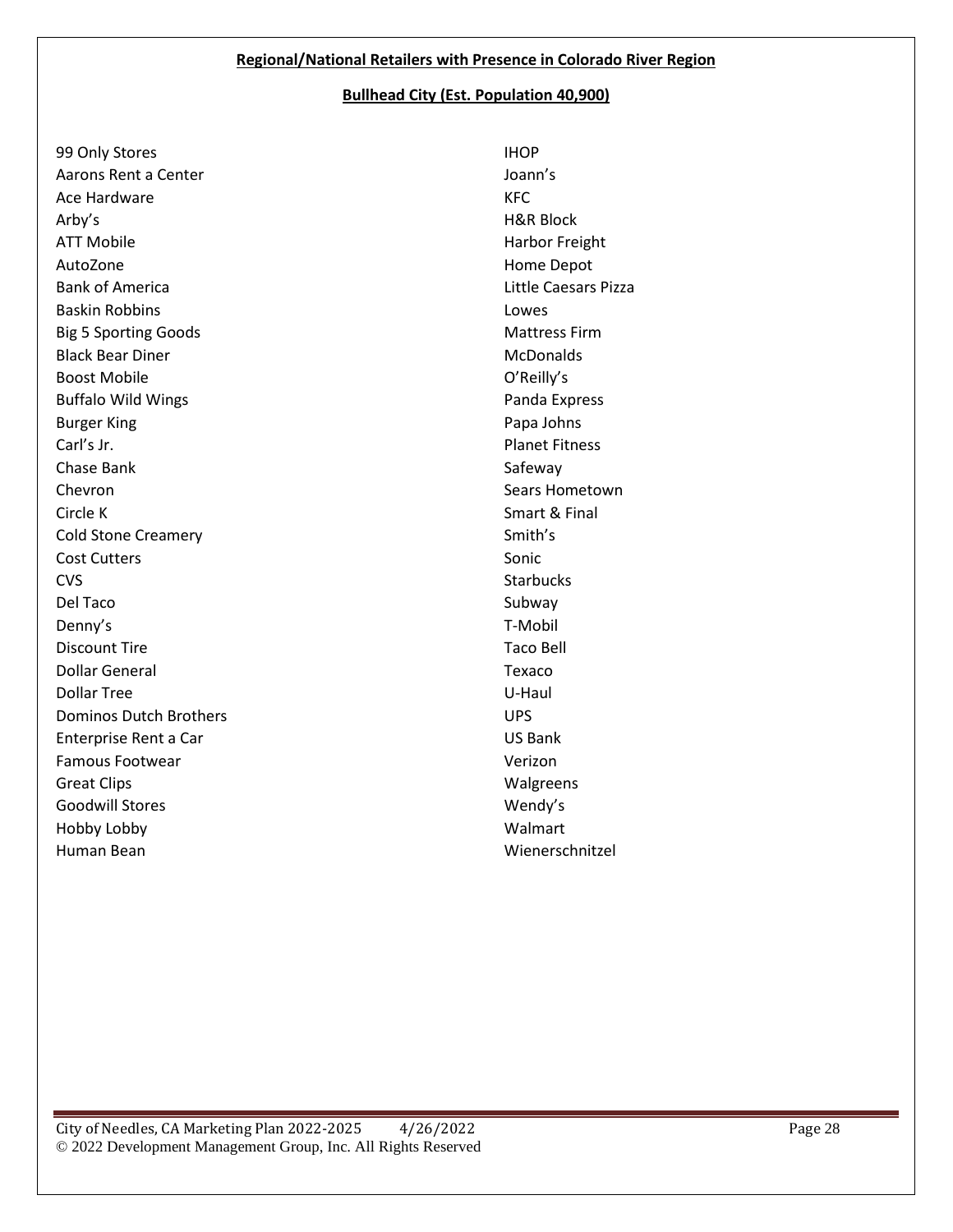#### **Regional/National Retailers with Presence in Colorado River Region**

#### **Fort Mohave (Unincorporated) (Est. Population 15,000)**

Arco AM/PM Chase Bank Mobil

Dollar General Family Dollar

#### **Regional/National Retailers with Presence in Colorado River Region**

#### **Laughlin (Est. Population 7,400)**

76 Fuel Chevron Days Inn Family dollar Shell **Starbucks** 

Famous Footwear Harrah's In-N-Out Panda Express Terrible Herbst

A successful retail recruitment strategy will include the following:

- 1. Targeting retail businesses with a presence in the Colorado River Region, as this means there is existing distribution and management to support operations (lists on previous pages).
- 2. Marketing the growing employment base in Needles and the fact that each new job generated statistically adds over \$10,000 in retail spending within the economy. This adds to the market potential for retailers.
- 3. Generating and cultivating new and existing relationships with retail developers and retailers keeping in mind that many developers focus on particular regions. With Needles really being within three regions (Southern California, Western Arizona and Southern Nevada), efforts must be made to reach out to developers in each region to establish relationships and describe opportunities. Professional Social Media such as LinkedIn can assist in introducing Needles to potential economic investors as it can target specific industry-category professionals.
- 4. Generate database of commercial property owners in Colorado River Region Corridor as they are experienced in ownership and tenants in the region.
- 5. Needles must make use of trade show events that bring brokers, developers and retailers together such as ICSC-San Diego and ICSC-Las Vegas
- 6. Needles can utilize organizations such as ACRE as a means of generating new relationships with real estate brokers that are involved in tenant-representation activities.
- 7. Needles must make specific outreach attempts to retailers in specific sub-categories where there is community need. This includes full-service grocery store as well as grocery retailers that target/cater to families utilizing government assistance (such as Mother's Nutrition now known simply as Mother's).
- 8. The City (itself, through Crexi or LoopNet) needs to maintain a list of vacant and available buildings suitable for retailers as well as land that is either located appropriately for the marketplace or is already entitled for retail in order to introduce potential sites to brokers, developers and retailers (knowing that actual transactions will occur between landowners, brokers and developers/users).
- 9. As users and developers are sensitive to California's development fee system/schedule, the City of Needles would benefit from having a sample fee calculation for three (3) new construction buildings:
	- a. 20,000 square foot new construction general retail
	- b. 6,000 square foot new construction general retail
	- c. 2,500 square foot new construction (quick-serve restaurant)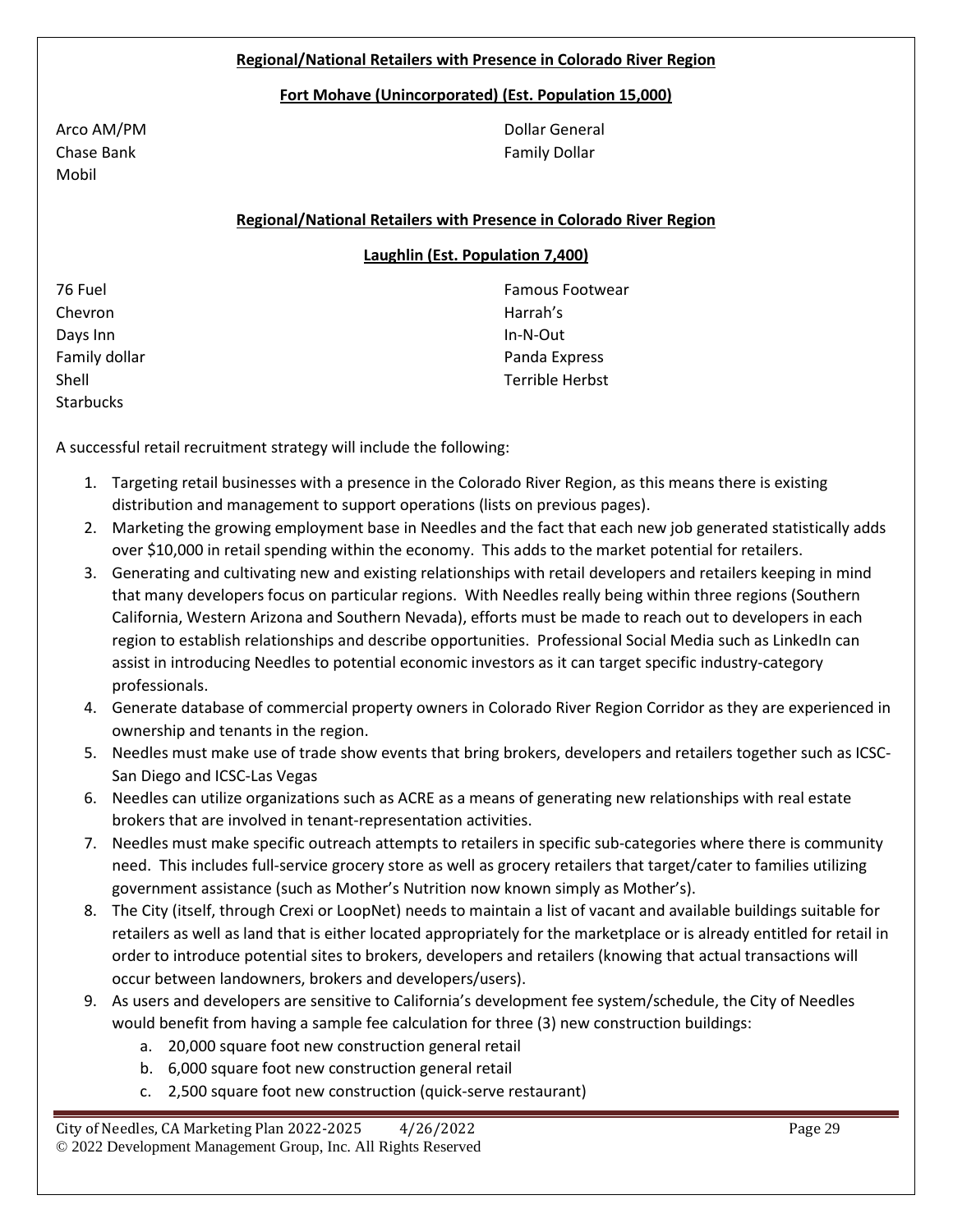#### *Sample LinkedIn Post to Promote Location*

# *Example A Example B*



**Progressive Real** + Follow **Estate Partners** 901 followers

1w · Edited · 3

Lots of CRE activity happening in the High Desert region of SoCal's Inland Empire! Congrats to our ...see more



**Progressive Real Estate Partners** Announces Sale of High Desert La...

progressiverep.com · 2 min read

# *Real Estate Broker-Product Retailer Celebrating New Store*



**AARON HARRIS · 1st** Vice President of Real Estate and Construction for Dutch **Bros Coffee**  $2d \cdot \circledcirc$ 

...

Saturday Night Update from Dutch Bros Coffee and our team has done it again. ...see more



#### *Example C Needles, CA Celebrating Success*

Congratulations to our economic development client, the City of Needles and The Green Group. Construction has started on a new Hampton Inn & Suites in Needles! Sharad Kadakia and his team are bullish on a town that has added 500+ new jobs in the last 2 years!

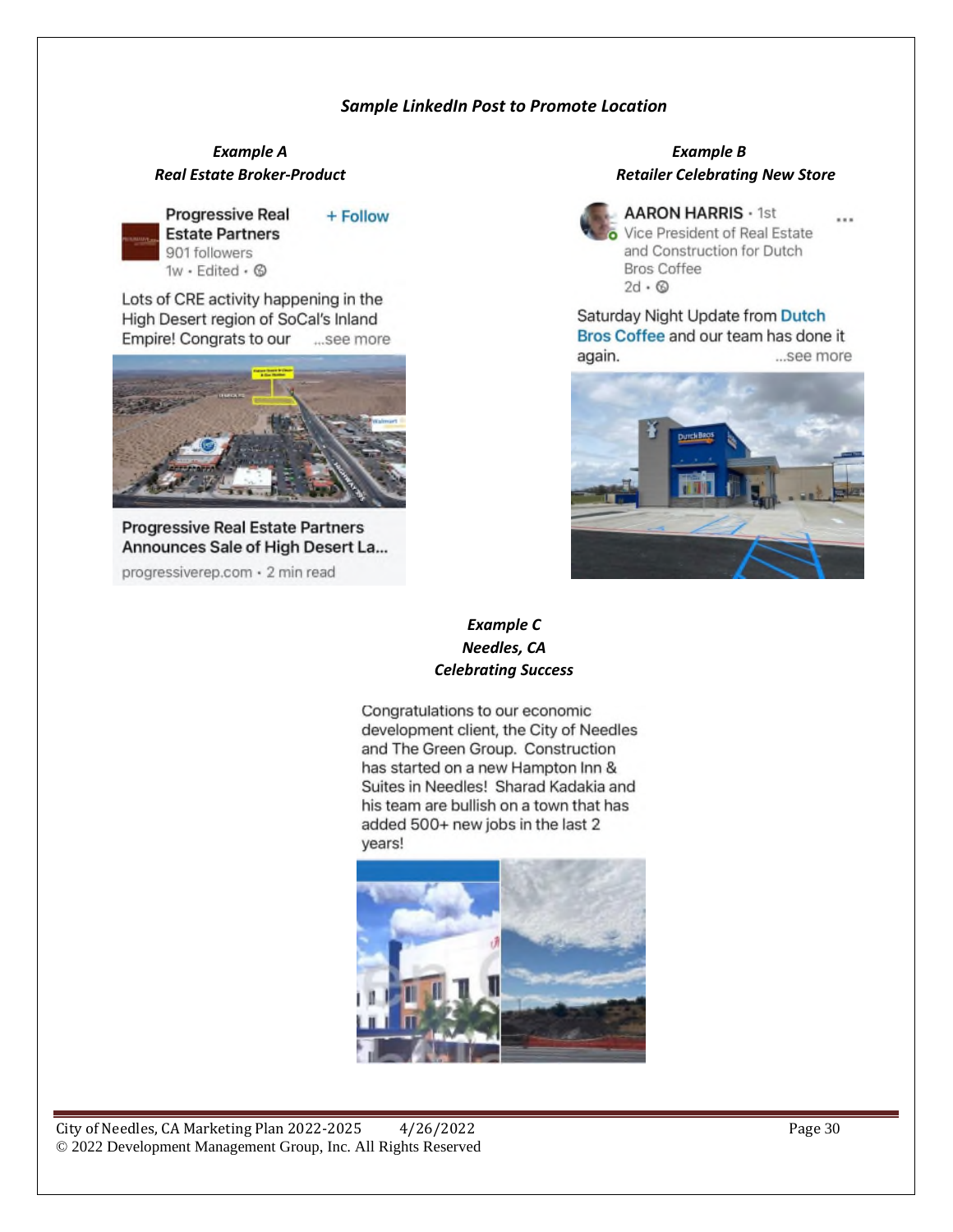## **CITY OF NEEDLES, CALIFORNIA**

## **ECONOMIC INVESTMENT MARKETING PLAN**

### **2021-2024**

## **INDUSTRIAL GROWTH AND OPPORTUNITIES**



## **\*Warehouse/Logistics/Trucking**

## **\*Vertical Suppliers to Cannabis Industry**

## **\*Data Centers (Crypto Mining Operations)**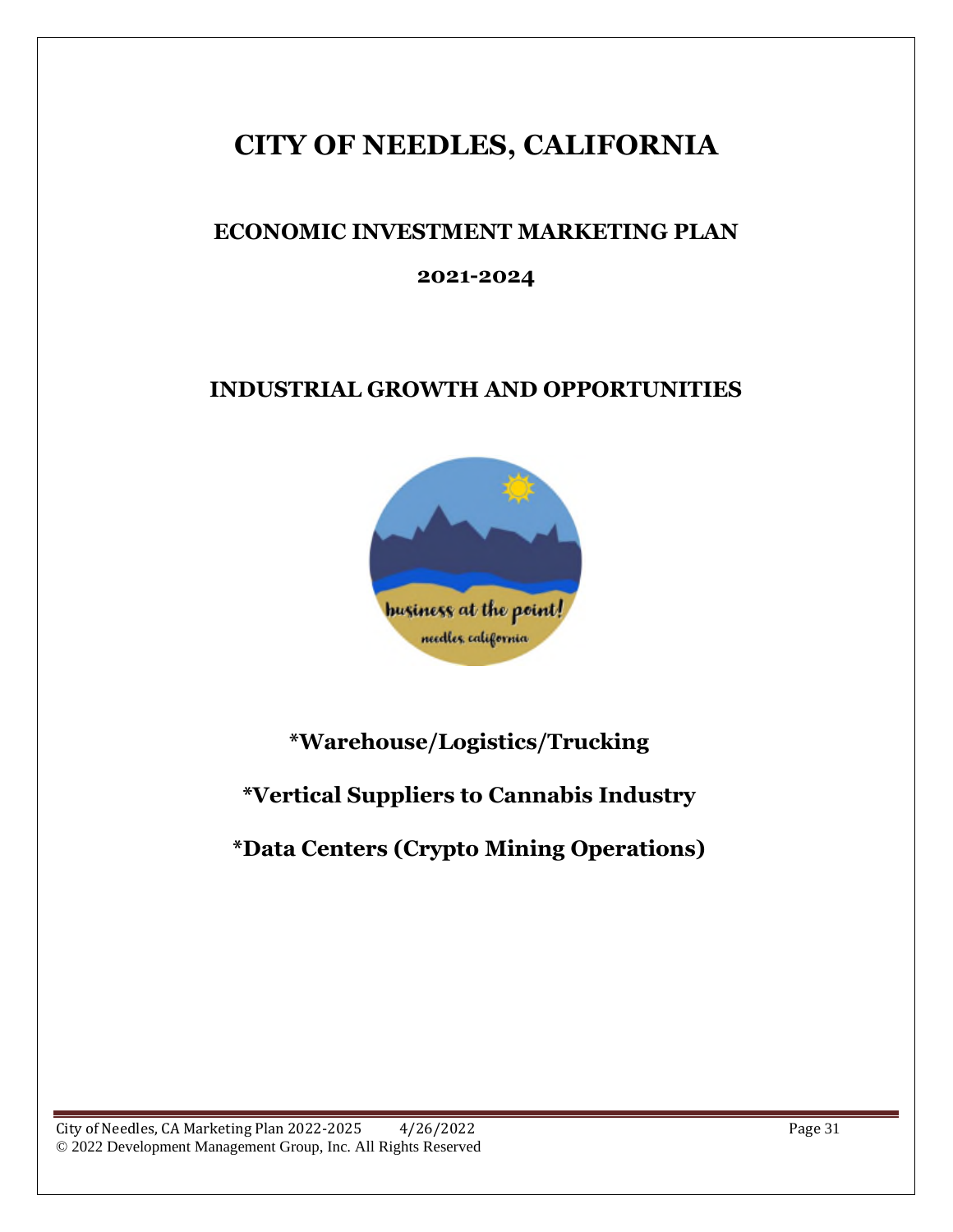#### **10. INDUSTRIAL**

Of the four categories for which the City desires to market opportunities, traditional industrial and/or distribution/logistics will likely be the most difficult to see success. Businesses based in California are at a disadvantage as the State minimum wage is currently \$15.00 per hour. In Arizona it is \$12.80 per hour while it is \$9.50 in Nevada. By way of reference, the national minimum wage is \$7.25 per hour. That said, employers located near border states with lower minimum wage often report that they are able to attract the "best of the best" in the labor market as they often offer higher pay than employers in nearby states.

Over the past twenty-five years, logistics has been a driving force in the economic expansion of the Inland Empire. The industry has centered in Ontario, Jurupa Valley, Mira Loma and San Bernardino. In more recent years, the City of Perris has seen logistics growth. The (now) more urbanized communities within the Inland Empire are exceedingly passing new restrictive laws preventing the expansion of logistics in their city. This is because residents have complained of traffic, noise and air quality. Logistics-oriented companies are now looking north to Victorville, Hesperia, Apple Valley and Adelanto.

The City of Needles should make sure they are included in consideration for logistic companies as land is generally inexpensive and plentiful and the community is located with easy access to the Los Angeles (I-40/I-15), Las Vegas (I-95) and Midwest/Southern Markets (I-40). Additionally, as last-mile delivery expands (Federal Express, UPS, Amazon-Direct) Needles should lobby for facilities as the community is located in the center of the Colorado River Region.

- 1. Membership and active participation in Inland Empire Economic Partnership (IEEP)
- 2. Membership and active participation in Society of Industrial and Office Realtors (SIOR)
- 3. Direct Communication with Brokers Representing Industrial (Typically Inland Empire based brokers) Examples include:
	- a. Lee & Associates
	- b. CBRE
	- c. Colliers International
	- d. Daum Commercial
- 4. Research List of Developers that own Industrial Parks in Western Arizona/Southern Nevada
- 5. National Association of Industrial and Office Professionals
- 6. Direct Communication with Industrial Developers (Prologis & Hillwood)
- 7. Get Database of all industrial brokers SoCal, Western AZ, So. Nevada)
- 8. Asset Map of Needles and surrounding area that includes major interstates and highways, off-ramps, land zoned for industrial (uses which could include warehousing, transportation or fuel/switch yards). Said Map should also include current electrical and water rates as a comparative tool for development use.
- 9. Communication with existing Cannabis-Related Businesses to request names of suppliers or ask that they contact *suppliers* to move facilities into Needles to *support cannabis industry* (packaging, soil, chemicals, seeds, lighting, irrigation, water treatment).
- 10. Acquire database of *trucking, transportation and logistics* companies along with trade publications catering to that industry. As California continues to increase regulation on the industry that may call for non-diesel vehicles in California, Needles could be the "switch station" that includes a yard and facility to change from diesel vehicles that are likely to allowed in other states for the foreseeable future to alternative (non-diesel) tractors.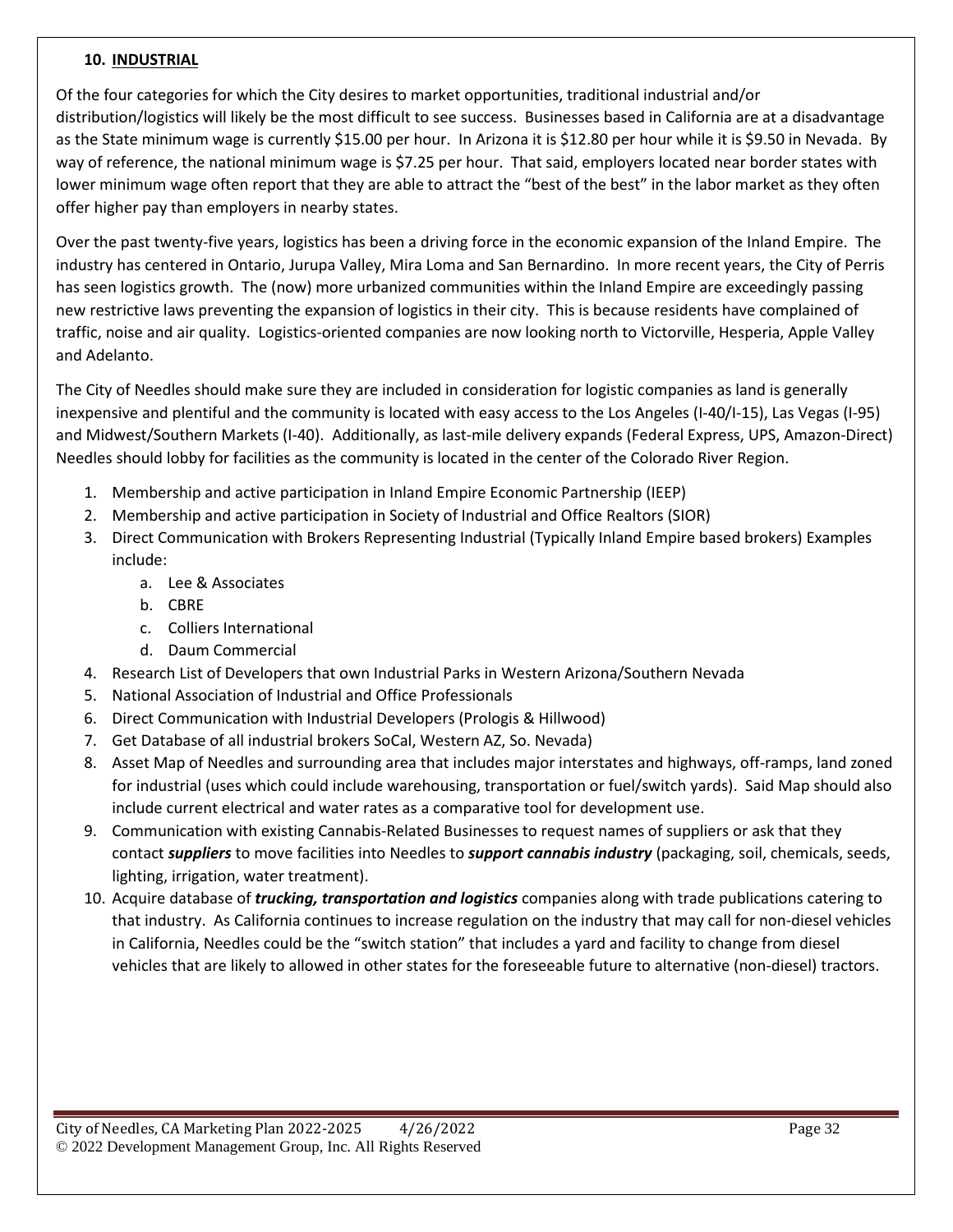- 11. An industry has developed of *data centers* to facilitate crypto currency transactions. While the job creation is low in this industry, the energy usage is high. The City offers a significant advantage as the geographic location of Needles makes it a low-risk target for physical sabotage. The energy rates are such that crypto mining facilities would benefit from locating in the community. If the City were to explore this, it would be beneficial to adopt a CUP process for such use and allow for the negotiation of a Development Agreement whereby the City could "profit" from this enterprise and be able to utilize those funds to further other economic development/community development objectives.
- 12. The City needs to develop a virtual tour tool so that brokers, developers and potential users that are considering options remotely have a means to tour the City via an online presentation. This can be accomplished with appropriate scripting, still photography and video (both static and aerial).

#### **Growth Industries**

In about 2015, the City of Needles made a conscious decision to actively work with the cannabis industry as a means of fueling local growth in the economy. All told, some 86 cannabis-related companies are or have applied/entitled to operate in Needles. At current, there are twenty-nine (29) cannabis related businesses operating in Needles in approximately 232,234 square feet of space.

As of this writing (March, 2022), there are sixteen (16) cannabis-related companies actively under construction for an additional 184,337 square feet of space.

Finally, there are about forty-one (41) additional companies that have received approval (Conditional Use Permits) to operate for an additional 424,409 square feet.

Cannabis-related industries are creating a significant economic investment into the community as well as creating hundreds of new jobs. The draw to Needles is three-fold: available land, willingness of local government to support the industry and ability to acquire utilities (notably water and electricity) at competitive rates.

At current, there is one (1) job for every 473 square feet of cannabis-related business space. This figure is consistent with the over fifty (50) Economic/Job/Fiscal Impact Analysis that DMG, Inc. has completed relative to this industry (average is 1 per 350 square feet). In total, there are about 509 persons actively employed in this industry in Needles, CA. The facilities under construction are sent to employ an additional estimated 390 persons. If the projects that are approved (not yet under construction) also were to be 100% built, an additional 897 employment opportunities will exist in Needles, CA.

*Note: Cannabis has not been assigned a NAICS Code, therefore employers and others reporting data do not have a separate industry code for which to report to/for, therefore salary information cannot be verified, though from previous work, about 90% of jobs in the industry pay between \$15-\$20 per hour (\$31,000 to \$46,000 per annum).*

50%: \$15-\$18 per hour

40%: \$19-\$23 per hour

10%: \$24-\$30 per hour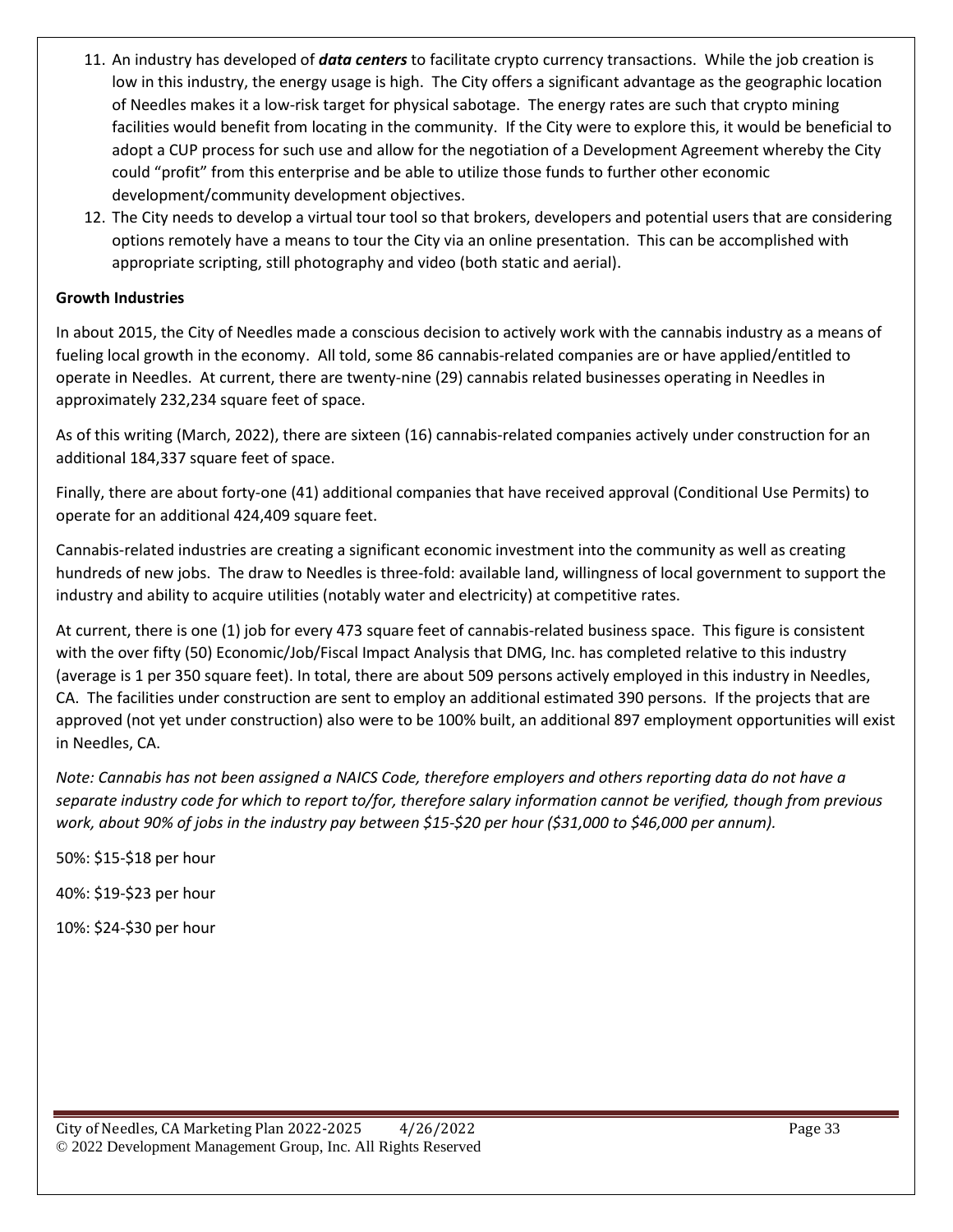## **CITY OF NEEDLES, CALIFORNIA**

## **ECONOMIC INVESTMENT MARKETING PLAN**

### **2021-2024**

## **TOURISM OPPORTUNITIES**



## **\*Marketing Partnership (TBID)**

## **\*Route 66 Tourism**

## **\*River Destination**

## **\*Desert (Sand Toys / 4x4 Destination)**

## **\*Travelers Oasis**

**\*Support for Visiting Laborforce**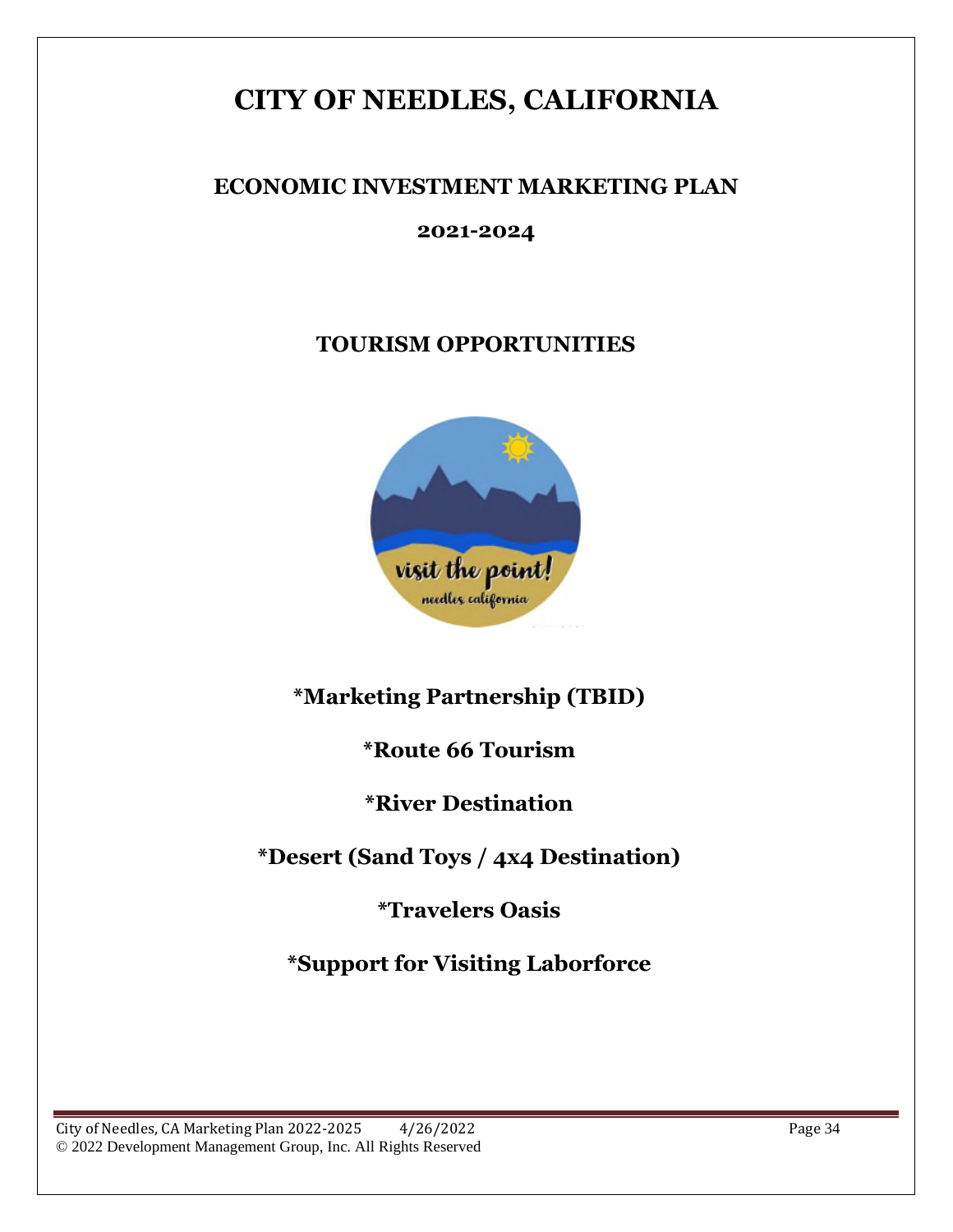#### **11. HOSPITALITY/TOURISM**

Needles has long been the gateway to the Colorado River from Southern California. Visitors usually travel on Interstate 40 east from the Barstow area but also come from Highway 95 North. It is estimated that 6 million people per year visit the Colorado River for recreational purposes. The community also serves as a traveler's "Oasis" as the closest to Needles traveling west is Barstow (144 miles) and east to Kingman, AZ (62 miles). Needles provides an opportunity for passenger vehicle travelers to stop, rest, seek food, gasoline/fuel and automotive repairs. Commercial truck drivers are able to use Needles for similar purposes as well as Federally required rest breaks. The region also sees significant tourism from those seeking to experience "Historic Route 66" either from a passenger car or motorcycle. The community sees a fair number of organized car drives and rallies from car clubs and similar.

Overall, the visitors to the region mostly fall within the following categories:

- A. Flow-thru traffic traveling on I-40 or I-95
- B. Visitors Touring Historic Route 66 (and likely visiting surrounding communities)
- C. Visiting to "play" on the River
- D. Visiting to "play" in the Desert and/or Camp
- E. Travel to Region for Employment (mining, agriculture, railroad, pipeline, environmental cleanup, regulatory (Federal, State or County)

Within literally millions of people traveling into or through the area each year, it is the goal of a tourism program to welcome those travelers for both planned and spontaneous stops in Needles. By providing appropriate marketing and messaging, the community will benefit from increased economic activity. Below are a number of steps to consider in this process:

- A. Entry Monument Signs on I-40 (West and East Bound) welcoming people to City of Needles. As Needles is literally a Desert Oasis, this will create a sense of place and community while guiding motorists to stop.
- B. Overpass Signage, similar to the entry monument, consider working to secure ability to place identifiers for the City on overpasses along I-40 (West and East Bound).
- C. Billboards (maybe City-owned to save money) that advertise what is available in Needles (gas, food, rest, shade, picnic, relief for pets, auto repairs, misters?) one east bound (5 miles outside of core) and one west bound (5 miles outside of core)
- D. App that has basic services listed and contact numbers (private/public resources)
- E. Targeted marketing to automotive clubs and other groups to push group stays in the community.
- F. TBID, a TBID is a Tourism Business Improvement District. This is formed legally by those involved in the industry (usually hotels but can also include restaurants). It is recommended that the City work to form a TBID through a qualified consultant that would create funding for various tourism related activities (including visitor amenities and marketing). It is suggested that the TBID include a 2% hotel tax (raising hotel taxes to 12% from 10%) and that the City contribute 2% of its current 10% as a match. The Board of the TBID would be public/private and include representatives from both the City and private sector.

\*In FY 21 (July 1, 2020 to June 30, 2021) the City of Needles saw total hotel room sales of about \$7.99 million, generating about \$779,489 in TOT for the benefit of the community. This represents a 10% Transient Occupancy Tax (also known as hotel taxes).

\*\*If a TBID is formed at 2% TOT equivalent, this would generate about \$160,000 per year in funding for additional tourism related marketing. If the City of Needles were to match this from currently approved TOT (10%), the annual budget for tourism related marketing would be over \$320,000.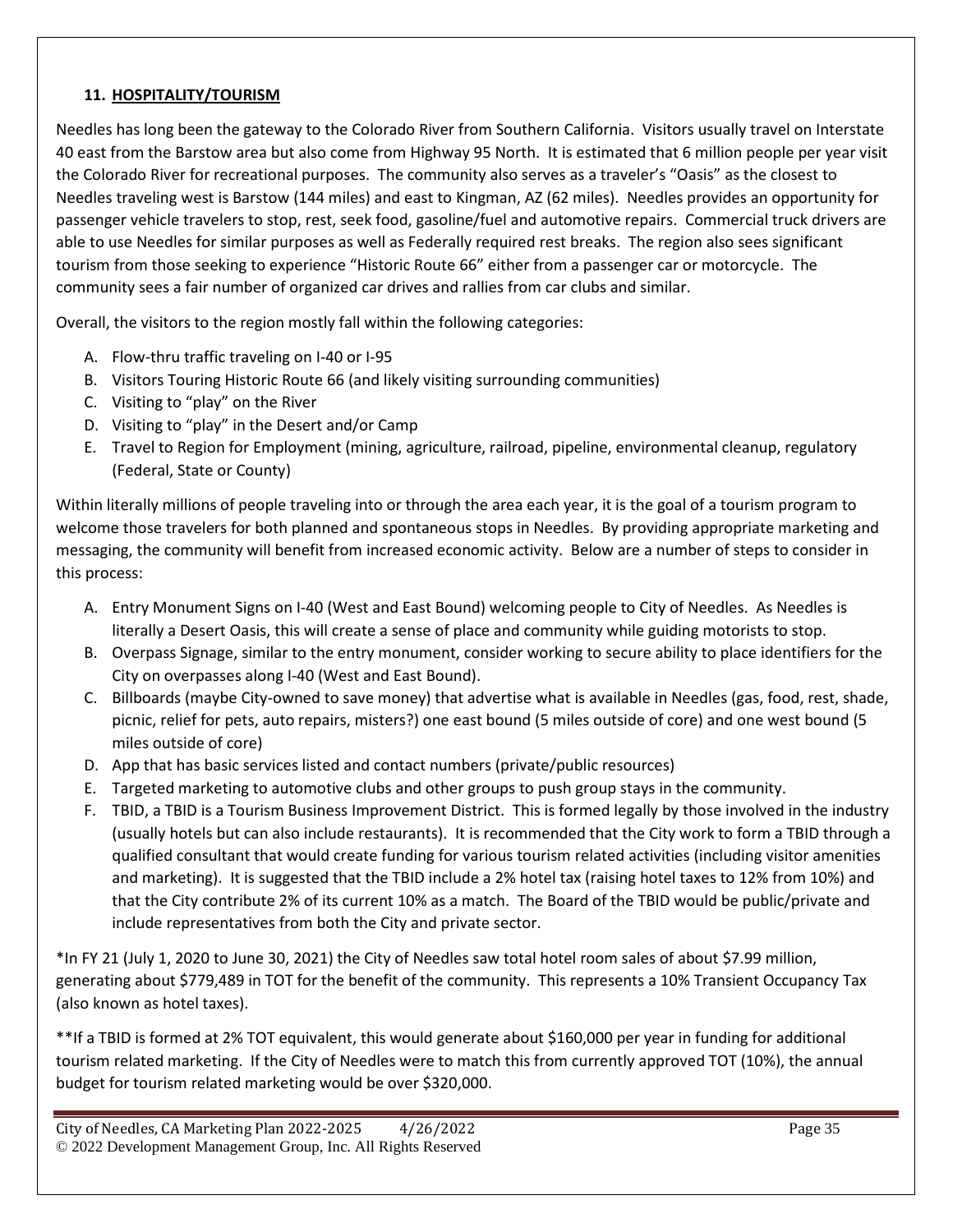- G. Creation of Defined "Rest Areas" for Commercial Truck Traffic. This may be in conjunction with a "switch yard" as described in the Industrial section of this report. This facility would serve as a safe rest area for truckers, provide a more defined invitation to them to be in the community and likely results in additional economic activity (fuel, truck service, food service).
- H. Creation of Defined "Rest Areas" for Passenger Vehicle Travelers. This would be an "Oasis" that could include shade (trees or structure), cooling (misters), picnic tables, pet relief station. This would be a "reason" to stop in Needles and may also result in additional economic activity (fuel, auto service, food service, hotel stays). A combination of the two rest areas may also decrease traffic accidents in the region as travelers may be more rested when going through the region, thereby limiting driver fatigue.
- I. Visitors Center (Real and Virtual)
- J. Geofence Advertising to travelers in the area (Geofencing allows targeted messages to people entering a defined area on social media for goods and services)
- K. Asset/Visitors Map
- L. Consider allowance for creation of a Cannabis Lounge to spark cannabis-based tourism.
- M. Consider allowing for increased signage and brand identification with cannabis-related companies thus creating a tour market (similar to winery tours)
- N. Participation in Hotel Professional Conferences to Recruit Additional Hotels to the Region. This would also include developing a database of all hotel-owning investor groups with assets in the Colorado River Region (from Laughlin to Yuma)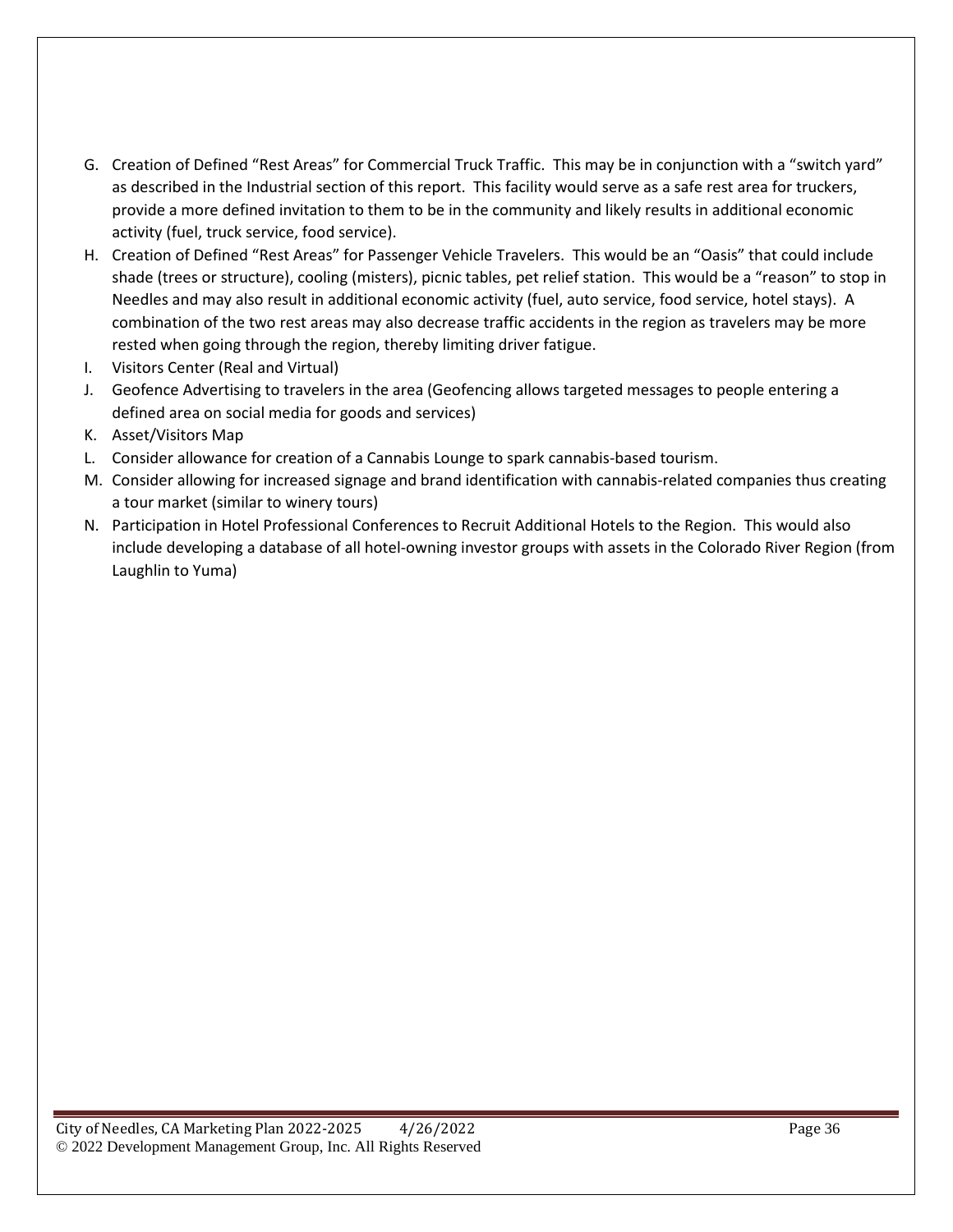| <b>Exhibit A</b><br>City of Needles Marketing Plan: Retail (Recommended Annual Expediture for Retail Marketing: \$20,000) |                                                                               |                               |              |              |                 |              |                              |                    |              |              |                              |                         |               |              |
|---------------------------------------------------------------------------------------------------------------------------|-------------------------------------------------------------------------------|-------------------------------|--------------|--------------|-----------------|--------------|------------------------------|--------------------|--------------|--------------|------------------------------|-------------------------|---------------|--------------|
|                                                                                                                           |                                                                               |                               |              |              |                 |              |                              |                    |              |              |                              |                         |               |              |
|                                                                                                                           | Retail                                                                        | <b>Budget Amount (Annual)</b> | 3Q22         | <b>4Q22</b>  | 1Q23            | 2Q23         | 3Q23                         | 4Q23               | 1Q24         | 2Q24         | 3Q24                         | <b>4Q24</b>             | 1025          | 2025         |
|                                                                                                                           |                                                                               |                               |              |              |                 |              |                              |                    |              |              |                              |                         |               |              |
|                                                                                                                           | Economic Infrastructure Items                                                 |                               |              |              |                 |              |                              |                    |              |              |                              |                         |               |              |
|                                                                                                                           |                                                                               |                               |              |              |                 |              |                              |                    |              |              |                              |                         |               |              |
| 1                                                                                                                         | <b>Create Community Marketing Slogan</b>                                      | N/A                           | $\mathbf{x}$ |              |                 |              |                              |                    |              |              |                              |                         |               |              |
|                                                                                                                           | 2 Annual One-Sheet (Demographic and Market Analysis)                          | \$1,500                       |              |              | $\mathbf{x}$    |              |                              |                    | $\mathbf{x}$ |              |                              |                         | $\mathbf{x}$  |              |
|                                                                                                                           | City Demographics / Retail                                                    |                               |              |              |                 |              |                              |                    |              |              |                              |                         |               |              |
|                                                                                                                           | Colorado River Region (N, BH, L, FM, LHC) Demographics/Retail                 |                               |              |              |                 |              |                              |                    |              |              |                              |                         |               |              |
|                                                                                                                           | 3 Annual Property Map                                                         | \$1,750                       |              |              | $\mathbf{x}$    |              |                              |                    | $\mathbf{x}$ |              |                              |                         | $\mathbf{x}$  |              |
|                                                                                                                           | Key Retail Sites (Online and Printable)                                       |                               |              |              |                 |              |                              |                    |              |              |                              |                         |               |              |
| $\overline{4}$                                                                                                            | Entitled Sites and Vacant/Available Buildings                                 |                               |              |              | $\mathbf{x}$    |              |                              |                    | $\mathbf{x}$ |              |                              |                         | $\mathbf{x}$  |              |
|                                                                                                                           | 5 Annual Retail Map (Same as Above)                                           | \$1,750                       |              |              | $\mathbf{x}$    |              |                              |                    | $\mathbf{x}$ |              |                              |                         | $\mathbf{x}$  |              |
|                                                                                                                           | Show Location of National Credit Tenants (Online/Printable)                   |                               |              |              |                 |              |                              |                    |              |              |                              |                         |               |              |
|                                                                                                                           | Economic Development Memberships/Professional Affiliations                    |                               |              |              |                 |              |                              |                    |              |              |                              |                         |               |              |
|                                                                                                                           |                                                                               |                               |              |              |                 |              |                              |                    |              |              |                              |                         |               |              |
| 6                                                                                                                         | <b>ICSC Affiliation</b>                                                       | \$1,000                       | $\mathbf{x}$ |              |                 |              | $\mathbf{x}$                 |                    |              |              | $\mathbf{x}$                 |                         |               |              |
| $7^{\circ}$                                                                                                               | <b>ACRE Affiliation</b>                                                       | \$500                         | $\mathbf{x}$ |              |                 |              | $\mathbf{x}$                 |                    |              |              | $\mathbf{x}$                 |                         |               |              |
|                                                                                                                           |                                                                               |                               |              |              |                 |              |                              |                    |              |              |                              |                         |               |              |
|                                                                                                                           | <b>Retail Marketing Activities</b>                                            |                               |              |              |                 |              |                              |                    |              |              |                              |                         |               |              |
|                                                                                                                           |                                                                               |                               |              |              |                 |              |                              |                    |              |              |                              |                         |               |              |
| 8                                                                                                                         | Monthly Linked In Post (PM/MB)                                                | \$500                         | $\mathbf{x}$ | $\mathbf{x}$ | $\mathbf{x}$    | $\mathbf{x}$ | $\mathbf{x}$                 | $\pmb{\mathsf{x}}$ | $\mathbf{x}$ | $\mathbf{x}$ | $\mathbf{x}$                 | $\mathbf{x}$            | $\mathbf{x}$  | $\mathbf{x}$ |
| 9                                                                                                                         | Monthly Linked In (Paid Promotion)                                            | \$1,000                       | $\mathbf{x}$ | $\mathbf{x}$ | $\mathbf{x}$    | $\mathbf{x}$ | $\mathbf{x}$                 | $\mathbf{x}$       | $\mathbf{x}$ | $\mathbf{x}$ | $\mathbf{x}$                 | $\mathbf{x}$            | $\mathbf{x}$  | $\mathbf{x}$ |
|                                                                                                                           | 10 Annual Demographic/Market Report & Map to Top 100 Retailers/Developers     | \$500                         | $\mathbf{x}$ |              |                 |              |                              |                    |              |              |                              |                         |               |              |
|                                                                                                                           | 11 ICSC - Las Vegas                                                           | \$3,500<br>\$2,500            |              | $\mathbf{x}$ |                 | $\mathbf{x}$ |                              |                    |              | $\mathbf{x}$ |                              |                         |               | $\mathbf{x}$ |
|                                                                                                                           | 12   ICSC-San Diego<br>13 Participation in Lodging Conference                 | \$2,500                       | $\mathbf{x}$ |              |                 |              | $\mathbf{x}$<br>$\mathbf{x}$ |                    |              |              | $\mathbf{x}$<br>$\mathbf{x}$ |                         |               |              |
|                                                                                                                           | 14 Needles Virtual Tour Event                                                 | \$500                         |              |              | $\mathbf{x}$    |              |                              |                    |              | $\mathbf{x}$ |                              |                         |               |              |
|                                                                                                                           | 15 Quarterly Call to Top 25 Brokers/Developers                                | N/A                           | $\mathbf{x}$ | $\mathbf{x}$ | $\mathbf{x}$    | $\mathbf{x}$ | $\mathbf{x}$                 | $\mathbf{x}$       | $\mathbf{x}$ | $\mathbf{x}$ | $\mathbf{x}$                 | $\overline{\mathbf{x}}$ | $\frac{x}{x}$ | $\mathbf{x}$ |
|                                                                                                                           | 16 Use of Advertising on Crexi / Loopnet                                      | TBD                           | <b>TBD</b>   |              |                 |              |                              |                    |              |              |                              |                         |               |              |
|                                                                                                                           | 17 Use of Advertisement (Print/Online) California Centers / Western Business  | TBD                           | <b>TBD</b>   |              |                 |              |                              |                    |              |              |                              |                         |               |              |
|                                                                                                                           |                                                                               |                               |              |              |                 |              |                              |                    |              |              |                              |                         |               |              |
|                                                                                                                           | <b>Regional Initiatives</b>                                                   |                               |              |              |                 |              |                              |                    |              |              |                              |                         |               |              |
|                                                                                                                           |                                                                               |                               |              |              |                 |              |                              |                    |              |              |                              |                         |               |              |
| 16                                                                                                                        | Regional Economic Development Showcase (On-Line or In-Person)                 |                               |              | $\mathbf{x}$ |                 |              |                              | $\mathbf{x}$       |              |              |                              | $\mathbf{x}$            |               |              |
| 17                                                                                                                        | Annual Business Showcase (Exhibits, Job Fair, Speakers on Finance, Economics) |                               |              |              | $\mathbf{x}$    |              |                              |                    | $\mathbf{x}$ |              |                              |                         | $\mathbf{x}$  |              |
|                                                                                                                           |                                                                               |                               |              |              |                 |              |                              |                    |              |              |                              |                         |               |              |
|                                                                                                                           |                                                                               |                               |              |              |                 |              |                              |                    |              |              |                              |                         |               |              |
|                                                                                                                           |                                                                               |                               |              |              |                 |              |                              |                    |              |              |                              |                         |               |              |
|                                                                                                                           |                                                                               |                               |              |              |                 |              |                              |                    |              |              |                              |                         |               |              |
|                                                                                                                           |                                                                               |                               |              |              |                 |              |                              |                    |              |              |                              |                         |               |              |
|                                                                                                                           |                                                                               |                               |              |              |                 |              |                              |                    |              |              |                              |                         |               |              |
|                                                                                                                           |                                                                               |                               |              |              |                 |              |                              |                    |              |              |                              |                         |               |              |
|                                                                                                                           |                                                                               |                               |              |              | shop the point. |              |                              |                    |              |              |                              |                         |               |              |
|                                                                                                                           |                                                                               |                               |              |              |                 |              |                              |                    |              |              |                              |                         |               |              |
|                                                                                                                           |                                                                               |                               |              |              |                 |              |                              |                    |              |              |                              |                         |               |              |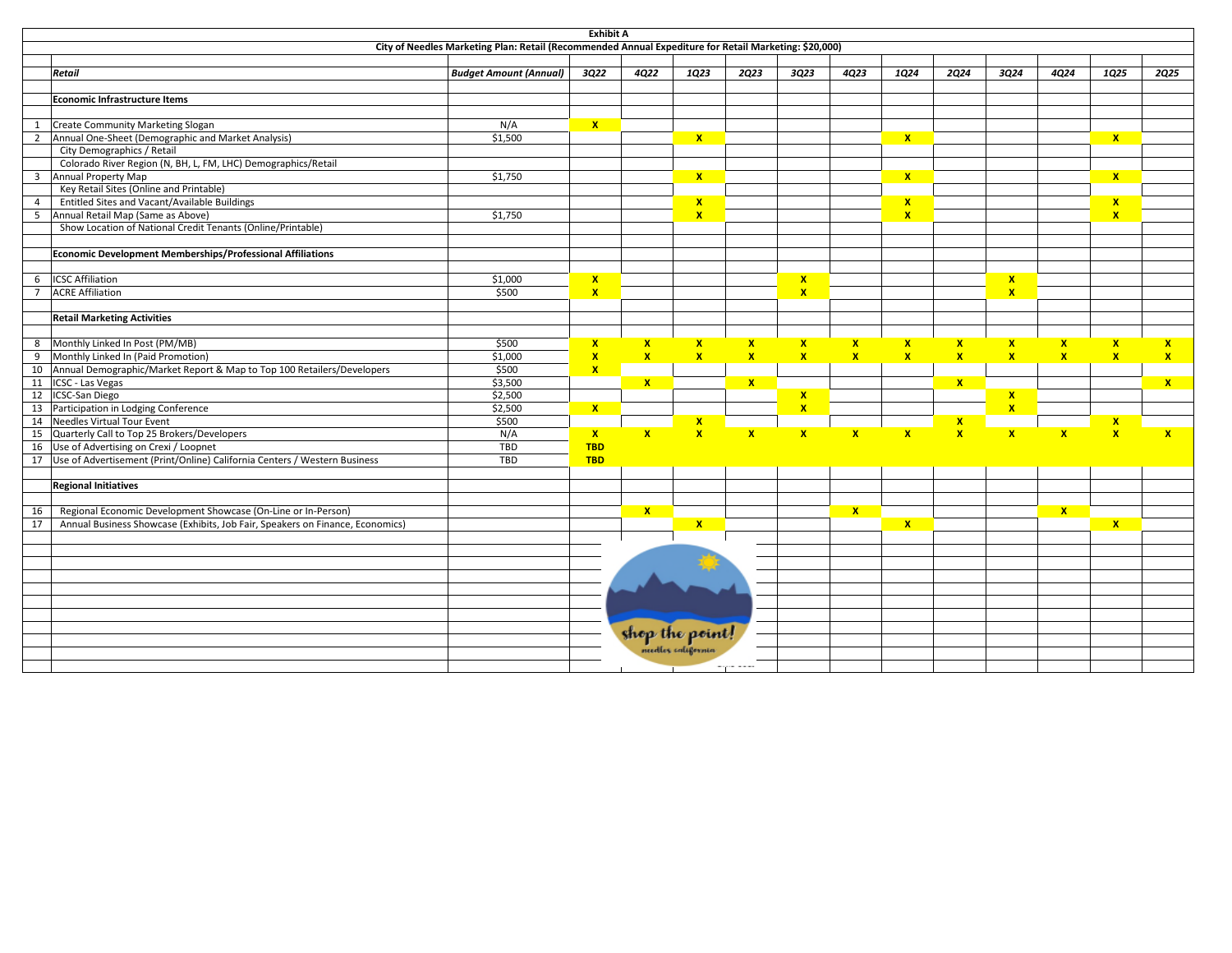| <b>Exhibit B</b>                                                                                             |                               |                         |               |               |               |                         |               |         |               |               |               |                    |                    |
|--------------------------------------------------------------------------------------------------------------|-------------------------------|-------------------------|---------------|---------------|---------------|-------------------------|---------------|---------|---------------|---------------|---------------|--------------------|--------------------|
| City of Needles Marketing Plan: Housing (Recommended Annual Expediture Housing Marketing: \$17,500)          |                               |                         |               |               |               |                         |               |         |               |               |               |                    |                    |
|                                                                                                              |                               |                         |               |               |               |                         |               |         |               |               |               |                    |                    |
|                                                                                                              |                               |                         |               |               |               |                         |               |         |               |               |               |                    |                    |
|                                                                                                              |                               |                         |               |               |               |                         |               |         |               |               |               |                    |                    |
|                                                                                                              |                               |                         |               |               |               |                         |               |         |               |               |               |                    |                    |
| <b>Item/Event/Affiliation</b>                                                                                | <b>Budget Amount (Annual)</b> | 3022                    | 4022          | 1023          | 2023          | 3023                    | 4023          | 1024    | 2024          | 3024          | 4024          | 1025               | 2025               |
|                                                                                                              |                               |                         |               |               |               |                         |               |         |               |               |               |                    |                    |
| Program and Legislative Items                                                                                |                               |                         |               |               |               |                         |               |         |               |               |               |                    |                    |
| 1 Down Payment Assistance                                                                                    |                               | $\mathbf{x}$            | x             |               |               |                         |               |         |               |               |               |                    |                    |
| 2 Owner-Occupied Rehabilitation Program                                                                      |                               | X                       | x             |               |               |                         |               |         |               |               |               |                    |                    |
| 3 Real Estate & Construction Professional Halo Legislation at State of CA Level                              |                               |                         |               | x             | x             | x                       | x             |         |               |               |               |                    |                    |
| Economic Infrastructure Items                                                                                |                               |                         |               |               |               |                         |               |         |               |               |               |                    |                    |
|                                                                                                              |                               |                         |               |               |               |                         |               |         |               |               |               |                    |                    |
| 4 City Housing Asset Map                                                                                     | \$2,500                       | $\mathbf{x}$            |               |               |               | $\mathbf{x}$            |               |         |               | $\mathbf{x}$  |               |                    |                    |
| Inventory of Entitled Sites (TTM or PM's), Infill, Custom and Master-Planned Potential                       |                               |                         |               |               |               |                         |               |         |               |               |               |                    |                    |
| Shows Location of Retail/Restaurants/Schools/Places of Worship/Healthcare Other QOL                          |                               |                         |               |               |               |                         |               |         |               |               |               |                    |                    |
|                                                                                                              |                               |                         |               |               |               |                         |               |         |               |               |               |                    |                    |
| Economic Development Memberships/Professional Affiliations                                                   |                               |                         |               |               |               |                         |               |         |               |               |               |                    |                    |
|                                                                                                              |                               |                         |               |               |               |                         |               |         |               |               |               |                    |                    |
| 5 Active Membership and Participation with Inland Empire Riverside/Baldy View Building Industry Association  | \$1,000                       | $\mathbf{x}$            |               |               |               | $\mathbf{x}$            |               |         |               | $\mathbf{x}$  |               |                    |                    |
| 6 Active Membership Nevada Contractors Association                                                           | \$750                         | $\overline{\mathbf{x}}$ |               |               |               | $\overline{\mathbf{x}}$ |               |         |               | $\mathbf{x}$  |               |                    |                    |
| 7 Active Membership Arizona Building Assocation                                                              | \$750                         | $\mathbf{x}$            |               |               |               | $\mathbf{x}$            |               |         |               | $\mathbf{x}$  |               |                    |                    |
| <b>Housing Development Marketing Activities</b>                                                              |                               |                         |               |               |               |                         |               |         |               |               |               |                    |                    |
|                                                                                                              |                               |                         |               |               |               |                         |               |         |               |               |               |                    |                    |
| 8 Monthly Linked In Post (PM/MB)                                                                             |                               | $\mathbf{x}$            |               |               |               | $\frac{x}{x}$           | $\frac{x}{x}$ |         | $\frac{x}{x}$ |               |               | $\mathbf{x}$       | $\mathbf{x}$       |
| 9 Monthly Linked In (Paid Promotion)                                                                         | TBD                           | $\mathbf{x}$            | $\frac{x}{x}$ | $\frac{x}{x}$ | $\frac{x}{x}$ |                         |               | x x x x |               | $\frac{x}{x}$ | $\frac{x}{x}$ | $\mathbf x$        | $\pmb{\mathsf{x}}$ |
| 10 National Association of Home Builders (2/8-2/10/22 Orlando, FL)                                           | \$5,000                       |                         |               | $\mathbf x$   |               |                         |               |         |               |               |               | $\pmb{\mathsf{x}}$ |                    |
| 11 Acquire Database / Design Send Updated Mailing List of Housing Developers or 2 Postcard Mailings Per Year | \$3,500                       |                         |               | $\mathbf{x}$  | $\frac{x}{x}$ |                         |               |         | $\frac{x}{x}$ |               |               | $\pmb{\chi}$       | $\pmb{\chi}$       |
| 12 Email Database for Quarterly Messages                                                                     | \$3,500                       | $\mathbf{x}$            | $\mathbf{x}$  | $\mathbf{x}$  |               | $\mathbf{x}$            | $\mathbf{x}$  |         |               | X             | $\mathbf{x}$  | $\mathbf{x}$       | $\mathbf{x}$       |
| 13 Annual Virtual Event for Real Estate Professionals based in Needles/Colorado River Region                 | TBD                           |                         | $\mathbf{x}$  |               |               |                         | $\mathbf{x}$  |         |               |               | $\mathbf{x}$  |                    |                    |
|                                                                                                              |                               |                         |               |               |               |                         |               |         |               |               |               |                    |                    |
|                                                                                                              |                               |                         |               |               |               |                         |               |         |               |               |               |                    |                    |
|                                                                                                              |                               |                         |               |               |               |                         |               |         |               |               |               |                    |                    |
|                                                                                                              |                               |                         |               |               |               |                         |               |         |               |               |               |                    |                    |
|                                                                                                              |                               |                         |               |               |               |                         |               |         |               |               |               |                    |                    |
|                                                                                                              |                               |                         |               |               |               |                         |               |         |               |               |               |                    |                    |
|                                                                                                              |                               |                         |               |               |               |                         |               |         |               |               |               |                    |                    |
|                                                                                                              | home's at the point!          |                         |               |               |               |                         |               |         |               |               |               |                    |                    |
|                                                                                                              | medles california             |                         |               |               |               |                         |               |         |               |               |               |                    |                    |
|                                                                                                              |                               |                         |               |               |               |                         |               |         |               |               |               |                    |                    |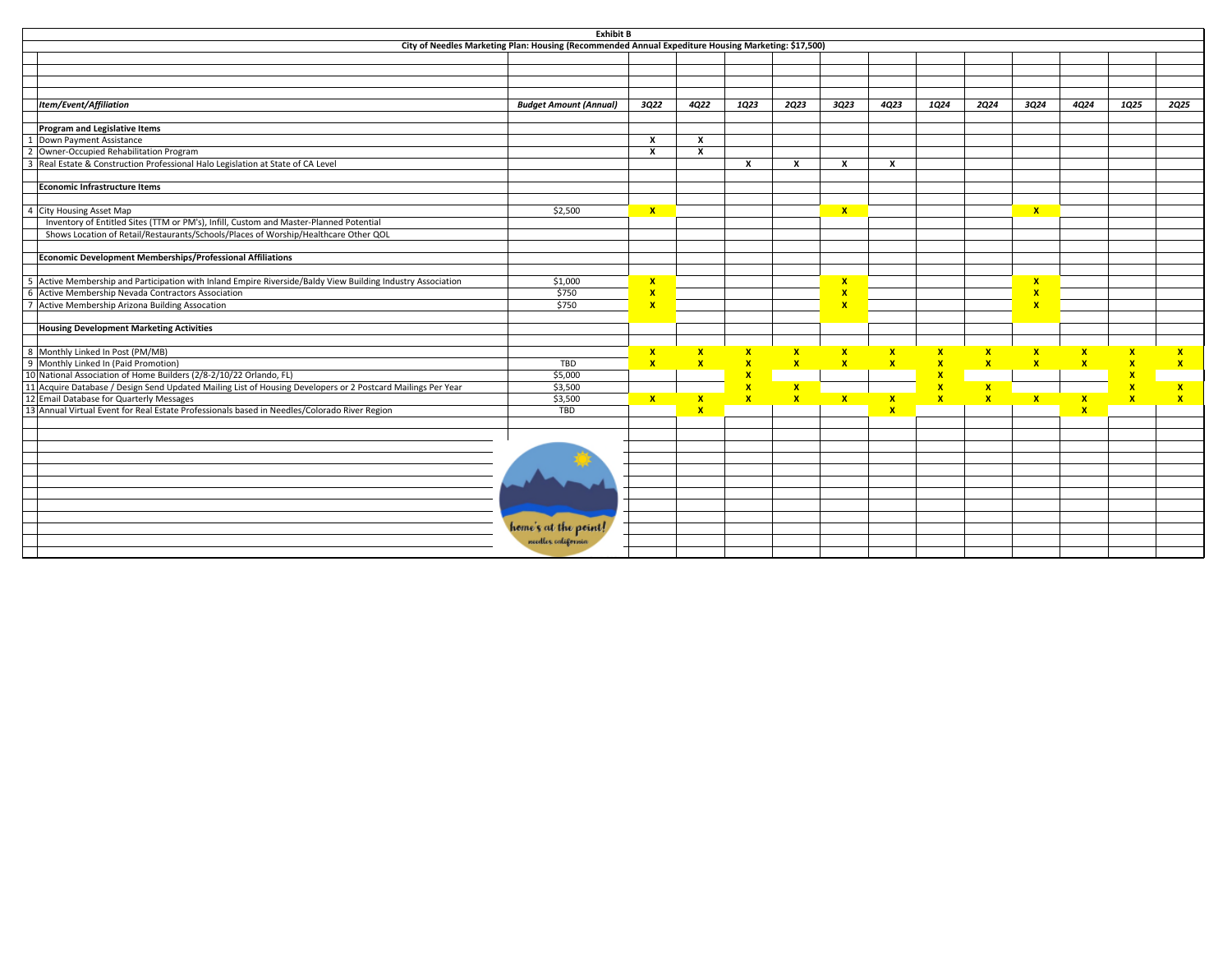| City of Needles Marketing Plan: Industrial (Recommended Annual Marketing Expenditure Industrial: \$12,000) |  |  |  |  |  |  |  |  |  |  |
|------------------------------------------------------------------------------------------------------------|--|--|--|--|--|--|--|--|--|--|
| 1025                                                                                                       |  |  |  |  |  |  |  |  |  |  |
| 2Q25                                                                                                       |  |  |  |  |  |  |  |  |  |  |
|                                                                                                            |  |  |  |  |  |  |  |  |  |  |
|                                                                                                            |  |  |  |  |  |  |  |  |  |  |
|                                                                                                            |  |  |  |  |  |  |  |  |  |  |
|                                                                                                            |  |  |  |  |  |  |  |  |  |  |
|                                                                                                            |  |  |  |  |  |  |  |  |  |  |
|                                                                                                            |  |  |  |  |  |  |  |  |  |  |
|                                                                                                            |  |  |  |  |  |  |  |  |  |  |
|                                                                                                            |  |  |  |  |  |  |  |  |  |  |
|                                                                                                            |  |  |  |  |  |  |  |  |  |  |
|                                                                                                            |  |  |  |  |  |  |  |  |  |  |
|                                                                                                            |  |  |  |  |  |  |  |  |  |  |
|                                                                                                            |  |  |  |  |  |  |  |  |  |  |
|                                                                                                            |  |  |  |  |  |  |  |  |  |  |
|                                                                                                            |  |  |  |  |  |  |  |  |  |  |
|                                                                                                            |  |  |  |  |  |  |  |  |  |  |
|                                                                                                            |  |  |  |  |  |  |  |  |  |  |
|                                                                                                            |  |  |  |  |  |  |  |  |  |  |
|                                                                                                            |  |  |  |  |  |  |  |  |  |  |
| $\pmb{\chi}$<br>$\mathbf{x}$                                                                               |  |  |  |  |  |  |  |  |  |  |
| $\mathbf{x}$                                                                                               |  |  |  |  |  |  |  |  |  |  |
| $\frac{x}{x}$<br>$\mathbf{x}$                                                                              |  |  |  |  |  |  |  |  |  |  |
|                                                                                                            |  |  |  |  |  |  |  |  |  |  |
| $\mathbf{x}$<br>$\mathbf{x}$                                                                               |  |  |  |  |  |  |  |  |  |  |
| $\mathbf{x}$<br>$\mathbf{x}$                                                                               |  |  |  |  |  |  |  |  |  |  |
|                                                                                                            |  |  |  |  |  |  |  |  |  |  |
|                                                                                                            |  |  |  |  |  |  |  |  |  |  |
|                                                                                                            |  |  |  |  |  |  |  |  |  |  |
|                                                                                                            |  |  |  |  |  |  |  |  |  |  |
| $\mathbf{x}$                                                                                               |  |  |  |  |  |  |  |  |  |  |
|                                                                                                            |  |  |  |  |  |  |  |  |  |  |
|                                                                                                            |  |  |  |  |  |  |  |  |  |  |
|                                                                                                            |  |  |  |  |  |  |  |  |  |  |
|                                                                                                            |  |  |  |  |  |  |  |  |  |  |
|                                                                                                            |  |  |  |  |  |  |  |  |  |  |
|                                                                                                            |  |  |  |  |  |  |  |  |  |  |
|                                                                                                            |  |  |  |  |  |  |  |  |  |  |
|                                                                                                            |  |  |  |  |  |  |  |  |  |  |
|                                                                                                            |  |  |  |  |  |  |  |  |  |  |
|                                                                                                            |  |  |  |  |  |  |  |  |  |  |
|                                                                                                            |  |  |  |  |  |  |  |  |  |  |
|                                                                                                            |  |  |  |  |  |  |  |  |  |  |